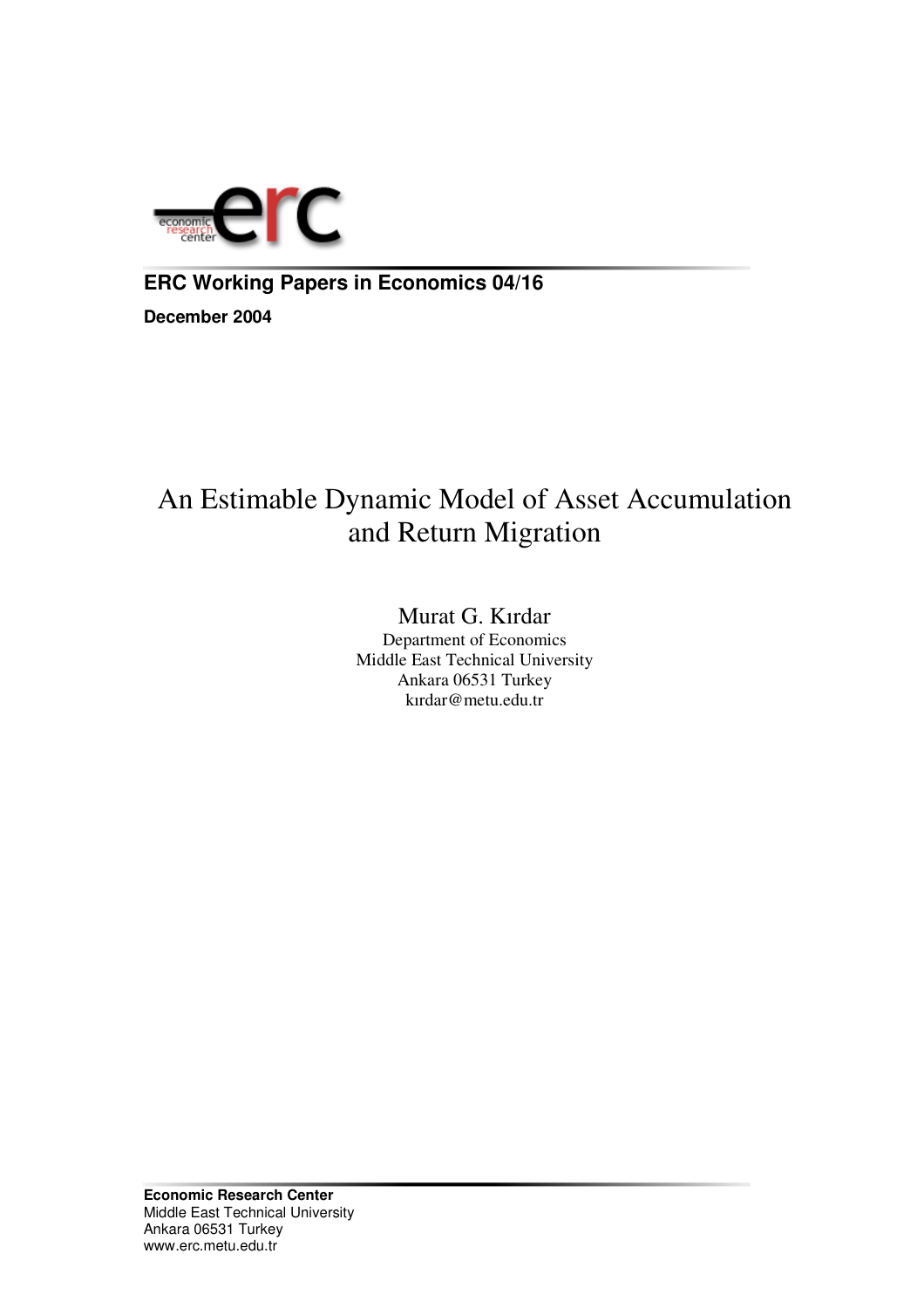# An Estimable Dynamic Model of Asset Accumulation and Return Migration

Preliminary and Incomplete

Murat G. Kirdar 1

November 27, 2004

<sup>1</sup>Email: kirdar@metu.edu.tr . I have benefited greatly from advice and comments from Jere Behrman and Petra Todd, and from many helpful discussions with Dimitri Christelis, Ryo Okui, Nathan Porter and Melissa Tartari. I would like to thank Kaivan Munshi for providing the data for this project. I am particularly grateful Kenneth Wolpin, for his invaluable guidance and support. All errors are my own.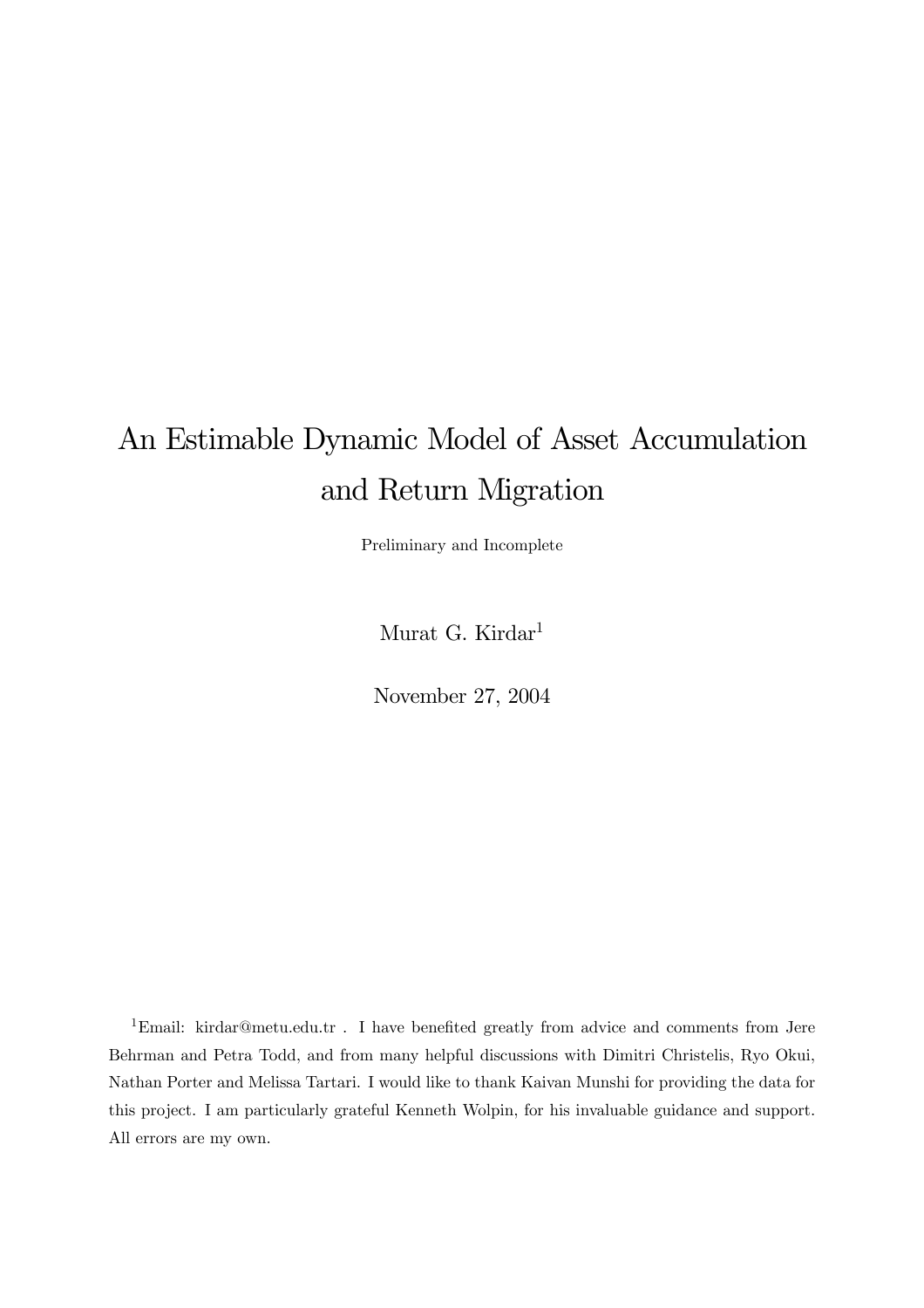#### Abstract

This paper analyzes return migration and asset accumulation in a stochastic dynamic model using a longitudinal dataset on legal immigrants in Germany. Our model gives a number of implications about the level, timing and selection of return migration along with the savings profiles of immigrants. In addition, we examine how the return and savings behavior of immigrants vary according to their country of origin and demographic characteristics. The model is used to determine the impact of a number of counterfactual policy experiments on the composition of immigrants, such as changes in the unemployment insurance program and the payment of bonuses conditional on their employment status and duration of residence to encourage immigrants to return home. In addition, we assess the impact of counterfactuals in the macroeconomic environment, like changes in wages in Germany and in purchasing power parity between Germany and the source countries.

List of Themes: Migration, Labor Market Policy

Keywords: International Migration, Unemployment Insurance, Life Cycle Models and Saving, Public Policy

JEL Codes: J61, D91, J64, J65, J68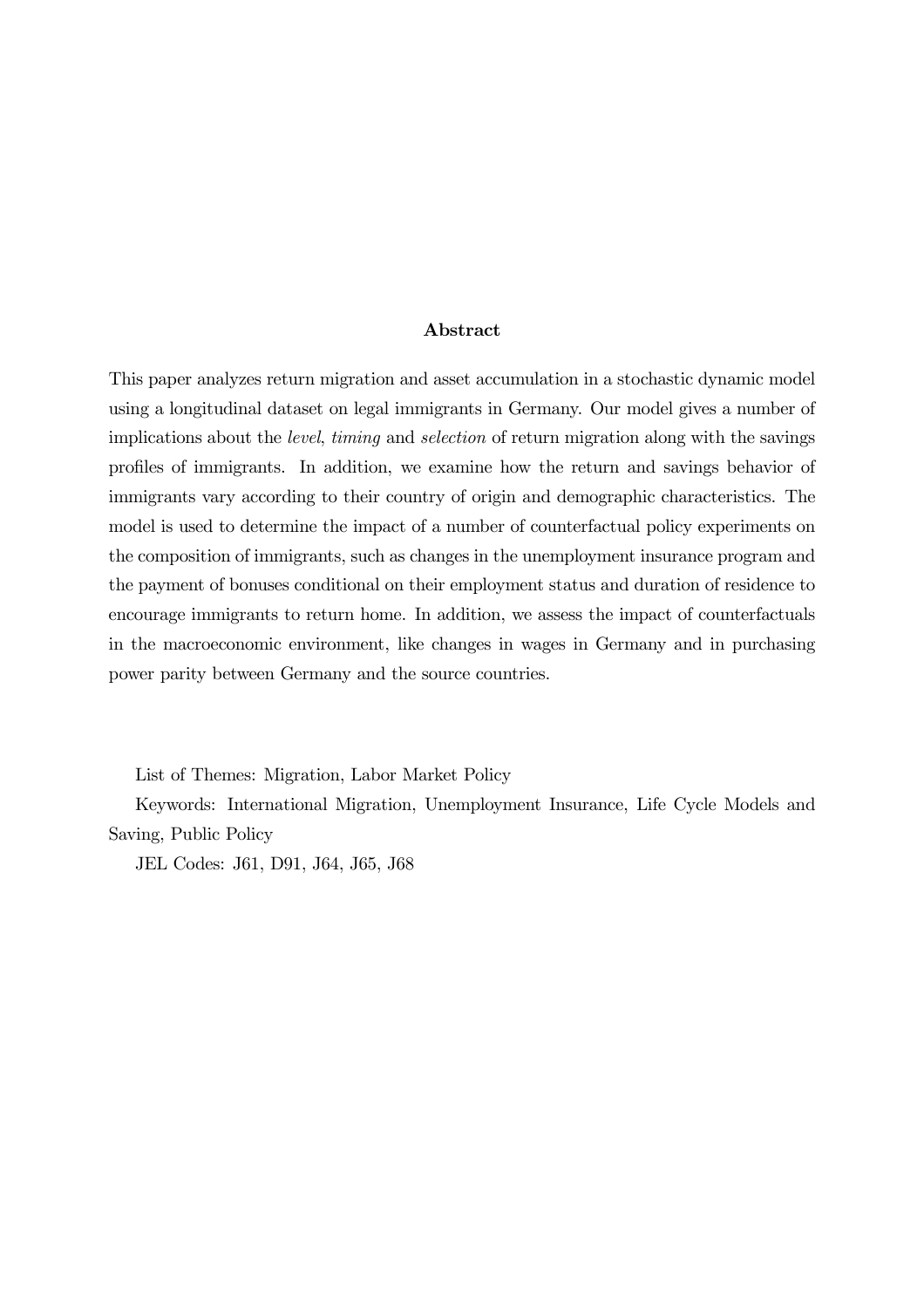### 1 INTRODUCTION

Many European countries see immigration as a potential solution to the social security crisis they face due to an aging native population, rising health costs and low fertility rates. 1 Immigration brings in younger workers who often pay into the social security system for many years and then return home before collecting benefits. <sup>2</sup> However, immigrants can become a financial burden on the host country if they come at or stay until older ages when they draw from public health and social insurance systems more than they contribute to them. Higher fertility rates among immigrants may help slow down the aging of the host country population, but they may also bring about higher education and welfare costs. Whether immigrants become a burden also depends in part on whether they are selective of more or less able workers in their home country, whether the stayers are selective of the most or least economically successful immigrants, as well as on the economic assimilation of the stayers.

The return behavior of immigrants has important economic implications for the source country as well. A major motivation for immigration is asset accumulation. Although an exodus of workers seeking to take advantage of higher wages in other countries may impose a cost on the source country economy, migrants who return home often bring with them significant amounts of assets. Moreover, many of them invest their assets in small businesses. <sup>3</sup> Another major contribution of immigrants to the source country economy is their remittances. <sup>4</sup> Since the amount of assets immigrants can accumulate depends on their

<sup>3</sup>Based on a survey of Turkish emigrants from Germany in Turkey, Dustmann and Kirchkamp (2002) report that only 6 percent worked as salaried workers after return, whereas 51 percent of the returners operated small businesses. The other 43 percent were retired. Another interesting fact that Dustmann and Kirchkamp report is that the median age of the retirees among the returners was 45. This suggests that some immigrants were able to accumulate enough assets by a relatively early age to spend the rest of their lifes as rentiers. The facts that half of these migrants engaged in entrepreneurial activities after return and that most of the rest lived as rentiers suggest that the major motivation for their immigration was asset accumulation.

<sup>4</sup>Immigrants' remittances are a huge support factor for the balance of payments of some source countires.

<sup>&</sup>lt;sup>1</sup>Boerch-Supan and Schnabel (1999) report the following for the German social security system:  $"In 1993$ , social security benefits amounted to 10.3 percent of GDP, a share more than two and a half times larger than in the United States."

<sup>&</sup>lt;sup>2</sup> According to Bohning (1981), in the Federal Republic of Germany, 9 in 10 Italian, 8 in 10 Spanish, 7 in 10 Greek, 5 in 10 Yugoslav, and 3 in 10 Turkish workers admitted to work during the years 1961-76 left during this period.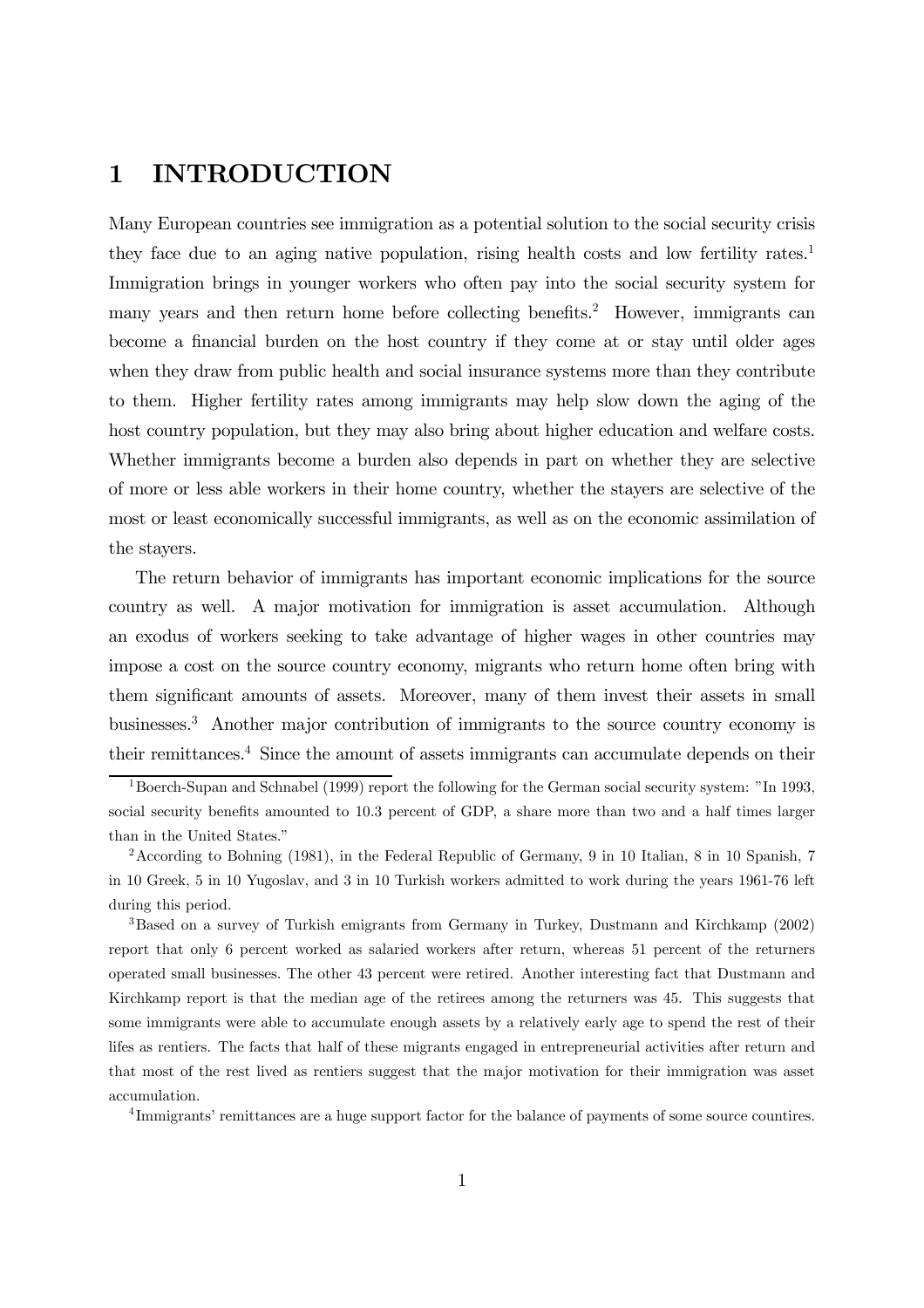economic performance in the host country, immigrants' economic success in the host country is also important for the source country.

In order to influence the number and demographic composition of immigrants, some host countries adopted policies to motivate immigrants to return to their home country. For instance, in 1983 Germany implemented a policy that provided financial aid to immigrants conditional on returning, especially oriented towards certain nationalities and the unemployed. <sup>5</sup> At the same time, Germany adopted other seemingly countervailing policy changes aimed at increasing the social assimilation of immigrants. Recently, the German government has implemented changes in the citizenship laws that make it easier for the children of immigrants to acquire German citizenship. In this paper, we analyze the impact of various financial aid schemes as well as the impact of the policies designed to increase the social integration of immigrants on return migration flows and on the demographic composition and labor market outcomes of the stayers.

An important policy issue in many host countries is immigrants' take-up of welfare benefits. Many host countries are taking steps in the direction of restricting benefits to immigrants. <sup>6</sup> One reason for higher welfare participation among immigrants in Germany is their higher unemployment rate compared to that of the natives. In December 1999, the unemployment rate was 23.3% for Turks and 18.4% for Italians. Therefore, a question of interest to policy makers is how changes in the unemployment compensation system affect immigrants' return decisions.

This paper develops and estimates a dynamic model of joint return migration and savings decisions under uncertainty. In the model, migrants are subject to earnings, employment and assimilation shocks and they make decisions about what fraction of their income to save and about whether and when to return to their home country. The structural framework of the model allows us to analyze the impact a number of counterfactual policy experiments on both savings and return migration decisions. In addition, since we model the migrants' decisions in a dynamic setting, we are able to explore the effects of these policies not only on migrants' return decision but also on their duration of residence. The model also incorporates

For instance, for India, the top receiver country, remittances are equal to 2.6% of its GDP. For Mexico and Turkey, these figures are 1.7% and 2.3%, respectively (IMF, 1999).

<sup>&</sup>lt;sup>5</sup>Dustmann (1996) reports that the return aid amounted to 10,500 DM for each worker. In addition, there was a 1,500 DM bonus for each child. (Roughly, 2 DM is equal to 1 US \$.)

<sup>6</sup>For instance, in the U.S., a law passed in 1996 denied immigrants most types of welfare benefits. In Germany, immigrants without permanent residence may lose their right to stay if they live on welfare benefits.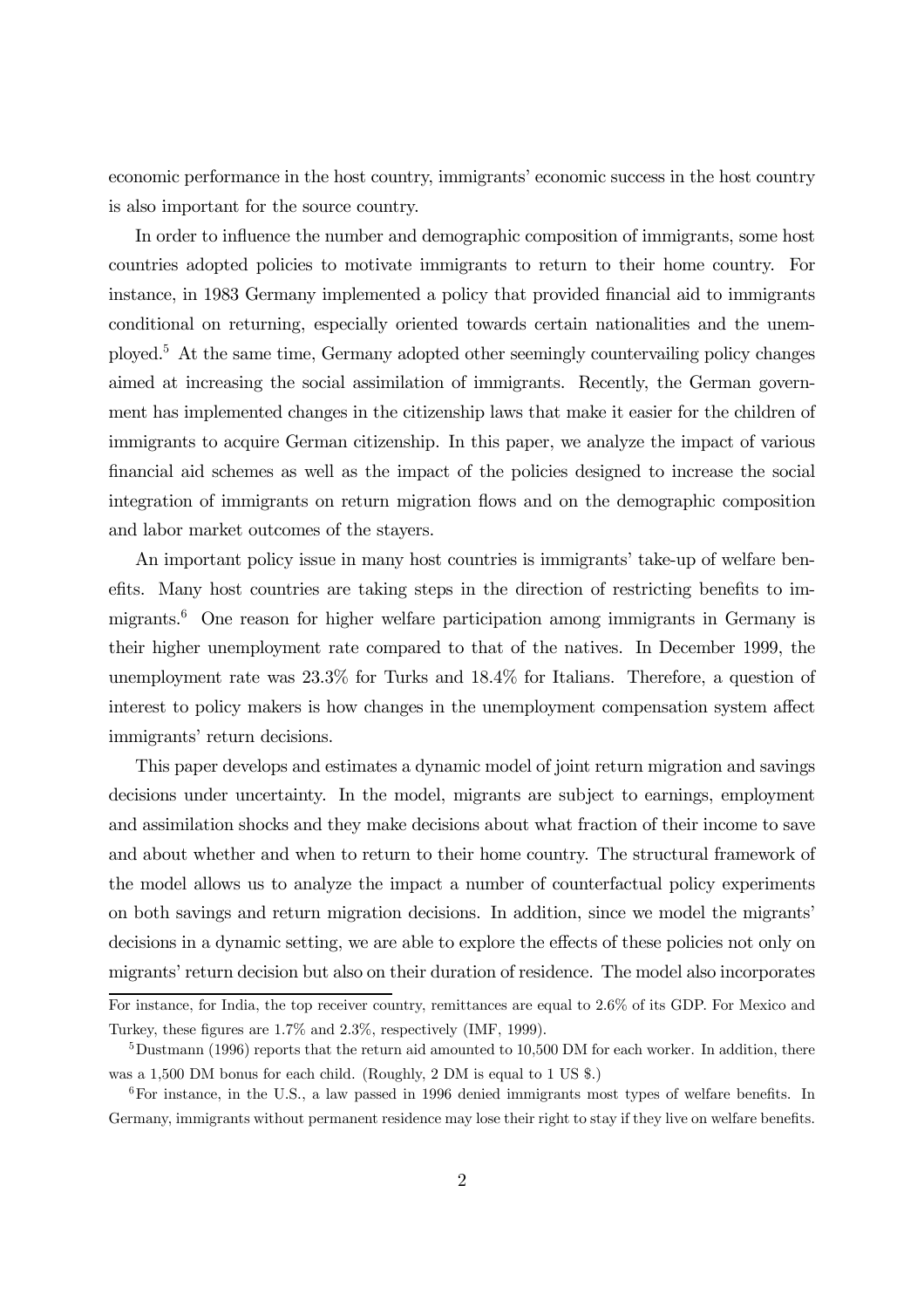unobserved heterogeneity in migrants' permanent skill endowments and location specific preferences.

In our model, the reasons that migrants return to their home country are lower prices in the home country, location-specific preferences, and unexpected events such as shocks to earnings and preferences. We exploit the variation in the price levels across source countries to identify the effects of purchasing power on migrants' decisions and investigate how changes in the purchasing power parity, which could happen as a result of a devaluation in the source country or as a result of the exchange rate policies of the source country governments, influence migrants' savings and return decisions. Our model also incorporates variation in the earnings potential across the source countries. This would be especially important in the return decision of younger immigrants. We assess the response of immigrants to changes in the wage differential between the source country and Germany. A number of policies that the German government could implement would change the wage differential. For instance, implementation of anti-discrimination or economic integration policies would increase migrants' earnings in Germany. On the other hand, foreign investment in the source countries or trade agreements with them would increase migrants' potential earnings back at home. We compare the response of migrants to an increase in their earnings in Germany to their response to an increase in their potential earnings in their home country.

The model is estimated using a unique longitudinal dataset from Germany that contains information on guestworkers who immigrated to Germany in the 1960's and 70's under bilateral agreements signed by the German government with five Mediterranean countries; three of which now belong to the European Union (Greece, Italy and Spain) and two that do not (Turkey and ex-Yugoslavia).

The data reveal several interesting patterns concerning return migration flows and savings behavior. Immigrants from wealthier countries (EU countries) are more likely to return. The Kaplan-Meier hazard function estimated on non-EU migrants displays a hump shape, reaching its peak at around 16 years of residence, whereas the hazard rates for EU migrants are the highest within the first 6 years, then level off until around 20 years of residence, after which they slightly increase again. Despite having similar income levels, non-EU migrants save more compared to EU migrants during 10 to 20 years of residence. After 20 years of residence, there is a significant drop in the level of the annual savings of non-EU migrants while EU migrants maintain their previous level of annual savings. In other words, most of non-EU returners return within the first 25 years and the savings profile of non-EU stayers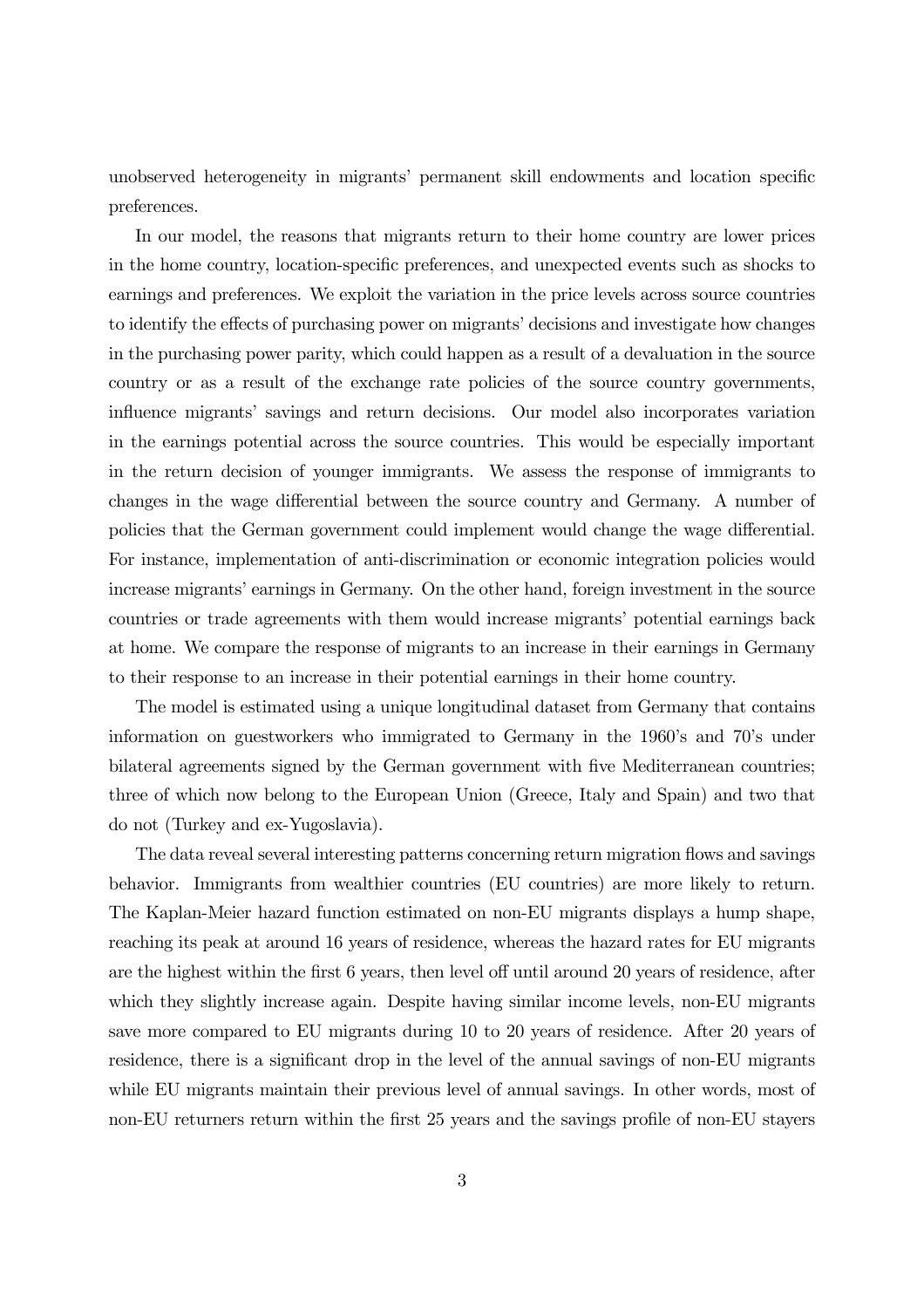display a significant downward trend during this time; whereas the fraction of late returners is higher among EU returners and the savings profile for EU stayers is much flatter. In addition, migrants who enter at older ages are more likely to return regardless of EU status. However, the difference is more pronounced for non-EU migrants. Non-EU migrants that enter at older ages also save a higher fraction of their income compared to cohorts that enter at younger ages, whereas there is no significant difference in the savings behavior of EU migrants by their age of entry. With regard to selection, the data indicate that return migrants have lower earnings and are more likely to be unemployed compared to migrants who stay.

We estimated the parameters of our model using simulated maximum likelihood estimation. The results indicate that our model can account for the above facts. We find that a significant fraction of immigrants who contribute to the social security system leave before they draw any benefits. This fraction is as high as one third for EU immigrants. We also find that immigrants who return hold significantly more assets than those who stay in Germany. The average amount of assets that returners take with them when they return to their home country is estimated to range from 115,000DM for Italian immigrants to 193,000DM for Yugoslavian immigrants.

In addition, we used the estimated parameters to assess the impact of a number of policy experiments on savings and return migration decisions. We find that decreasing the replacement rate of the unemployment compensation system is not effective in increasing the return rates of immigrants. Nor is it successful in selecting out the unemployed among those who change their return decision as a result of the policy. On the other hand, targeting the unemployed with financial bonuses conditional on return is more successful in selecting out the unemployed in encouraging return. Financial bonuses conditional on return before immigrants qualify for pension benefits are successful in achieving the intended goal of increasing the return rate of immigrants that return before qualifying. However, many of the extra-returners as a result of the policy are those who would leave anyway in the succeeding years and the policy makes little impact in increasing the cumulative hazard rates after longer periods.

We also find that an increase in German wages, in fact, decreases the survival rate among non-EU immigrants between 10 and 20 years. This is a result of the hump of hazard function becoming even more pronounced because immigrants can save at a faster pace. However, the survivor rate after 20 years of residence for non-EU immigrants and survival rates at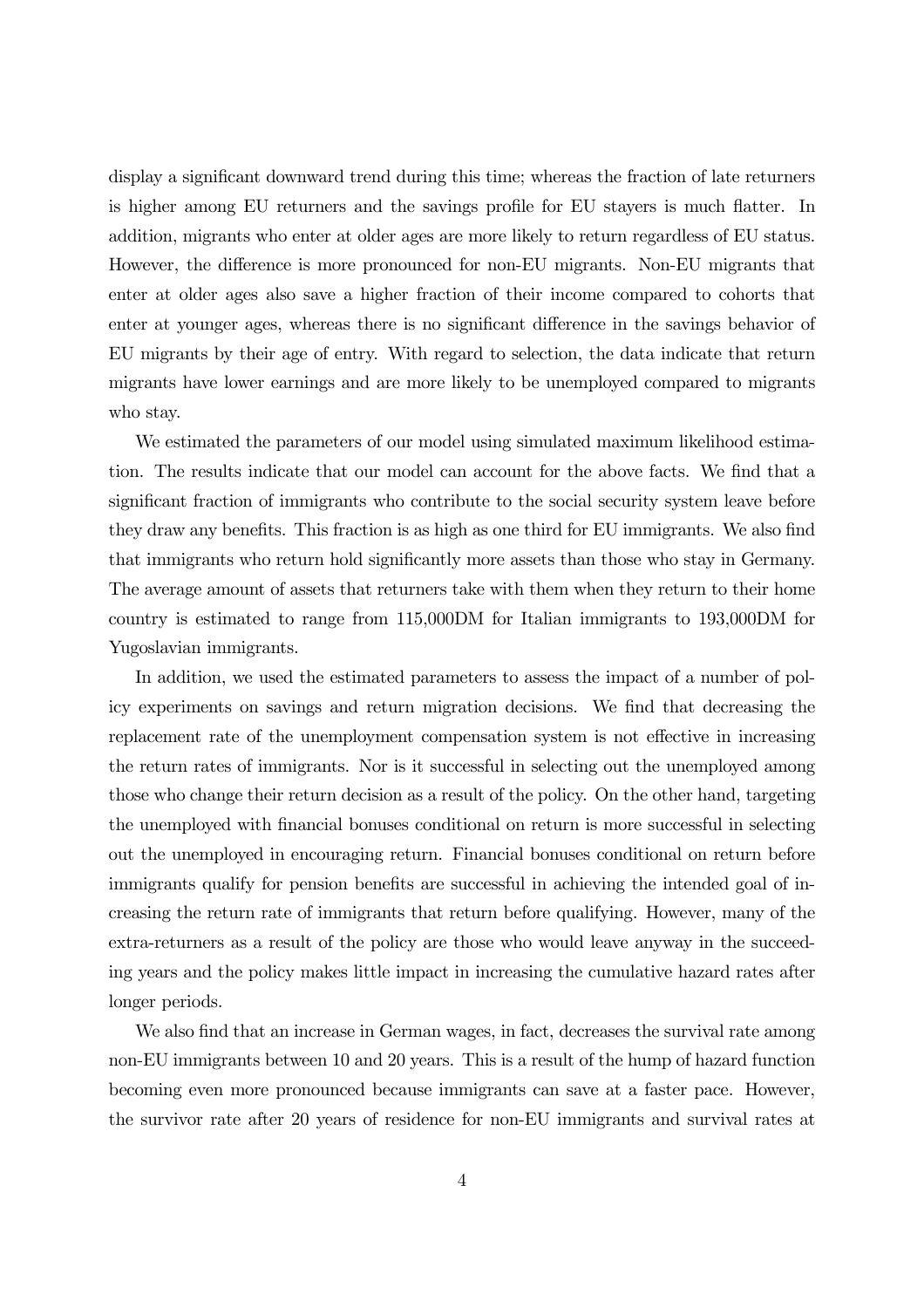all duration of residences for EU immigrants increase because the substitution effect -the difference between German wages and home country wages increase- dominates the income effect from higher wealth at each period. An increase in wages in Germany noticeably increases the savings of non-EU immigrants and makes their savings profile steeper; whereas, the impact on the savings behavior of EU immigrants is much smaller.

Our simulations also indicate that an increase in the purchasing power parity between Germany and the source countries brings about a remarkable increase in the hazard rates and savings of all immigrant groups. However, immigrants from EU countries are more responsive to the proportional changes in the purchasing power parity. There are stronger decreasing returns in the decrease of the survival rate for EU countries, though.

In the next section, we give background information and review part of the relevant literature. In section 3, we present the model and its solution. Section 4 describes the data and section 5 presents some descriptive analysis. Section 6 covers the estimation method and section 7 has our estimation results. The results of policy experiments and the counterfactuals on the macroeconomic environment are presented in sections 8 and 9, respectively. Section 10 concludes.

### 2 BACKGROUND AND RELEVANT LITERATURE

The literature has identified a number of determinants of return migration. Borjas and Bratsberg (1996) emphasize that return migration may be part of an optimal life-cycle location decision. At the time they immigrate, migrants realize that after they acquire physical or human capital in the host country, it may be optimal for them to return because the returns to that type of capital are higher in the home country. If the home country has lower prices, the assets that migrants accumulate in the source country will have higher purchasing power at home. Another reason for return migration, noted by Hill (1987), is that migrants have a preference for location. Return migration may also be the result of unexpected events, either in the host country or in the home country (Berninghaus and Siefer-Vogt, 1992). Unexpected changes in earnings or in preferences for living in Germany, for instance due to the death of family members back at home, might alter migrants' decisions.

This study analyzes the behavior of the guestworkers of 1960's and 70's who immigrated to Germany under the bilateral agreements signed by the German government with 5 Mediterranean countries. (3 European Union countries: Greece, Italy and Spain; and 2 non-EU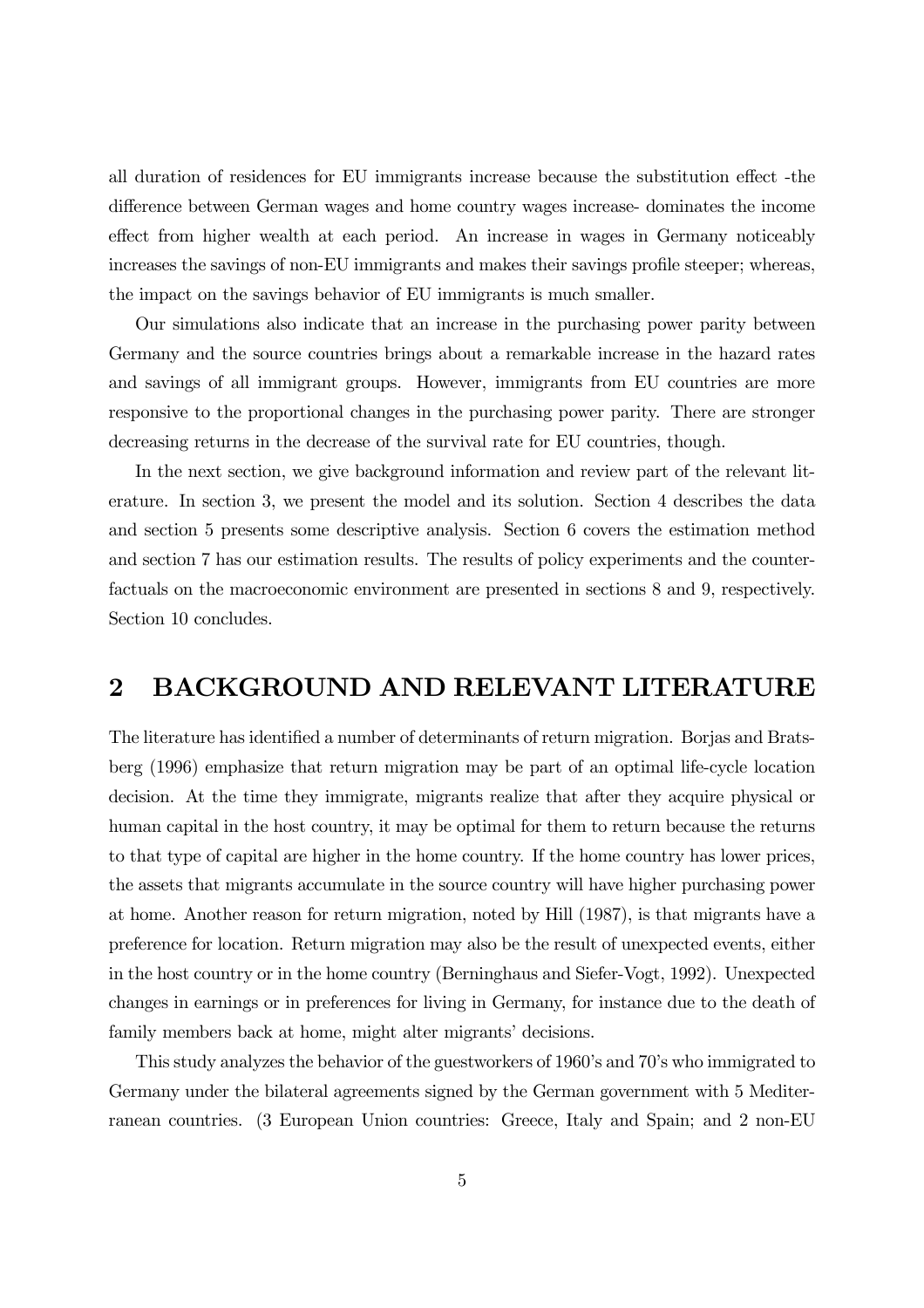countries: Turkey and ex-Yugoslavia). The initial goal of the guestworker recruitment system was to have these migrants work in Germany for a limited number of years and replace them with new ones once their permit expired. While most of the migrants in fact went back, some stayed. Paine (1974) reports that, in practice, if these guestworkers maintained their employment status in Germany for a few years, they were able to stay. In 1973, after the oil price shocks, recruitment of new immigrant workers came to a halt. However, immigration continued mostly in the form of family reunification. 7

The German government actively recruited immigrant workers by opening recruitment posts in the capitals and major cities of these countries. Residents of these countries who were willing to go to Germany registered at these agencies and were matched with employers in Germany. There was a high demand in these countries for immigration to Germany, which meant that German agencies could be selective. According to Martin (1980) "With 10 Turks wanting to work in Germany for each one recruited by employers, the Germans could be selective, and they were. Some 30 to 40 percent of the Turks recruited to work in Germany were skilled workers in Turkey who worked as manual laborers in Germany. By 1970, for example, 40 percent of Turkey's carpenters and stonemasons were employed in Germany, often as assembly line or unskilled workers.î Paine (1974) reports a similar experience for Yugoslavia in that most of the urban migrants belonged to the skilled elite rather than the unemployed. Therefore, there was positive selection in the immigration of guestworkers from non-EU countries.

Immigrants constitute a relatively significant part of the German work force. The Federal Ministry of the Interior reports that "1.95m foreigners had a job that made them liable to pay social security contributions in the western federal territory, meaning they account for 8.9 per cent of all gainfully employed persons." Return migration of these immigrants has remained at a significant level. Between 1993 and 1998, around 45,000 Turks returned to Turkey each year on average (Federal Ministry of the Interior). Given that there are around 2 million Turkish immigrants in Germany, this amounts to a 2% annual hazard rate.

As Martin reports, most of these guestworkers took jobs as unskilled workers. Therefore, it is quite unlikely that their goal in moving to Germany was to acquire human capital. Even if they acquired some skills, these skills would be specific to the German labor market, which is a more capital-intensive production environment, and would not fit to the needs of the home country labor market. In addition, based on a survey of Turkish emigrants from

 $7$ Only 10% of the migrants in our sample entered Germany after 1973.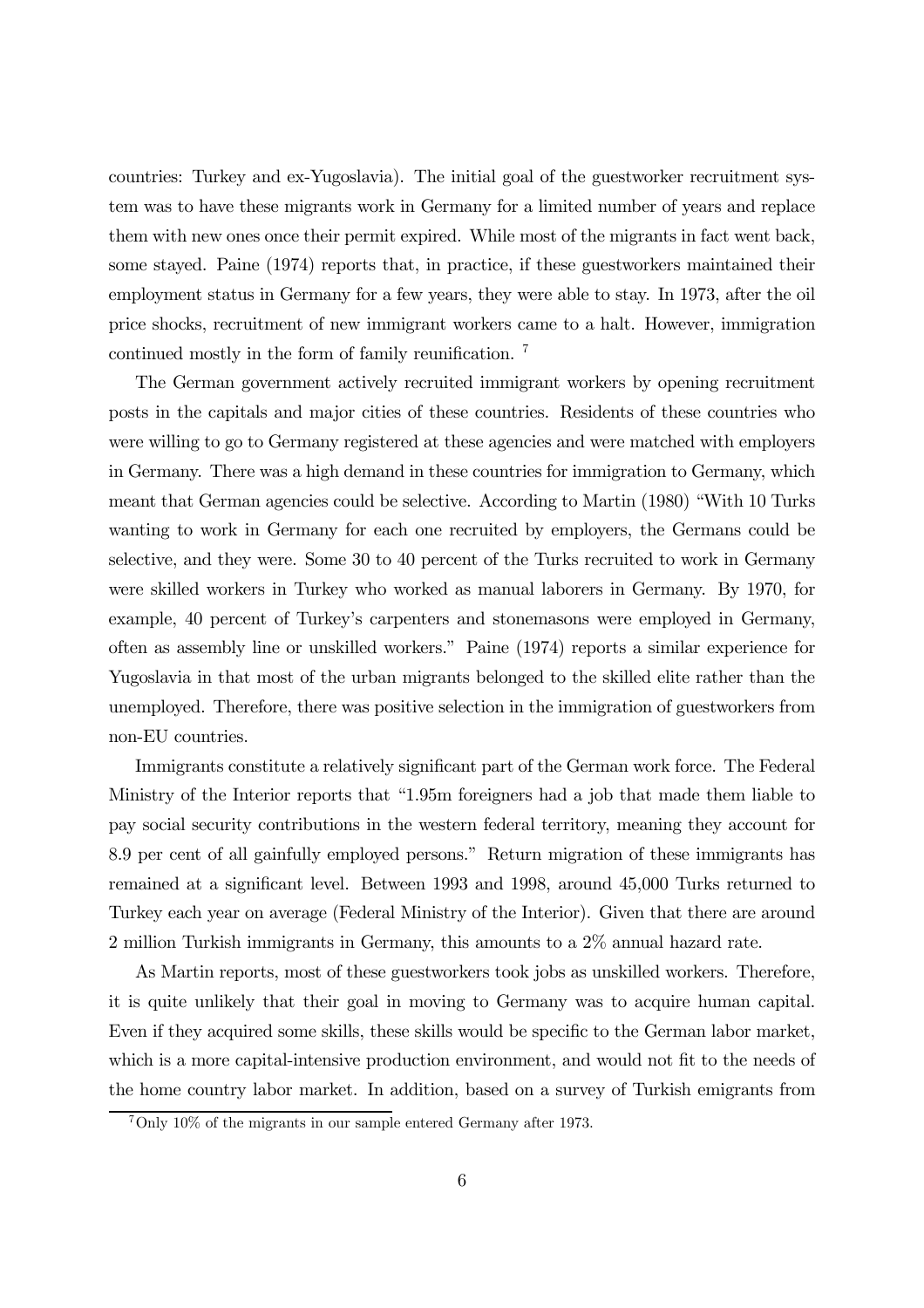Germany in Turkey, Dustmann and Kirchkamp (2002) report that only 6 percent worked as salaried workers after return whereas 51 percent of the returners were self-employed. The other 43 percent were retired. Another interesting fact that Dustmann and Kirchkamp report is that the median age of the retirees among the returners was 45. This suggests that some immigrants were able to accumulate enough assets by a relatively early age to spend the rest of their lives as rentiers. The facts that half of these migrants engaged in entrepreneurial activities after return and that most of the rest lived as rentiers suggest a savings motive for immigrating to Germany. If the goal of guestworkers was to accumulate assets, we would expect their savings rates to be high. Based on a empirical investigation of Turkish households in Germany, Kumcu (1989), in fact, finds evidence for very high savings rates.

There is scant empirical evidence concerning the relationship between savings and return migration. Galor and Stark (1990) argue that since migrants who return spend the second part of their life in an environment where the wages and prices are lower, they would save more compared to natives and to migrants who do not plan to go back. The existing empirical research papers on the savings behavior of immigrants - Merkle and Zimmermann (1992), Kumcu (1989) - treat return migration as exogenous. However, Dustmann (1995) shows that treating return decision as exogenous in analyzing the savings behavior of migrants could give false implications in policy experiments. The research on the joint return and savings decisions of immigrants has been theoretical so far. Berninghaus and Seifert-Vogt (1992) provide a theoretical analysis of optimal savings and return migration strategies in a stochastic dynamic model where the cause of return is higher purchasing power parity. Our paper builds on their model by also allowing for location-specific preferences, employment after return and unobserved heterogeneity; and carries out the first empirical investigation of the joint return migration and savings decisions of immigrants. In addition, we provide the first estimates of the response of immigrants to counterfactual policy experiments like changes in the unemployment compensation system.

### 3 THE MODEL

In this section we present the basic structure of the model and its solution in the dynamic setting. We model the decisions of male household heads. These male household heads are allowed to differ in their permanent unobserved characteristics, in particular with respect to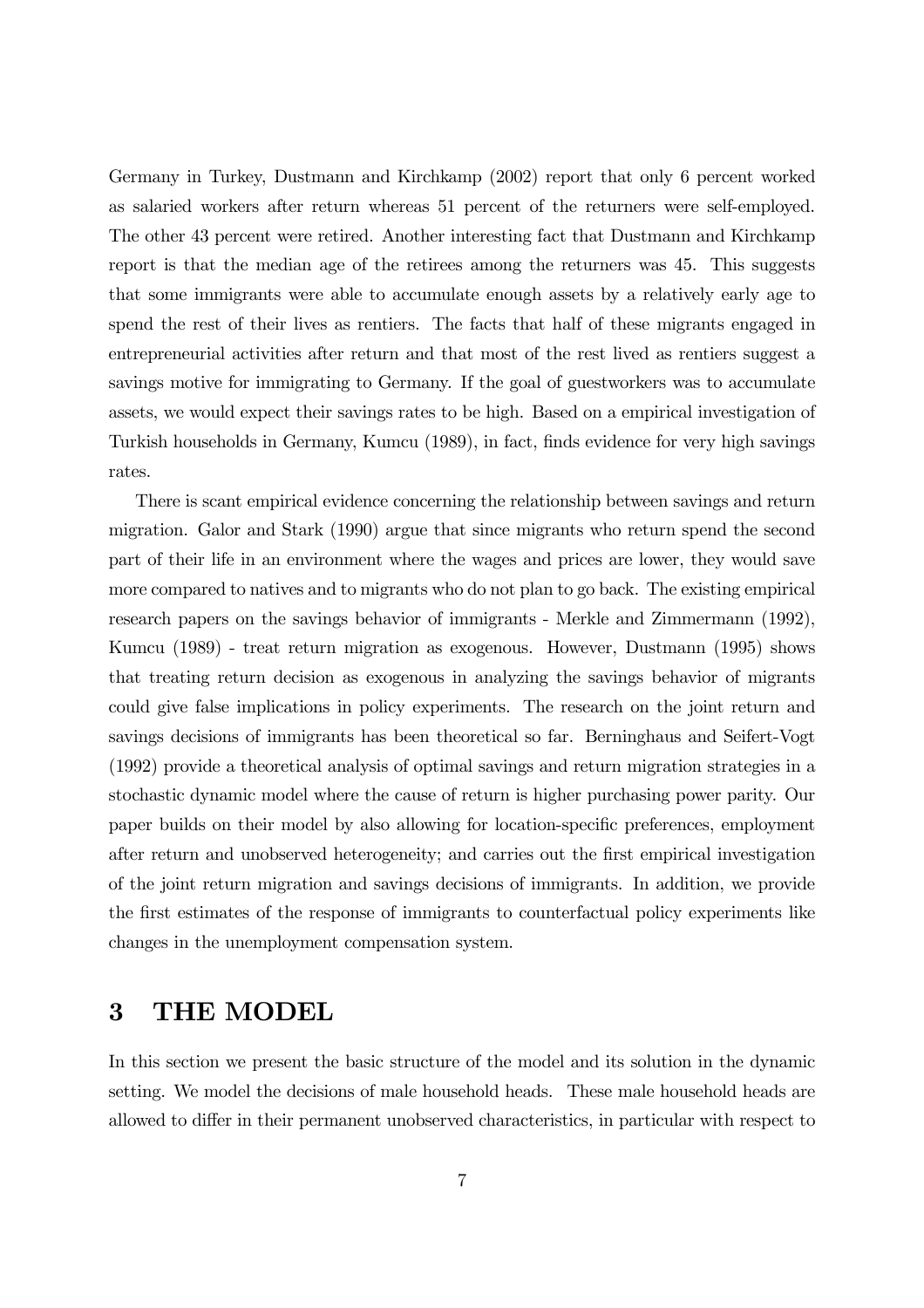their preferences for living in Germany and their labor ability.

### 3.1 Basic Structure

#### 3.1.1 Choice Set

The elements of the choice set are return migration and savings decisions. Each period, immigrants first decide whether to stay in Germany or go back to their home country. If they choose to stay, they also make a decision about how much to save.

#### 3.1.2 Preferences in Germany

Migrants have preferences over consumption  $(c<sub>t</sub>)$  and location of residence. Their marginal utility of consumption  $(\mu)$  varies by age as well as by labor market status  $(l_t)$ . We also allow the marginal utility of consumption to vary by nationality  $(z)$  as a function of the average number of children for that nationality.  $\rho(.)$  stands for immigrants' psychic cost of living in Germany. This is the difference between the psychic utility in Germany and that in the host country. Immigrantsí pyschic cost depends on their duration of residence in Germany as they adjust to the new surroundings and on their permanent characteristics in their preferences for living in Germany.

$$
u_t(.) = \mu(age_t, l_t, z) \frac{c_t^{1-\lambda(type)}}{1-\lambda(type)} + \rho(t, type) + \eta_t^s
$$

 $\lambda$  is the constant relative risk aversion parameter and  $\eta_t^s$  is a shock to location-specific preferences.

**Constraints** Given their earnings  $(y_t)$  and assets  $(A_t)$ , migrants make their consumption and savings decisions.

$$
y_t + (1+r)A_t \geq c_t + A_{t+1}
$$
  

$$
c_t \geq c_{\min}
$$
  

$$
A_t \geq 0
$$

Above, r is the fixed market rate of interest and  $c_{\min}$  is the minimum consumption level, which is equal to the subsistence income set by the German government.<sup>8</sup> Borrowing is not

<sup>8</sup>This is explained in detail in the social assistance section below. A savings choice is feasible as long as the consumption level it implies does not fall below this level.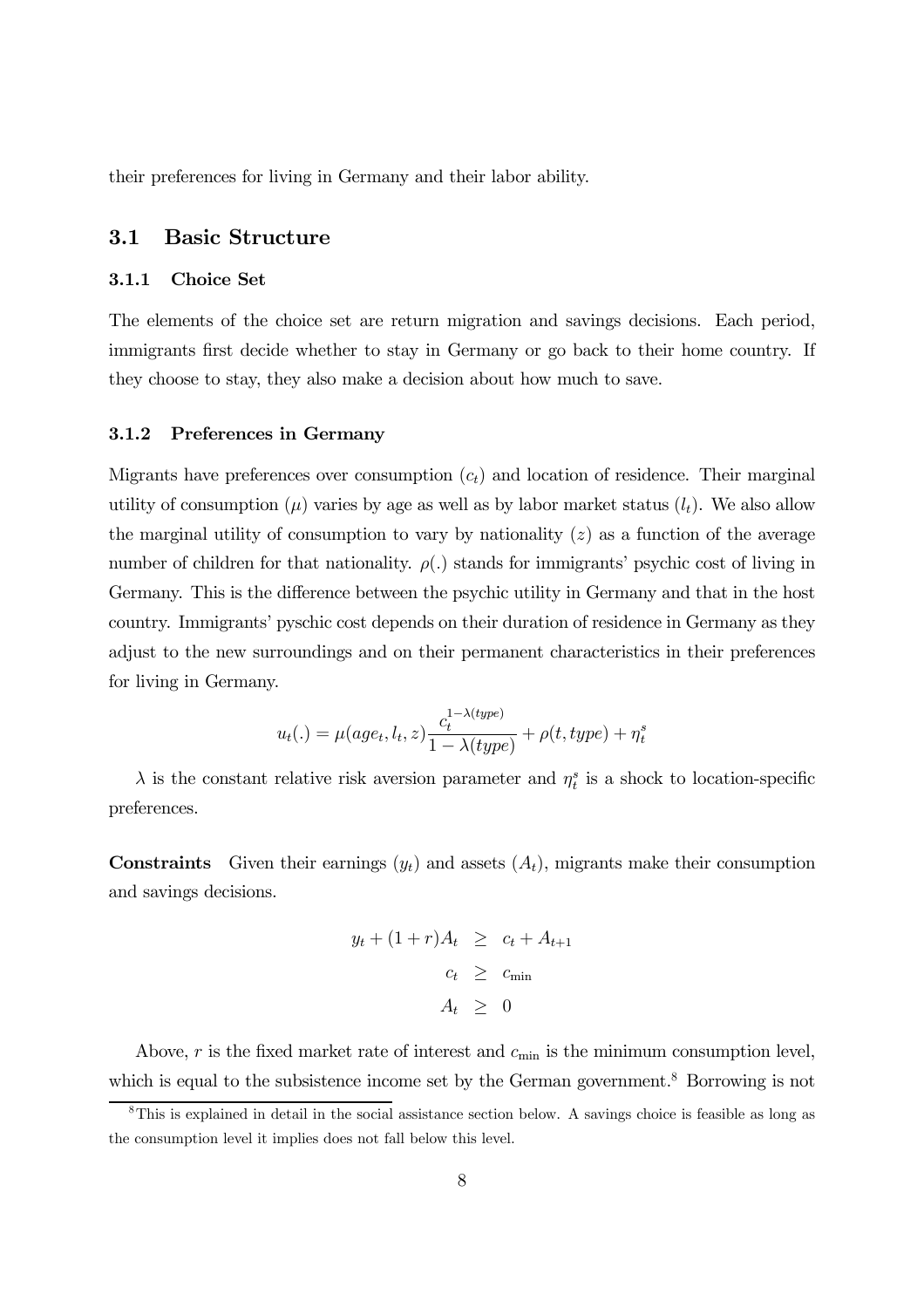allowed. 9

#### 3.1.3 Labor Market Status in Germany

Transitions in the labor market are modeled as stochastic exogenous functions. Before age 60, there are only two states: employed  $(l = 1)$  and unemployed  $(l = 0)$ . This is determined by a logit regression. After age 60, migrants may enter retirement  $(l = 2)$ , which is an absorbing state. Therefore, employment status is determined by a multinomial logit. Labor market status at each period is assumed to depend on the labor market status in the previous period, age, age at entry to Germany as well as nationality.

$$
l_t = L(l_{t-1}, age_t, age_0, z)
$$

#### 3.1.4 Income in Germany

Earnings when Employed: Earnings of a migrant,  $y_t$ , depend on how much human capital he has acquired and on the rental price of human capital. The level of human capital at any period,  $H_t$ , depends on the years of residence and permanent skill characteristics of the migrant.

$$
y_t = pH_t \exp(\eta_t^y)
$$
  

$$
H_t = H(t, type)
$$

where  $\eta_t^y$  $t_i^y$  is an iid shock to productivity.

Unemployment Benefits and Unemployment Assistance: Migrants who worked for at least 360 days in the last 3 years can receive unemployment benefits, which are equal to 67% of their last net earnings if they have at least one child (60%, otherwise). The entitlement duration varies from 180 to 960 days depending on the age and experience of the worker. However, workers who are no longer eligible for unemployment benefits can receive unemployment assistance. This is equal to 57% of their last net earnings if they have at least one child (53%, otherwise) and there is no limit to the duration of unemployment assistance after the exhaustion of unemployment benefits.

We assume that all unemployed migrants qualified for unemployment benefits at some point in the past by working one year in a period of three years. Therefore, even if their

<sup>&</sup>lt;sup>9</sup>Migrants are there to save.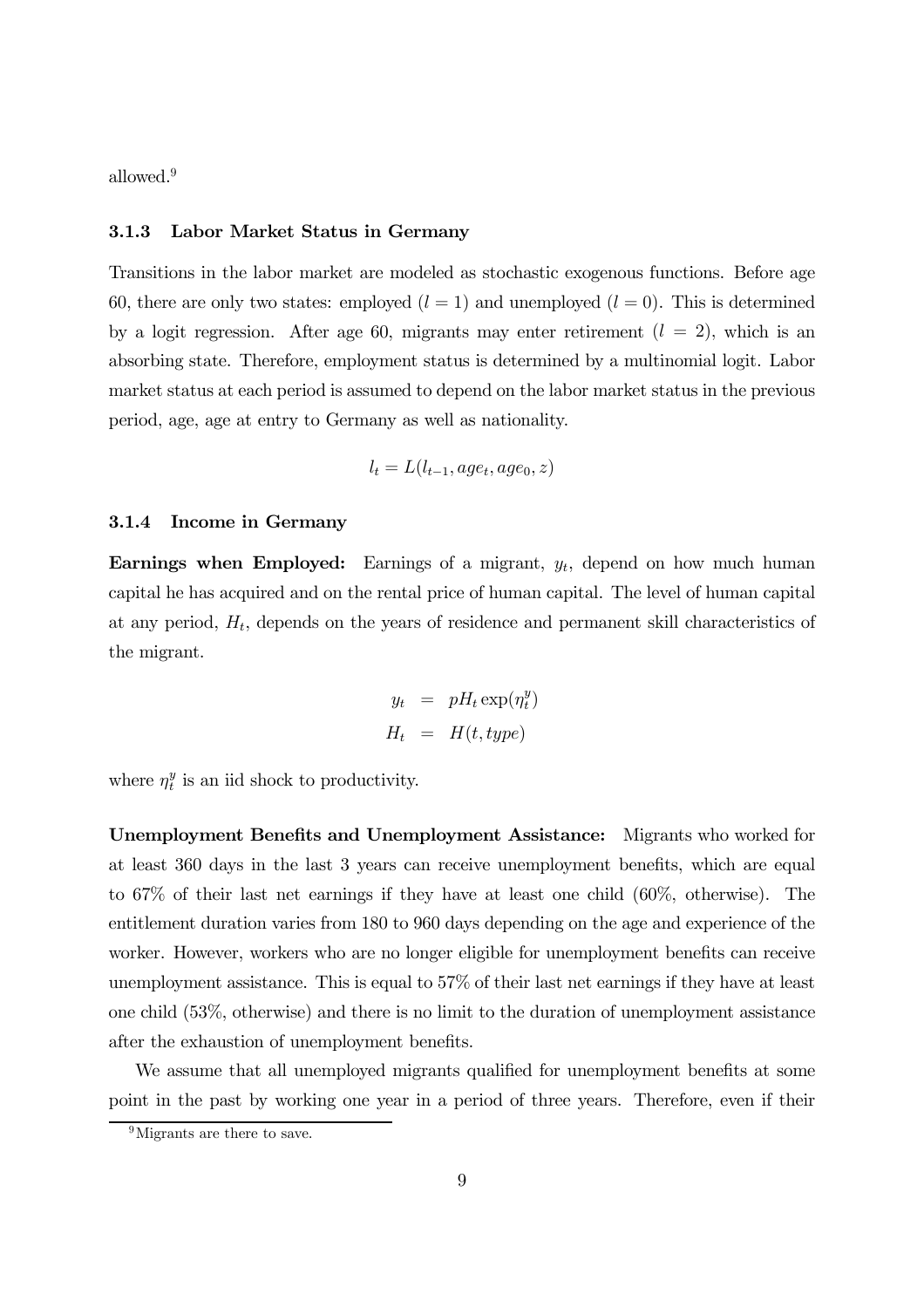unemployment benefits entitlement duration is over, they are eligible for unemployment assistance. We average the replacement rate of unemployment benefits and assistance as 60%. Therefore, we can write earnings conditional on employment status as follows.

$$
y_t = 0.6pH_t e^{\sigma_y^2/2} \quad \text{if } l_t = 0
$$

Social Assistance for Subsistence Income: Migrants can also receive social assistance which is provided by the German government to families whose income is not high enough to provide for their basic needs. Eligibility depends on net income and asset holdings. If the sum of monthly net income and asset flows of residents falls below the subsistence income level<sup>10</sup>, the government makes up for the difference. Subsistence income for a family depends on its size and varies across states. In 1998, the payment for the head of the household averaged around 520 DM across states. The spouse of the household head receives 80% of this amount and there is an additional payment for each child, which we take as 50% of the standard payment. 11 In calculating the total subsistence income, we take the typical household head as married and allow the number of his children  $(n)$  depend on his nationality. Therefore,

$$
y_t + rA_t \ge 520 * [1.8 + 0.5(no\_child)_z]
$$
 DM per month

Retirement Benefits: Migrants' social security contributions and, therefore, their retirement benefits depend on their earnings and duration of contribution. As a measure of their earnings, we take their expected earnings at age 60 and adjust this by a fraction  $(\tau)$  that depends on the duration of contribution, which is determined by their age of entry to Germany. 12

$$
y_t = \tau(age_0) p H_{age=60} e^{\sigma_y^2/2} \quad if \ l=2
$$

<sup>&</sup>lt;sup>10</sup>According to the German Ministry for Health and Social Services, this subsistence income includes expenses on food, housing, clothing, toiletries, household goods, heating and everday personal necessities, and -within resonable limits- expenses for socializing.

<sup>&</sup>lt;sup>11</sup>In fact, the rate for children varies from 50% to 90% of the standard payment according to their age. For tractibility, we take this 50%, which is the amount that corresponds to younger children.

 $12$ It would be a better approximation if we took average earnings rather than earnings at age 60 since the latter does not account for the productivity shocks a migrant receives during his stay in Germany. However, again for tractability we choose the former approach.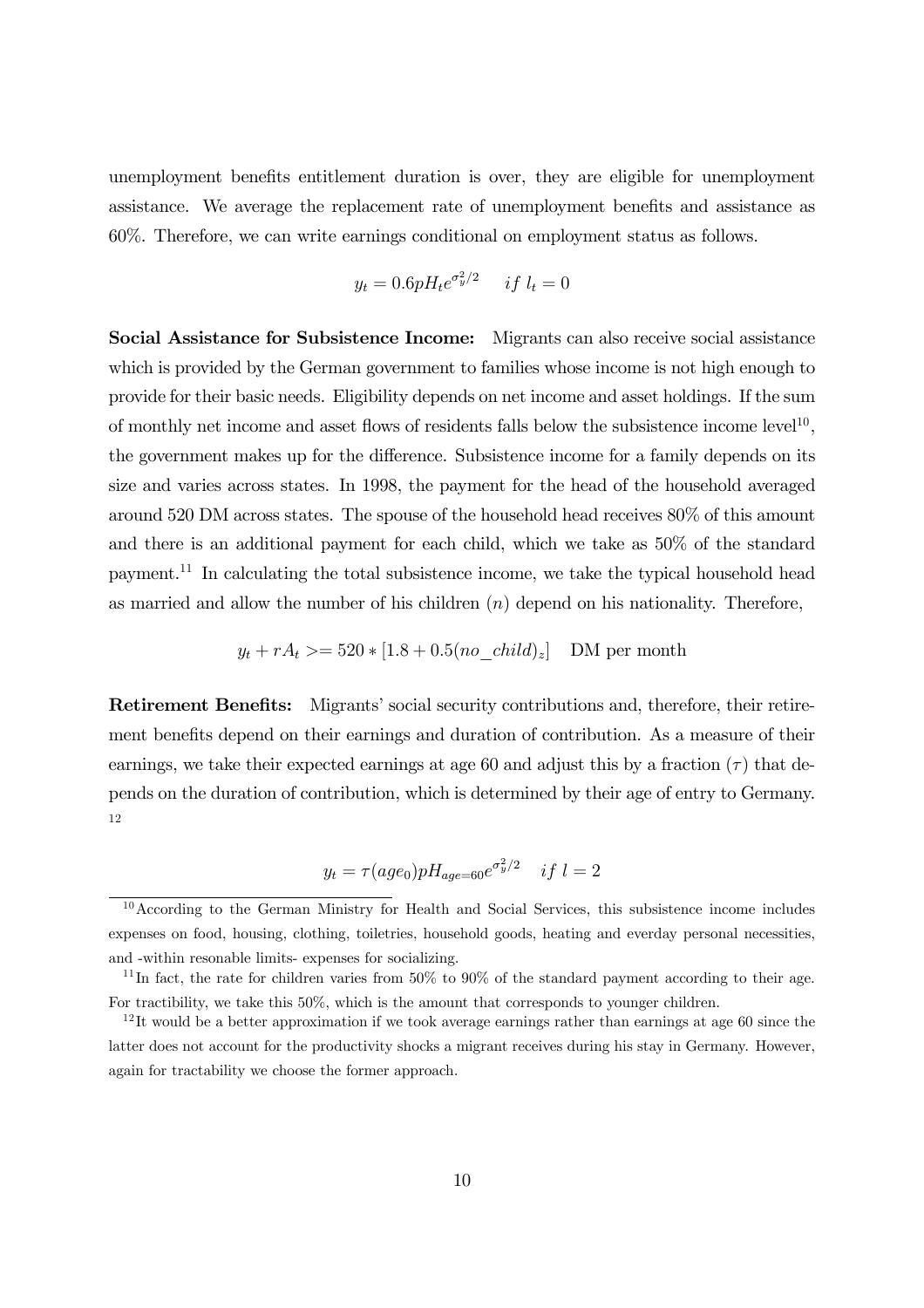#### 3.1.5 Preferences in the Home Country

Once a migrant returns to his home country, he exits the survey. As a result, we have no information on his labor market status, earnings or savings decisions after return. Therefore, we write the utility a migrant receives from returning to his home country to spend the rest of his life there,  $V^L(S_t)$ , as a function of the state variables at the time of return. This part of migrants' preferences is deterministic.

### 3.2 EMPIRICAL SPECIFICATIONS

#### 3.2.1 Risk Aversion Parameter

$$
\lambda = \lambda_0 + \lambda_1 I(type2)
$$

#### 3.2.2 Marginal Utility of Consumption in Germany

$$
\mu_t = \mu_0 + \mu_1 age_t + \mu_2 age_t^2 + \mu_3 n_z age_t + \mu_4 n_z age_t^2 + \mu_5 I(l_t = 1) + \mu_6 I(l_t = 2)
$$

where  $n_z$  denotes the average number of children for nationality z.

#### 3.2.3 Psychic Costs in Germany

$$
\rho_t = \rho_0 + \rho_1 I(type2) + \sum_{i=1}^3 \rho_{1+i} I(t=i) + [1 + \rho_5 I(type2)] * (\rho_6 t + \rho_7 t^2)
$$

Note that both the psychic costs at entry and the acclimatization rate are allowed to change by permanent characteristics.

#### 3.2.4 Bequest Function in Germany

$$
B_t(.) = \beta_0 * (1 - \exp(\beta_1 * A_t)) * \beta_2 I(type2) * (1 + \beta_3 n_z)
$$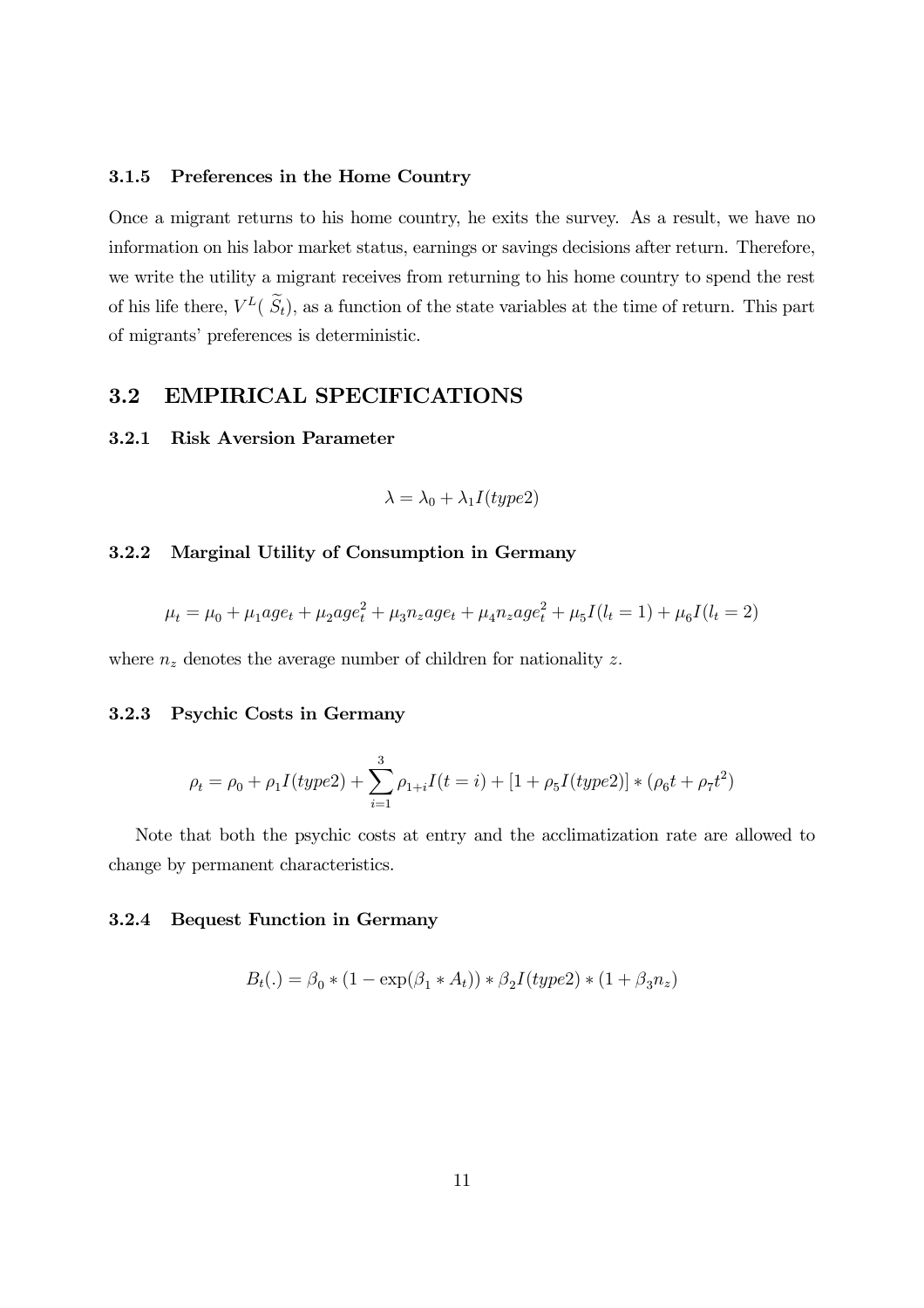#### 3.2.5 Preferences for Living in the Home Country

$$
V^{L}(\tilde{S}_{t}) = \sum_{contrry=z} \pi_{0z} I(z) \Delta_{age}^{1}
$$
  
+ 
$$
\sum_{contrry=z} I(z) (\pi_{1} + \pi_{2} p_{age}) (1 - \exp[(\pi_{3} + \pi_{4} p_{age})ppp^{z} A_{t}])
$$
  
+ 
$$
I(t >= 3) \Delta_{age}^{1} \left( \sum_{contrry=z} I(z) \left( \frac{ppp^{z}}{ppp^{Turk}} \right) [\pi_{5} (1 - \exp(\pi_{6} t))] \right)
$$
  
+ 
$$
\sum_{contrry=z} I(z) \left( \frac{\hat{w}^{z}}{\hat{w}^{Turk}} \right) \max \{\pi_{7} + \pi_{8} age_{t} + \pi_{9} age_{t}^{2}, 0 \}
$$

where  $pp^2$  is the purchasing power parity ratio between Germany and the source country and  $\hat{w}^z$  is the expected wages in country z.

$$
p_{age} = (76 - age_t)/2
$$

is the number of periods left till death.

$$
\Delta^1_{age}=\frac{1-\delta^{p_{age}}}{1-\delta}
$$

is the sum of discount values for the remaining part of one's life.

$$
\Delta_{age}^{1} = I(age_t \ge 60)\Delta_{age}^{1} + I(age < 60) \left(\frac{1 - \delta^8}{1 - \delta}\right) \delta^{(60 - age_t)/2}
$$

is the discount factor for pension benefits, which a migrant can start receiving only after age 60.

The following is an explanation of the terms in the above equation.

1st line: (Country Dummy): This is a discounted sum of per period country dummy which is a measure of the general attractiveness of the source country. It would depend on the source country characteristics like distance from Germany, whether or not the country has a socialist regime, income inequality, amenities and so forth.<sup>13</sup>

<sup>&</sup>lt;sup>13</sup>This dummy includes the transportation cost of return, which would vary by country of origin according to its distance from Germany. We would not be able to separately identify the effect of monetary cost of moving.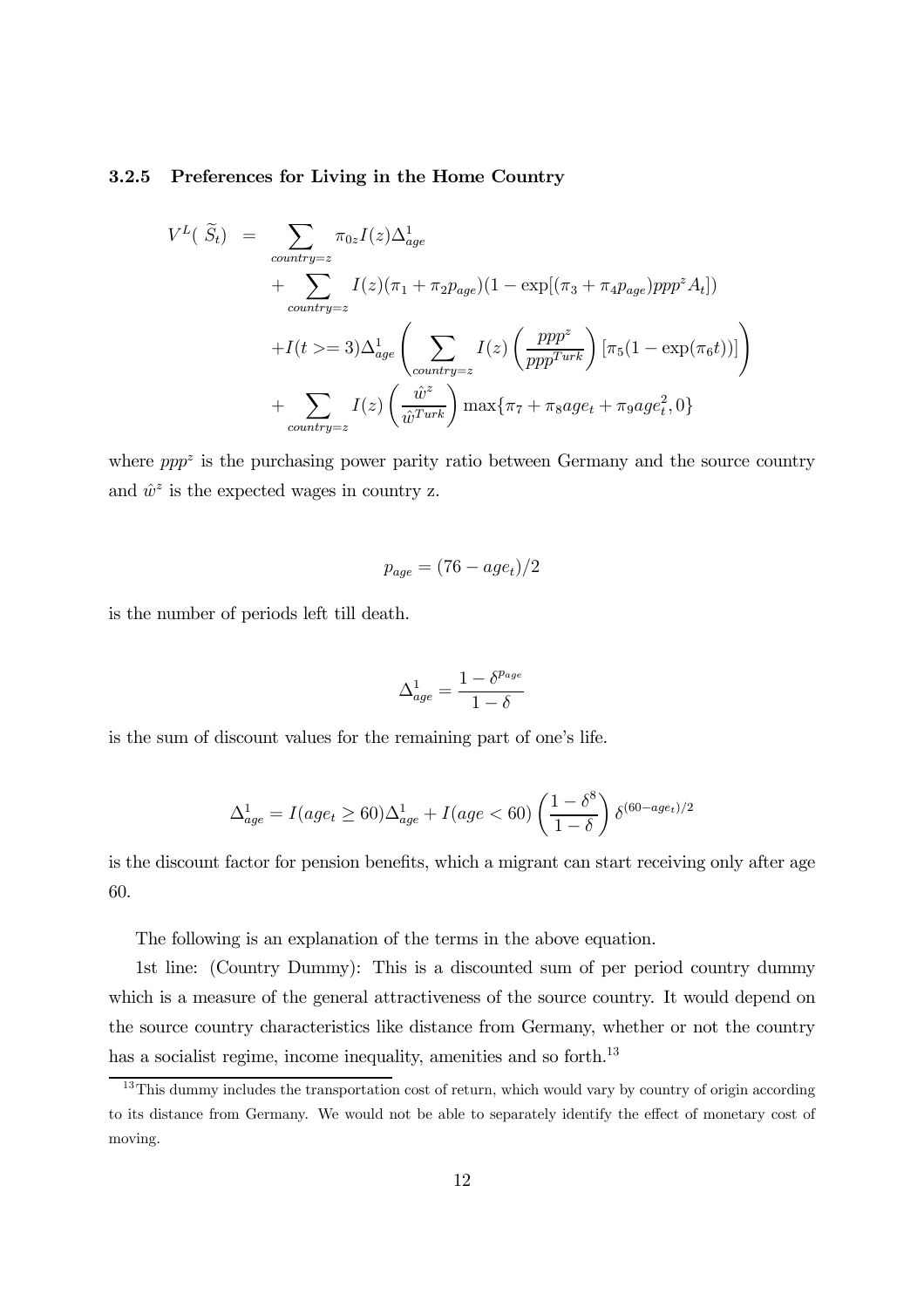2nd line: (Utility from Assets): The utility from assets includes age interaction terms because in his home country a migrant's per period consumption of the assets he acquired in Germany would depend on the remaining length of his life. Level of assets is interacted with purchasing power parity.

3rd line (Utility from German Pension Benefits): In order to qualify for German pension benefits, one must have worked for at least 5 years (3 periods). Pension benefits depend on migrants' duration of residence. (Periods of unemployment are counted toward pension benefit contribution. Since, in our model migrants are always in the labor market, duration of time in the labor market is equal to duration of residence.) The purchasing power of the German pension benefits would depend on the country in which it is consumed.

4th line (Utility from Potential Earnings at Home): The present discounted value of migrants' utility from their earnings in their home country would depend on their age at return as well as the average earnings level in that country.

### 3.3 SOLUTION OF THE MODEL

#### 3.3.1 Decision Period

Since the number of the state space points at which the problem needs to be solved depends on the decision horizon, we take the decision period as two years to alleviate the computational requirement. The decision spell starts when a migrant enters Germany and goes until he dies<sup>14</sup> or returns to his home country.

#### 3.3.2 Choice Set

The savings decision, which is a continuous choice variable, is discretized into 10 separate values.  $\Delta A = A_{t+1} - A_t = {\Delta A_1, \Delta A_2, ..., \Delta A_{10}}$  where  $\Delta A$  denotes the discretized level of savings. Therefore, the choice set has 11 elements:

 $\{\{m_t = 1\}, \{m_t = 0, \Delta A = \Delta A_1\}, \dots, \{m_t = 0, \Delta A = \Delta A_{10}\}\}\$  where  $m_t$  denotes the return migration choice.

#### 3.3.3 State Variables

- assets:  $A_t$
- lagged labor market status:  $l_{t-1}$

<sup>14</sup>We assume that all migrants die at age 75.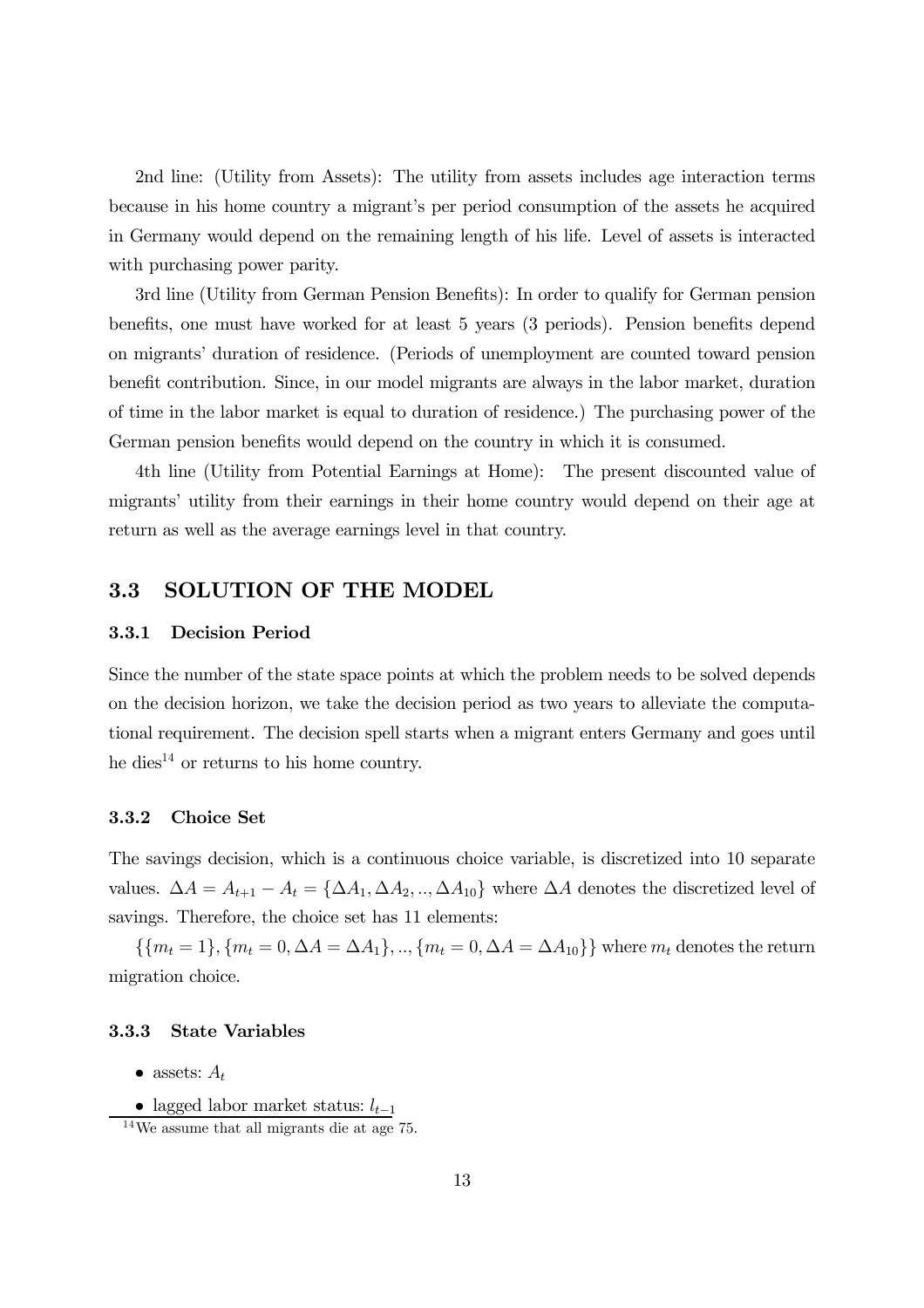- $\bullet$  duration of residence:  $t$
- age at entry:  $age_0$
- $\bullet$  nationality:  $z$
- duration of residence at 1983:  $t_{1983}$
- permanent characteristic:  $type^{-15}$
- $\bullet$   $\boldsymbol{\eta}_t = (\eta^s_t, \eta^y_t)$  $_{t}^{y}$ ) : vector of contemporaneous shocks to location-specific preferences and earnings. These shocks have the following joint distribution.

$$
\left(\begin{array}{c}\n\boldsymbol{\eta}_t^s \\
\boldsymbol{\eta}_t^y\n\end{array}\right) \sim N\left(\left(\begin{array}{c}\n0 \\
0\n\end{array}\right), \left(\begin{array}{cc}\n\sigma_s^2 \\
\sigma_{sy} & \sigma_y^2\n\end{array}\right)\right)
$$

Initial Conditions:  $\{A_0, age_0, l_{-1} = 1\}$ 

Let  $S_t = (\eta_t, S_t)$  denote the state variables where  $\boldsymbol{\eta}_t = (\eta^s_t, \eta^y_t$  $t_t^y$ ) and  $S_t = (A_t, l_t, t, age_0, z, t_{1983}, type).$ 

#### 3.3.4 Solution of the Migrants' Problem

Migrants maximize the present discounted value of their lifetime utility. We write the migrantsí problem in a dynamic programming framework and solve it by backward induction.

Given the current realizations of their earnings and location specific preferences, migrants calculate the value of staying in Germany and the value of returning to the home country and make their decisions accordingly.

$$
V_t(S_t) = \max\{V_t^S(S_t), V_t^L(\tilde{S}_t)\}\
$$

Above,  $V_t^S(S_t)$  denotes the value of staying and  $V_t^L(S_t)$  denotes the value of leaving for the home country.

Value of Staying in Germany The value of staying can be written as the maximum over the value functions that correspond to the different savings alternatives.

$$
V_t^S(S_t) = \max\{V_t^{S,1}(S_t), V_t^{S,2}(S_t), ..., V_t^{S,10}(S_t)\}\
$$

<sup>&</sup>lt;sup>15</sup>We group migrants into a finite number of types according to their permanent characteristics.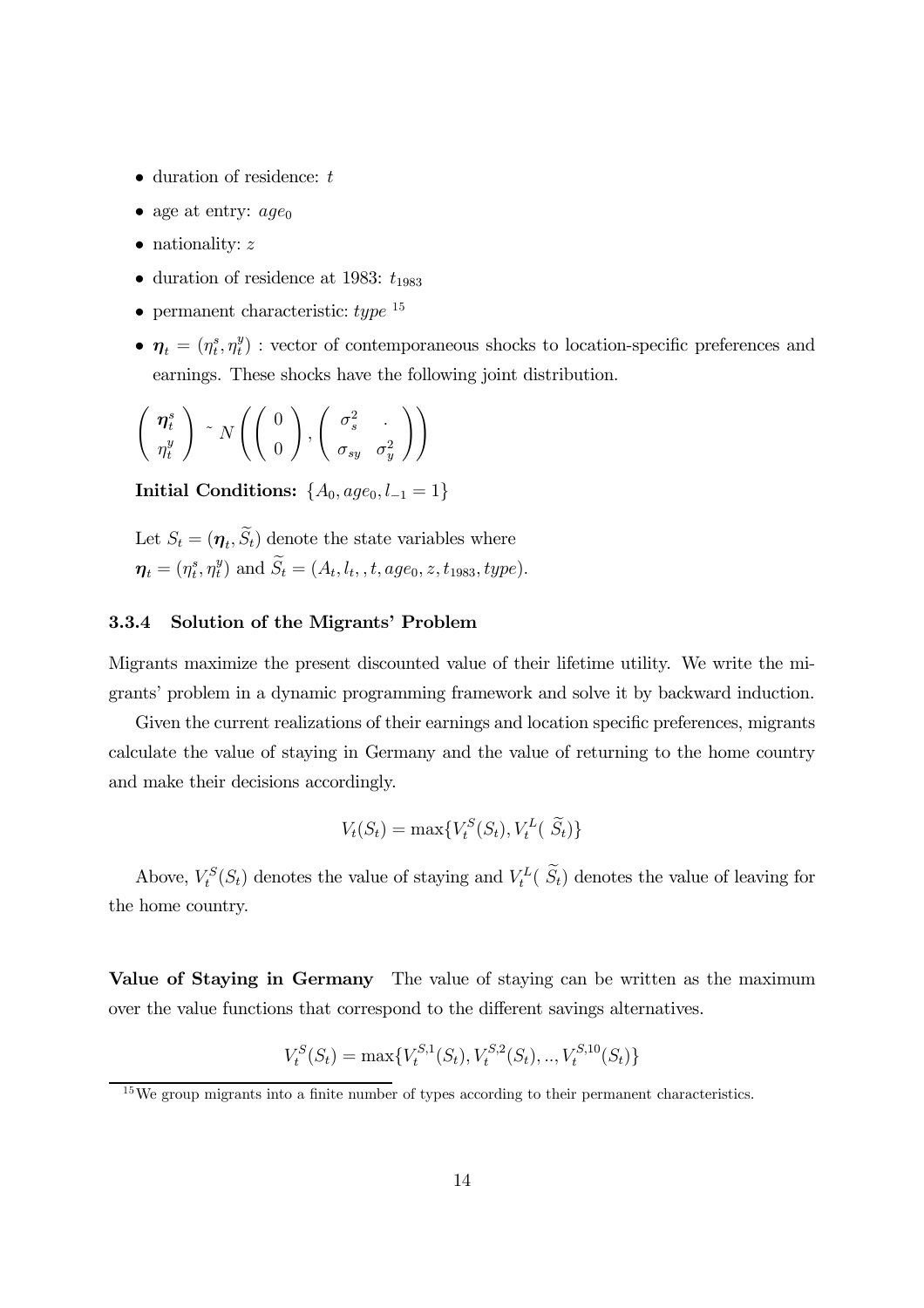We can rewrite this in the following Bellman equation form according to the structure of our model.

$$
V_t^S(S_t) = \max_{A_{t+1}} \{ u(A_{t+1}, \eta_t) + \delta E_t V_{t+1}(S_{t+1}) \}
$$
  
s.t. 
$$
c_t + A_{t+1} \leq y_t + (1+r)A_t
$$

$$
c_t \geq c_{\min}, \qquad A_t \geq 0
$$

where  $\delta$  is the discount factor. The solution to this problem is given by the following decision rule:

$$
A_{t+1} - A_t = D(S_t)
$$

The last period in the problem, the Bellman equation we solve is slightly different in the sense that the continuation value is now a bequest function that depends on the level of assets, type and average number of children for that nationality.

$$
V_T^S(S_T) = \max_{A_{T+1}} \{ u(A_{T+1}, \eta_T) + \delta B(A_{T+1}, type, z) \}
$$
  
s.t. 
$$
c_T + A_{T+1} \leq y_T + (1+r)A_T
$$

$$
c_T \geq c_{\min}, \qquad A_T \geq 0
$$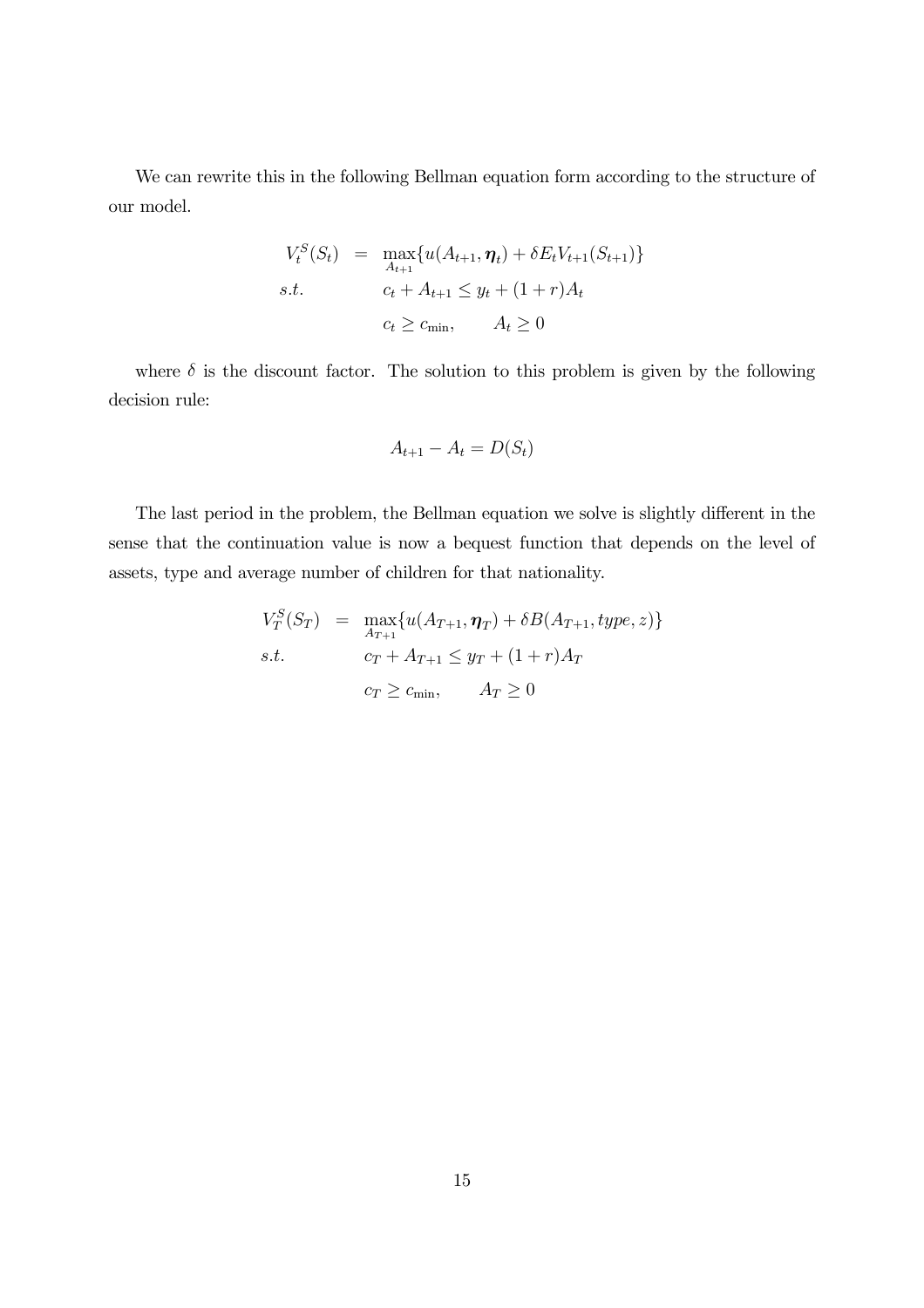### 4 DATA

The data set we use is the German Socio-Economic Panel (GSOEP). This is a longitudinal dataset of households in Germany that contains an oversampled group of immigrants from five Mediterranean countries, of which three are members of the European Union (Greece, Italy and Spain) and two are not (Turkey and Ex-Yugoslavia). We use the 2000 version of the GSOEP, which contains annual information from 1984 to 2000 on return migration, earnings, labor market status and savings <sup>16</sup> as well as retrospective information on labor market status. There are 1326 households in the initial sample.

There are two shortcomings in this data set. One is that the initial sample of immigrants is a random sample of the immigrants in Germany in 1984. Since some immigrants already returned to their home country by 1984, this is not a random sample of the initial cohorts of immigrants. Therefore, the information on their return behavior, for instance, within the first ten years only comes from the immigrants who entered Germany after 1975. (The first return we observe is in 1985.) This implies that when we compute the Kaplan-Meier hazard functions for return, we assume that there are no cohort effects.

Another issue in the data with regard to our model is that there is no information about asset holdings. However, we do know their annual savings. To deal with this problem, we use a particular estimation method that solves the problem of missing state variables in dynamic panel data models.

The sample we use is restricted to males who entered Germany after the age of 18. We want to analyze the behavior of immigrants who made the choice to immigrate to Germany. That is why we drop the immigrants who were younger than 18 at the time of entry to Germany, who presumably could not have made the decision to migrate themselves, but were tied movers along with their family. After this restriction, we are left with 1040 household heads.

 $16$ Savings information is available only after 1991.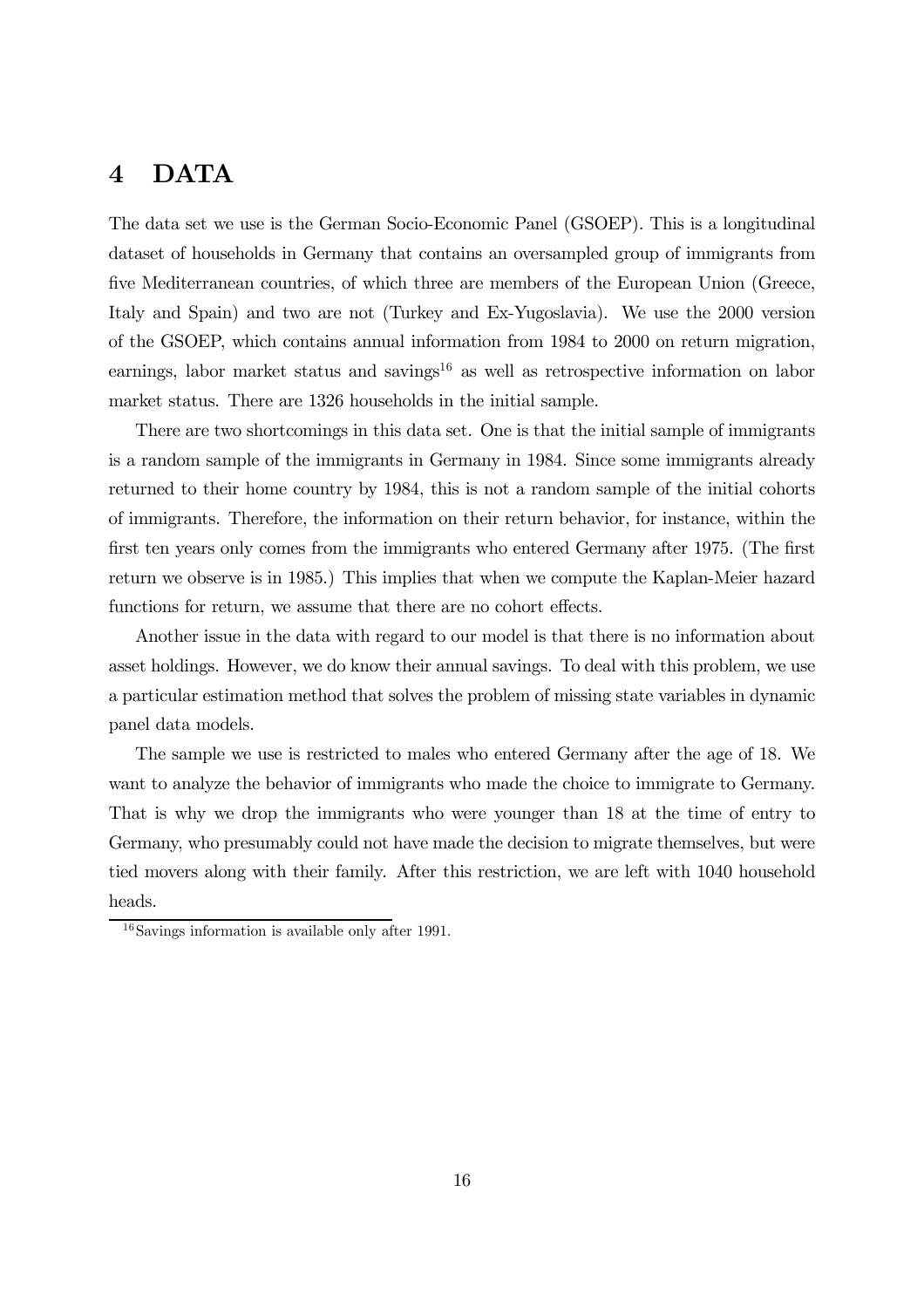### 5 DESCRIPTIVE STATISTICS

### 5.1 RETURN DECISION

#### 5.1.1 Kaplan Meier Survival and Hazard Functions According to EU Status:

Figure 5.1.1 displays the survivor function conditional on staying for one period (two years) according to EU status.<sup>17</sup> There is a significant difference in the return behavior of EU and non-EU migrants. Migrants from wealthier countries (EU countries) are more likely to go back. Conditional on staying for 2 years, 45% of the non-EU migrants return within the next 40 years while around 75% of the EU migrants return.



FIGURE 5.1.1

In order to examine the differences in the timing of return migration according to EU status, we next compare the hazard functions.

<sup>&</sup>lt;sup>17</sup>We do not show it for the 1st period and after the 19th period because the sample sizes are too small. In addition, for non-EU migrants, return at very early years of residence may not be a choice but rather an obligation. (One can apply for permanent residence permits after 5 years.) Among the non-EU migrants, the earliest return we observe is at the 2nd period (2-4 years). Therefore, it is assumed that somebody who survives 2 years in Germany can freely make his return choice. Paine (1974) reports that, in practice, migrants who survived the first couple of years in Germany were able to stay.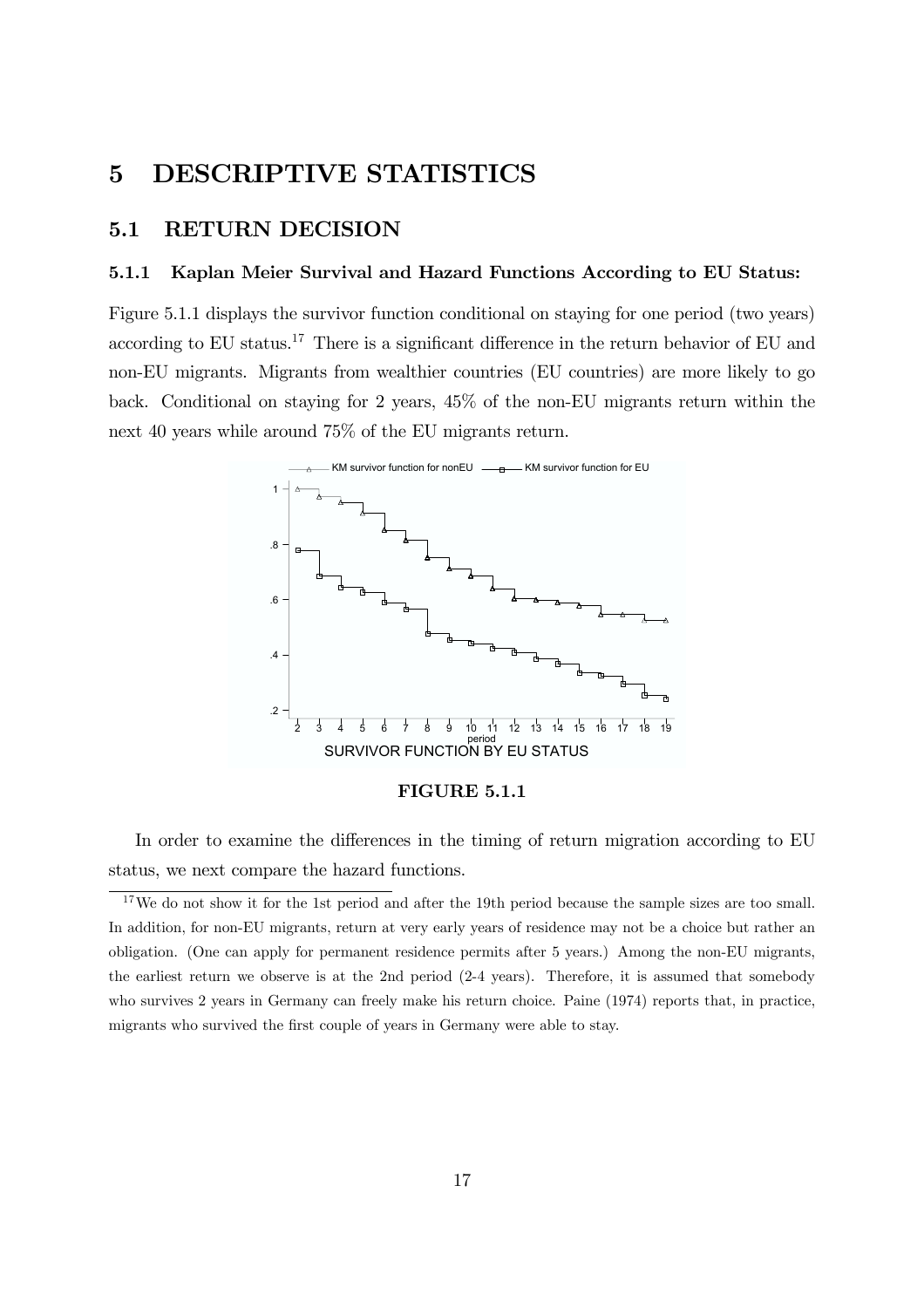

FIGURE 5.1.2

Figure 5.1.2 displays a comparison of the Kaplan-Meier hazard functions according to EU status. We see a difference in the hazard rates of EU and non-EU migrants up to the 4th period (within the first 8 years) and again after 13th period (after 24 years of residence). Between 8 to 24 years of residence, there is no significant difference in the return behavior according to the EU status. Higher return rates in earlier periods for EU migrants suggests that disappointment factor plays a stronger role in the return of EU migrants. Since the opportunity cost of returning, the wage differential between Germany and the home country, is smaller for EU migrants, there is a smaller difference between the value of staying and value of leaving. Therefore, a negative shock to either the earnings or the preferences is more likely to push the value of leaving above the value of staying. Another important difference in the hazard functions is that while the return rates show a downward trend for non-EU migrants after 11th period, they actually increase for EU migrants.

### 5.2 SAVINGS DECISION

Figures 5.2.1 and 5.2.2 display savings and income profiles of all immigrants by quartiles <sup>18</sup> Savings of immigrants demonstrate a clear downward trend over their duration of residence. Their income levels play no role in this decline as we can see from the income graph that migrantsí median income, in fact, rises until the 11th period. The savings profile of immigrants

<sup>&</sup>lt;sup>18</sup>We have no information on savings for less than 5 periods since the survey contains this information only after 1991. The figure for income is drawn for the same periods for comparison.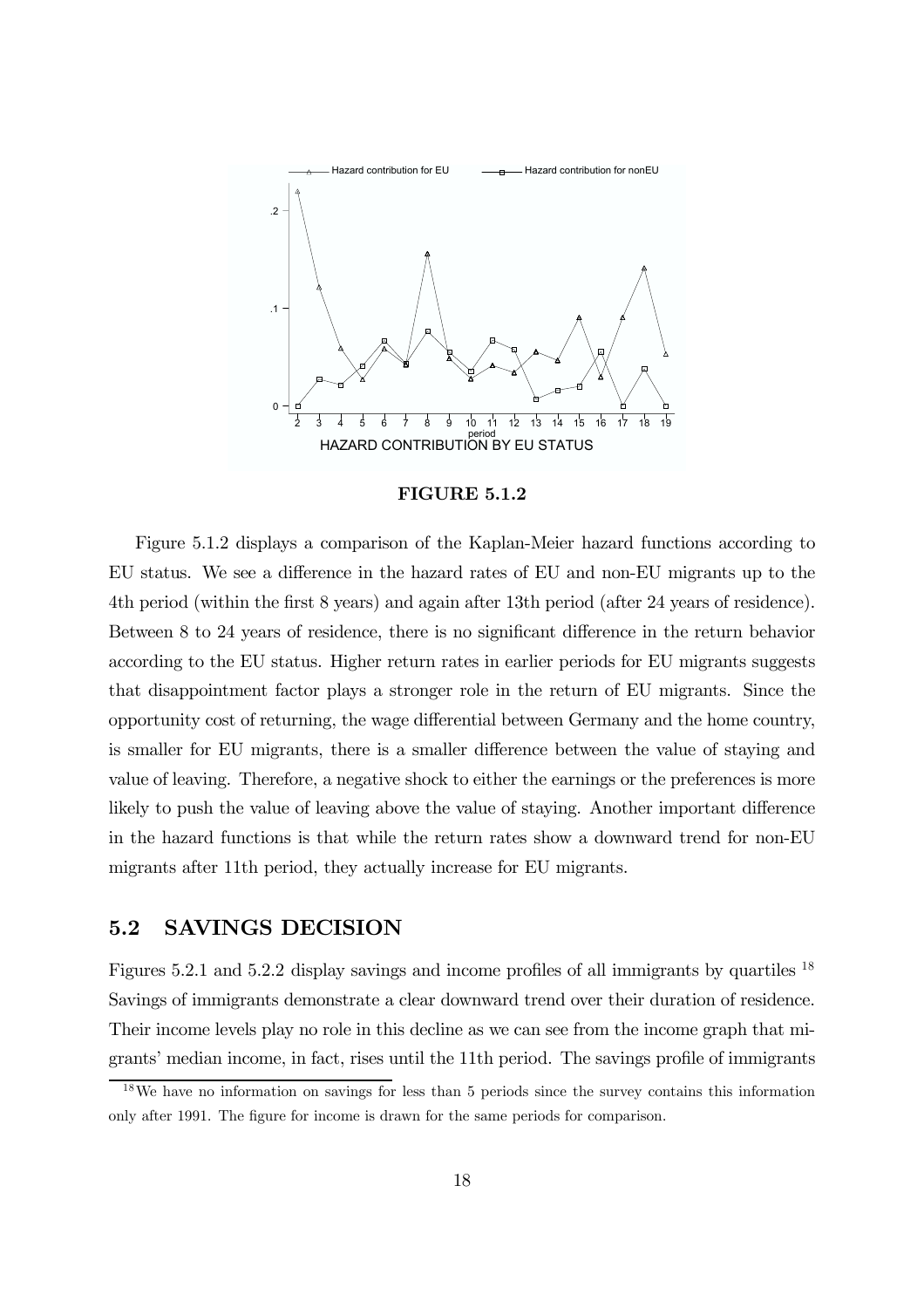is relatively constant between the 9th and 16th periods, before decreasing again after 16th period. During this stage, after 10 periods, savings behavior is more parallel with income levels.



FIGURE 5.2.2

Selection in return migration could be one reason for the decrease in immigrants' savings. If the return is in fact part of an optimal life cycle plan of asset accumulation in the host country, we would expect the returners to save more than the stayers. After the 10th period, this trend becomes much weaker as the fraction of people with high propensity to return in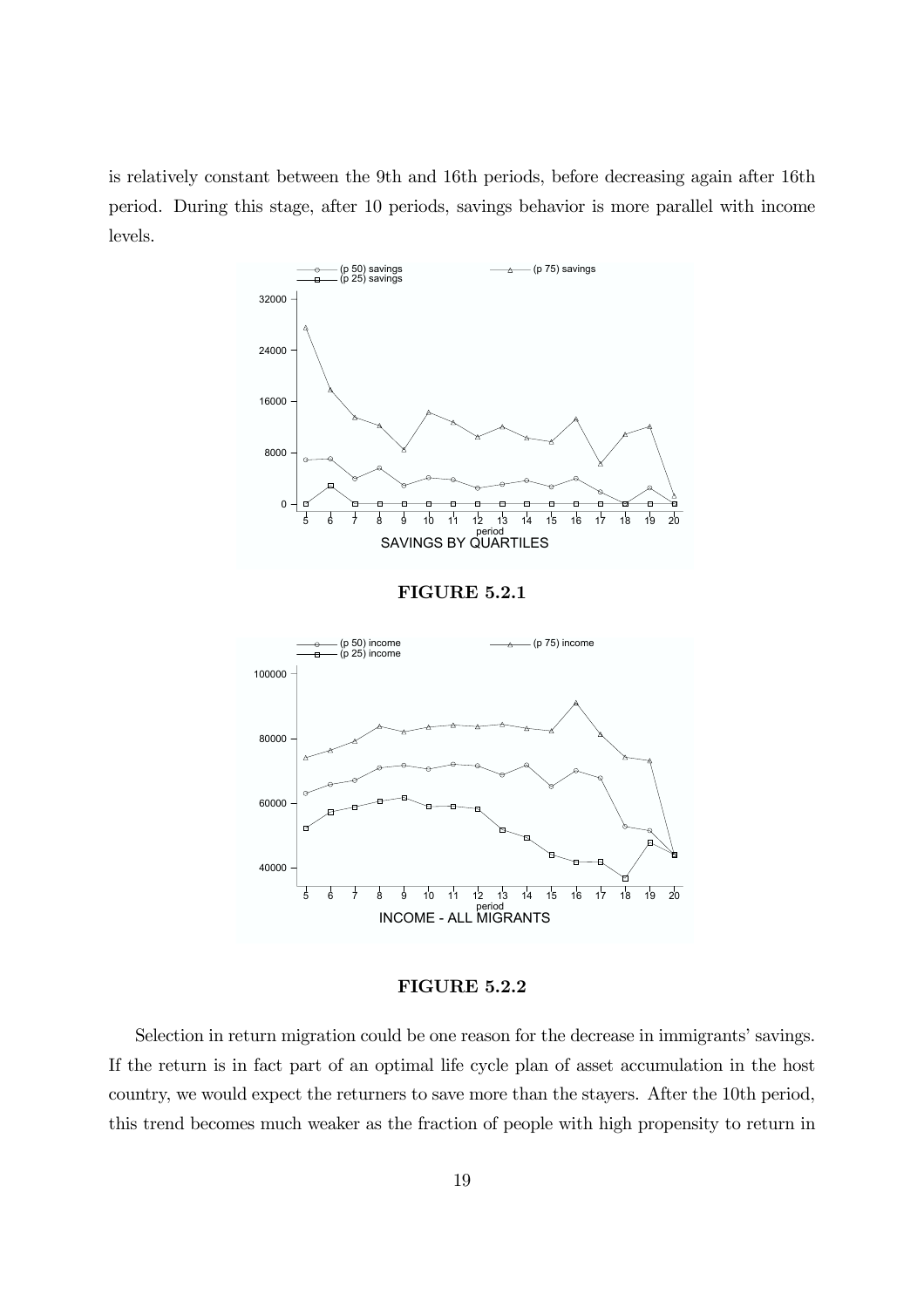the sample decreases. Now, most migrants' savings behavior is more like natives' savings behavior. It more closely follows their income profile and there is a downward trend at old age.

One confounding factor may be the time effects on migrants' income. A higher fraction of the people for whom we utilize the information to draw the above graph on the left-hand side come from later year-of-entry cohorts. Therefore, they potentially have higher lifetime incomes which would allow them to save more. However, the initial downward trend is too precipitous for this to be the case and this would not explain why the profile levels off after some time before decreasing at the end again.

#### 5.2.1 Savings By EU Status

A disaggregation of savings and income behavior according to immigrants' EU status is illustrated below in Figures 5.2.3 and 5.2.4. The most striking fact when we compare the savings behavior of EU and non-EU migrants is the difference in the profiles over duration over residence. There is a significant decrease in the savings of non-EU migrants while the savings of EU migrants seem to be relatively constant over time. Between the 5th and 8th periods, non-EU migrants save on average more than EU migrants even though their income levels are very similar. However, after the 11th period, EU migrants save more than non-EU migrants despite similar levels of income on average.



FIGURE 5.2.3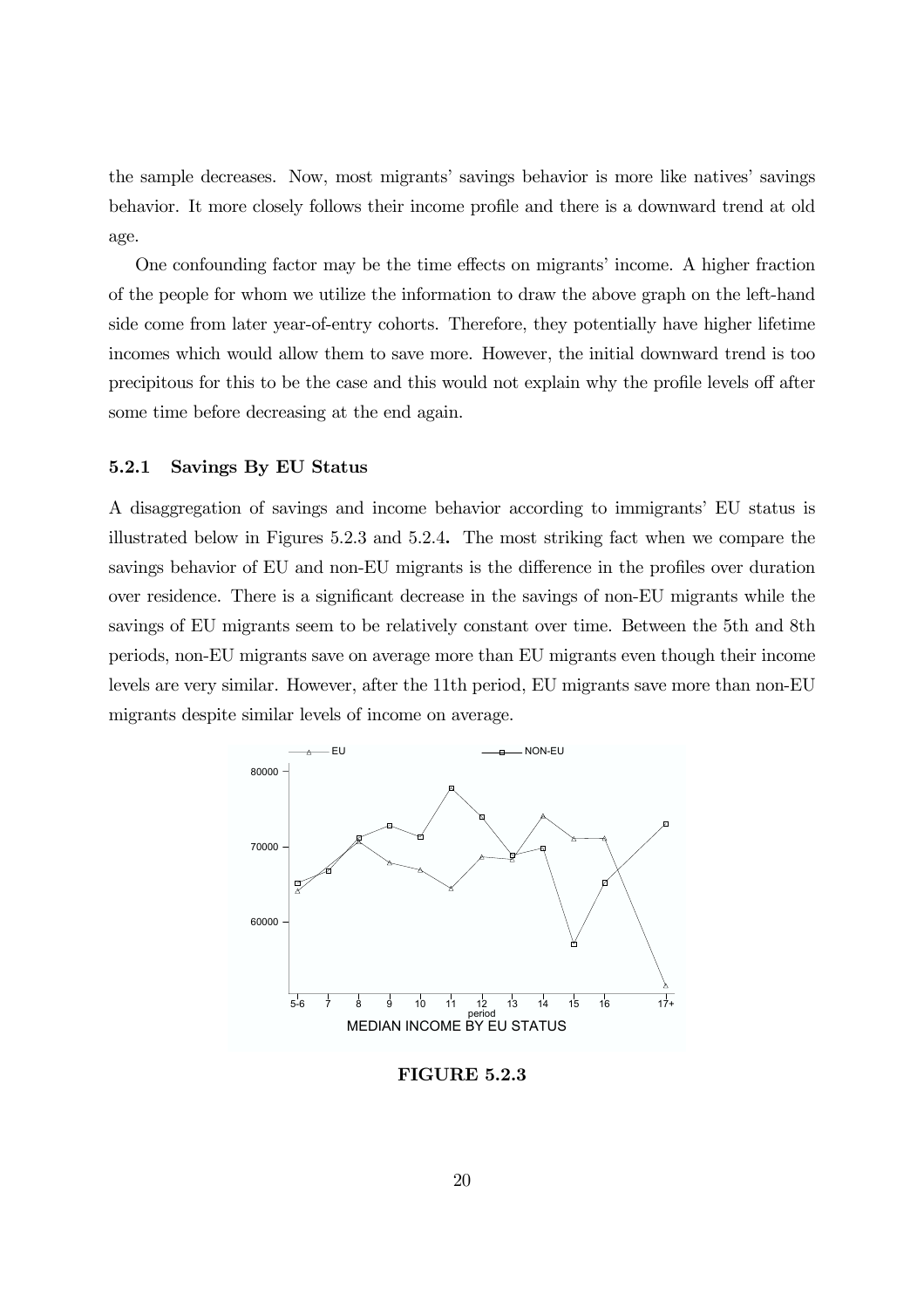

FIGURE 5.2.4

This savings behavior seems to be consistent with the hazard rates shown above in a model where the motivation to return comes from accumulated assets. The hazard function for the non-EU migrants reaches the peak of its hump at the 8th period. What we see in the above savings profile is that their savings are the highest before 8th period. After the 8th period, as the savings profile moves downward, the return rate also goes down for non-EU migrants. After the 12th period, both the return rates and savings of non-EU migrants are much lower than those of EU migrants. This suggests that a much smaller fraction of people with high propensity to return is left in the sample for non-EU migrants during this time. On the other hand, the hazard function for EU migrants displays an increase after the 12th period. When we look at their savings behavior, we see that EU migrants maintain their previous level of savings in this interval. This suggests that unlike the non-EU migrants, there still exists a sizeable proportion of returners in the pool of EU migrants even after the 12th period.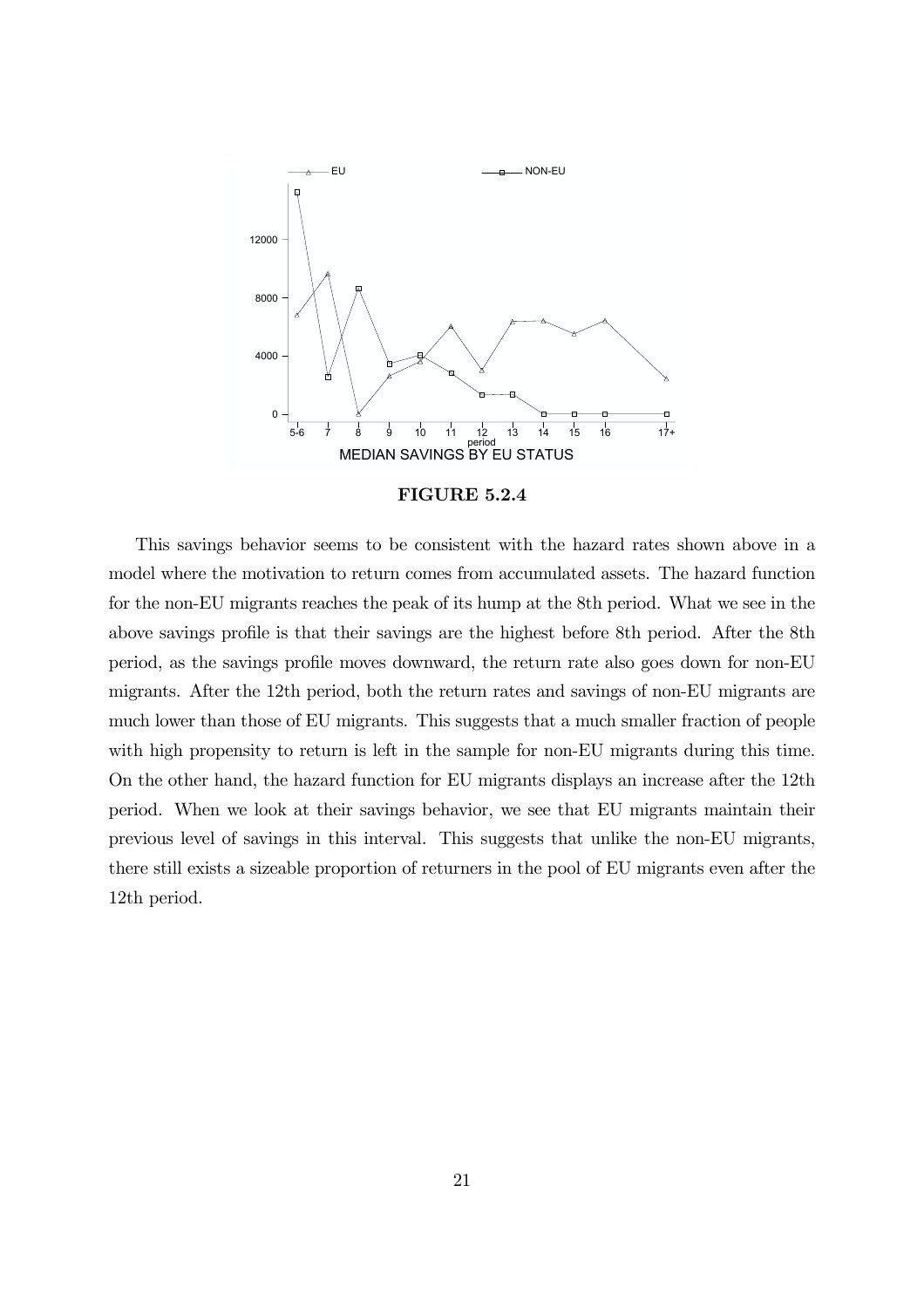### 6 ESTIMATION METHOD

The outcomes we observe in the data are:

- the return migration choice made by the migrant.  $(m_t)$
- the savings choice made by the migrant.  $(A_{t+1} A_t)$
- the earnings of the migrant.  $(y_t)$
- the labor market status of the migrant.  $(l_t)$

Let  $\{O_i\} = \{D_i, X_i\}$  denote observed outcomes for individual i, where  $D_i = \{d_{it}\}$  $\{\{m_{it}\}, \{A_{it}-A_{it-1}\}\}\$ is the history of observed choices and  $X_i = \{x_{it}\} = \{\{l_{it}\}, \{y_{it}\}\}\$ is the history of observed exogenous covariates.

The data are:

When 
$$
m_{T_i} = 1
$$
  $\mathbf{O}_i^{obs} = \{ \{m_{it}\}_{t=1}^{T_i}, \{A_{it} - A_{it-1}\}_{t=t_{i,1991}}^{T_i-1}, \{l_{it}\}_{t=1}^{T_i-1}, \{y_{it}\}_{t=t_{i,1983}}^{T_i-1} \}$   
When  $m_{T_i} = 0$   $\mathbf{O}_i^{obs} = \{ \{m_{it}\}_{t=1}^{T_i}, \{A_{it} - A_{it-1}\}_{t=t_{i,1991}}^{T_i}, \{l_{it}\}_{t=1}^{T_i}, \{y_{it}\}_{t=t_{i,1983}}^{T_i} \}$ 

where  $t_{i,19xx}$  is the period number for individual i in 19xx and  $T_i$  is the last period in the sample for individual i. If the return choice is to leave, for that period we do not observe the other outcomes.

One of the endogenous state variables, assets, is not observed. Therefore, we use the method introduced by Keane and Wolpin (2001) for estimating dynamic panel data models with unobserved endogenous state variables. Typically, calculation of the probabilities that form the likelihood function requires conditioning on past state variables. The novel feature of this method is that it obviates the need to calculate these conditional probabilities. The underlying idea of this estimation method is to minimize the distance between the simulated and reported outcomes. A measure of the distance between the simulated and reported outcomes is constructed by assuming that the observed outcomes are measured with error. In a recent paper, Keane and Sauer (2003) show that this estimator has good small sample properties in a more extended setting.

The key assumption, therefore, is that the observed outcomes are measured with error. By acknowledging the existence of measurement errors (classification errors in the case of discrete outcomes), we are incorporating into our likelihood calculation, for instance, the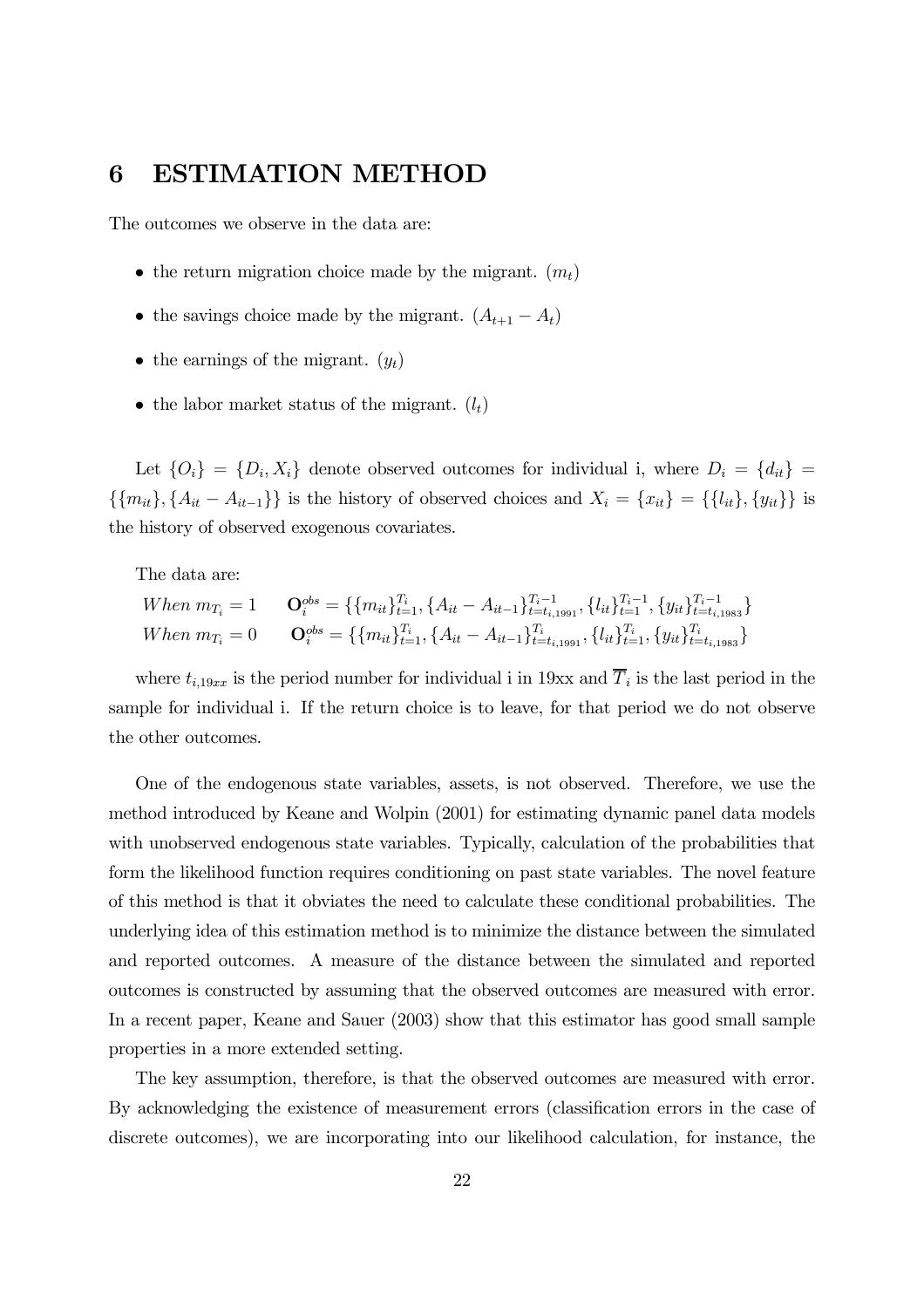fact that when a migrant is observed as employed, there is a positive probability that he was in fact unemployed, but his employment status was classified incorrectly in the data. In the case of observed earnings and savings, we take a similar approach; however, in this case the measurement errors have continuous distributions.

### 6.1 Generation of Simulated Outcomes

- For each individual and period, draw N shocks.  $\left\{ \left\{ \{\varepsilon_t\}_{t=1}^{T_i}\right\}_{n=1}^N\right\}$  $\iota$ <sup>I</sup>  $i=1$
- $\bullet$  Using the initial state variables and sequence of shocks drawn, simulate N choice histories,  $\left\{\{m_t, (A_{t+1} - A_t)\}_{t=1}^{T_i}\right\}_{n=1}^N = D^{sim}$ , and histories for exogenous covariates,  $\left\{\{e_t, y_t\}_{t=1}^{T_t}\right\}_{n=1}^N = X^{sim}$  for each individual i.
- $\bullet$  Using the simulated values<sup>19</sup>, construct the unbiased classification error rates for the discrete outcomes. (See Appendix B for the specifications of these classification errors.)

### 6.2 Likelihood Function

$$
\mathcal{L}(\Theta) = \prod_{i=1}^{I} P(\mathbf{O}^{obs}_{i} | \Theta)
$$

The contribution to the likelihood of individual i is calculated by the below simulator, which is the probability of observing the reported outcomes conditional on the simulated outcomes averaged over the N simulated choice histories.

$$
A_0 = \alpha_0 + \alpha_1 I(z \geq 3) + \alpha_2 age_0 + \alpha_3 age_0 I(z \geq 3)
$$

 $I(z \geq 3)$  stands for EU countries.

 $19\,\text{We}$  do not have information on assets at the time of entry to Germany. The very fact that these people chose to immigrate to Germany suggests that they did not hold significant assets when they entered Germany. However, in order to capture the differences in this that may arise due to differences at age of entry or country of origin, we write it as a deterministic function in these two variables.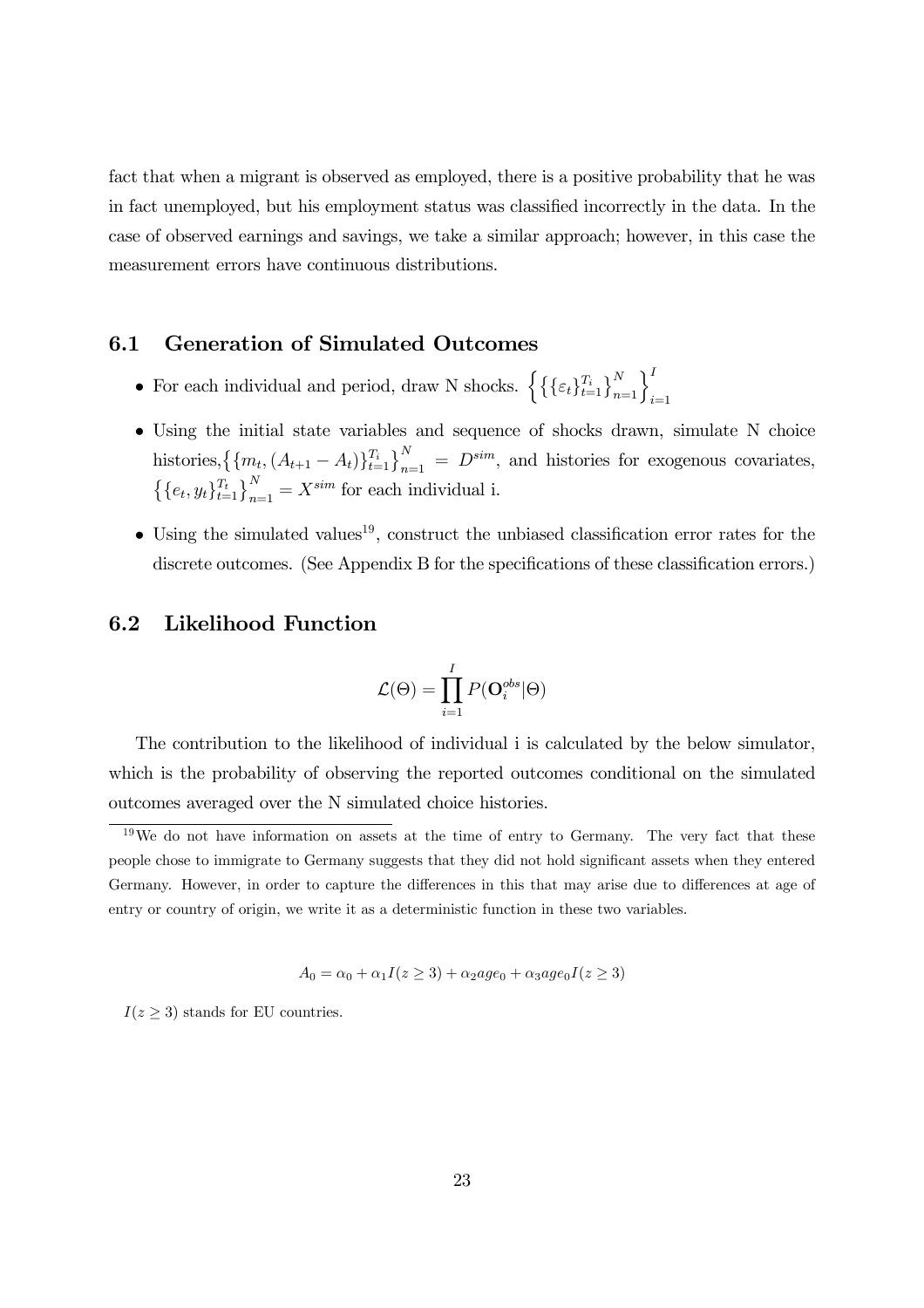$$
\widehat{P}(O_i^{obs}) = \frac{\sum_{n=1}^{N} P((D_i^{obs}, X_i^{obs}) | (D_{in}^{sim}, X_{in}^{sim}))}{\sum_{n=1}^{N} I(\{m_{it}\}_{t=1}^{t_{1983}} = 0)}
$$

Note that  $P((D_i^{obs}, X_i^{obs})|(D_{in}^{sim}, X_{in}^{sim})$  is not conditional on any of the state variables. Therefore, we can calculate this probability even if we do not observe some of the state variables.

Unobserved heterogeneity enters the estimation in the following way: We assume that there is a finite number (K) of type groups. Each individual i may belong to any of these type groups, 1 to K. It is the probability of being a certain type that differs across individuals. Therefore, when we generate the simulated outcomes for individual i and calculate the above simulator, we do it for all types. Then, the likelihood contribution for this individual is calculated as the weighted average of the above simulator over the probabilities of his belonging to each type.

$$
\widehat{P}(O_i^{obs}) = \sum_{k=1}^K \kappa_{i,k} \left( \frac{\sum_{n=1}^{N/K} P(O_i^{obs}) | (O_{ikn}^{sim}))}{\sum_{n=1}^{N/K} I(\{m_{it}\}_{t=1}^{t_{1983}} = 0)} \right)
$$

where  $\kappa_{i,k}$ , the probability of individual i being of type k, is specified as a logit with age at entry and country of origin as arguments.

$$
\kappa_k = \kappa(age_0, z, t_{1983})
$$

The probability of observing the reported spells conditional on the simulated spells can be written as follows.

$$
P((D_i^{obs}, X_i^{obs})|(D_{in}^{sim}, X_{in}^{sim})) =
$$
  
\n
$$
P(M_i^{obs}|M_{in}^{sim})\prod_{t=1}^{T_i} \Pr(A_{it} - A_{it-1})^{obs}|(A_{int} - A_{int-1})^{sim}| \Pr(y_{it}^{obs}|y_{int}^{sim}) \Pr(l_{it}^{obs}|l_{int}^{sim})
$$

We use the measurement error distributions and classification error rates to calculate these probabilities. See appendix B for these calculations. For the optimization method, we use the Downhill Simplex Algorithm.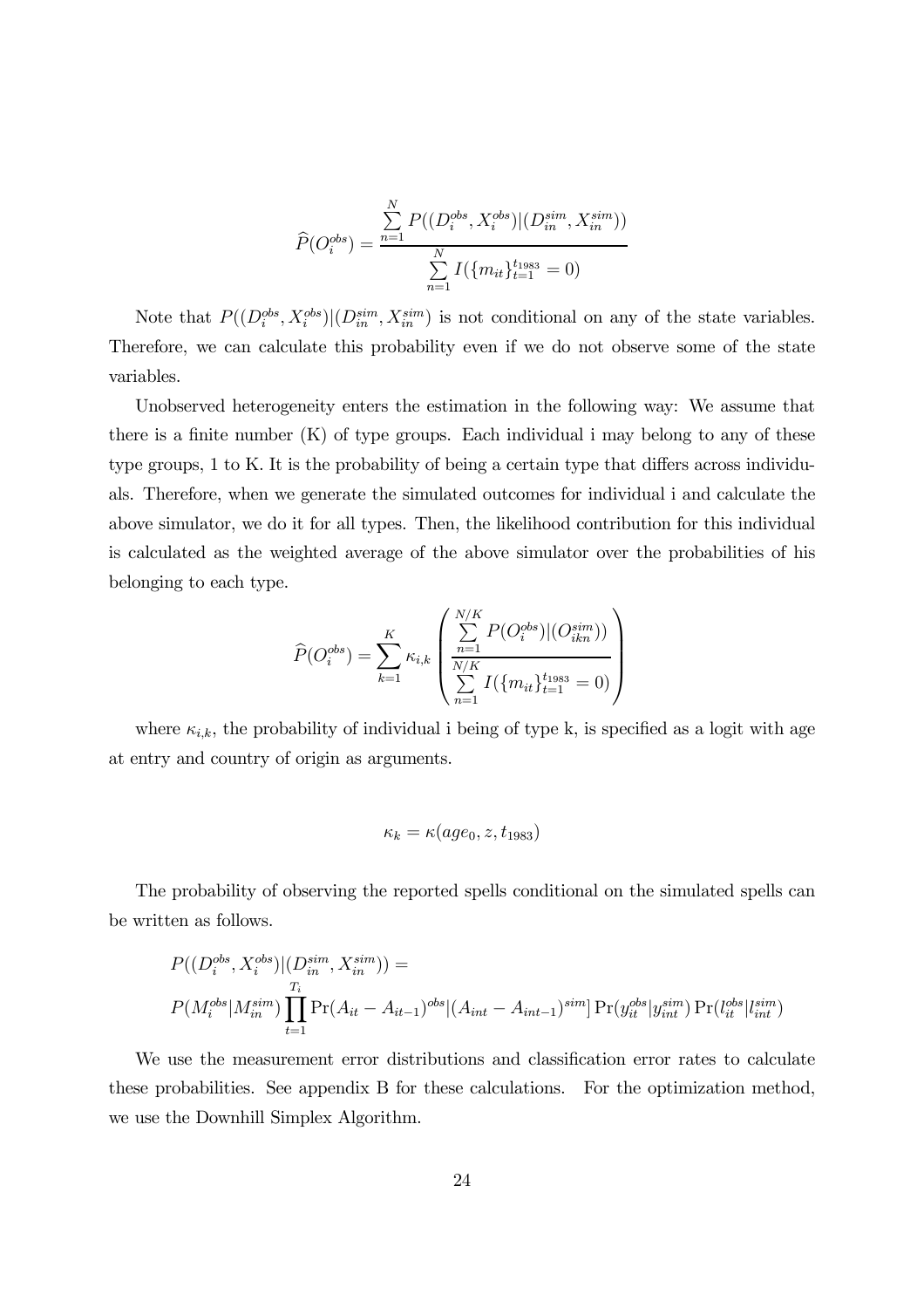### 7 RESULTS

In this section, we present our maximum likelihood estimation results based on the full solution of the dynamic model.

### 7.1 Model Fit

We first illustrate and discuss how our model's predictions as to the return migration and savings behavior of immigrants fit the observed features of the data.

#### 7.1.1 Return Migration

Hazard Contribution By EU Status Figure 7.1.1 compares the actual and predicted hazard contribution for non-EU immigrants Both the level and the shape of the predicted hazard function match the data reasonably well. Our model certainly captures the hump shape of the hazard function. The only significant difference between the actual and predicted hazard rates exist within the first 5 periods. The sample size is rather small in this range since most of the immigrants in our sample entered Germany before 1973. The low hazard rates in the sample is probably due to the size of the sample.<sup>20</sup>





The model matches the hazard function of EU migrants well as shown below in Figure 7.1.2. It captures the decreasing profile in the early part of the graph. The predicted levels in

 $20$ Paine (1974) reports much higher hazard rates in the early periods for non-EU migrants.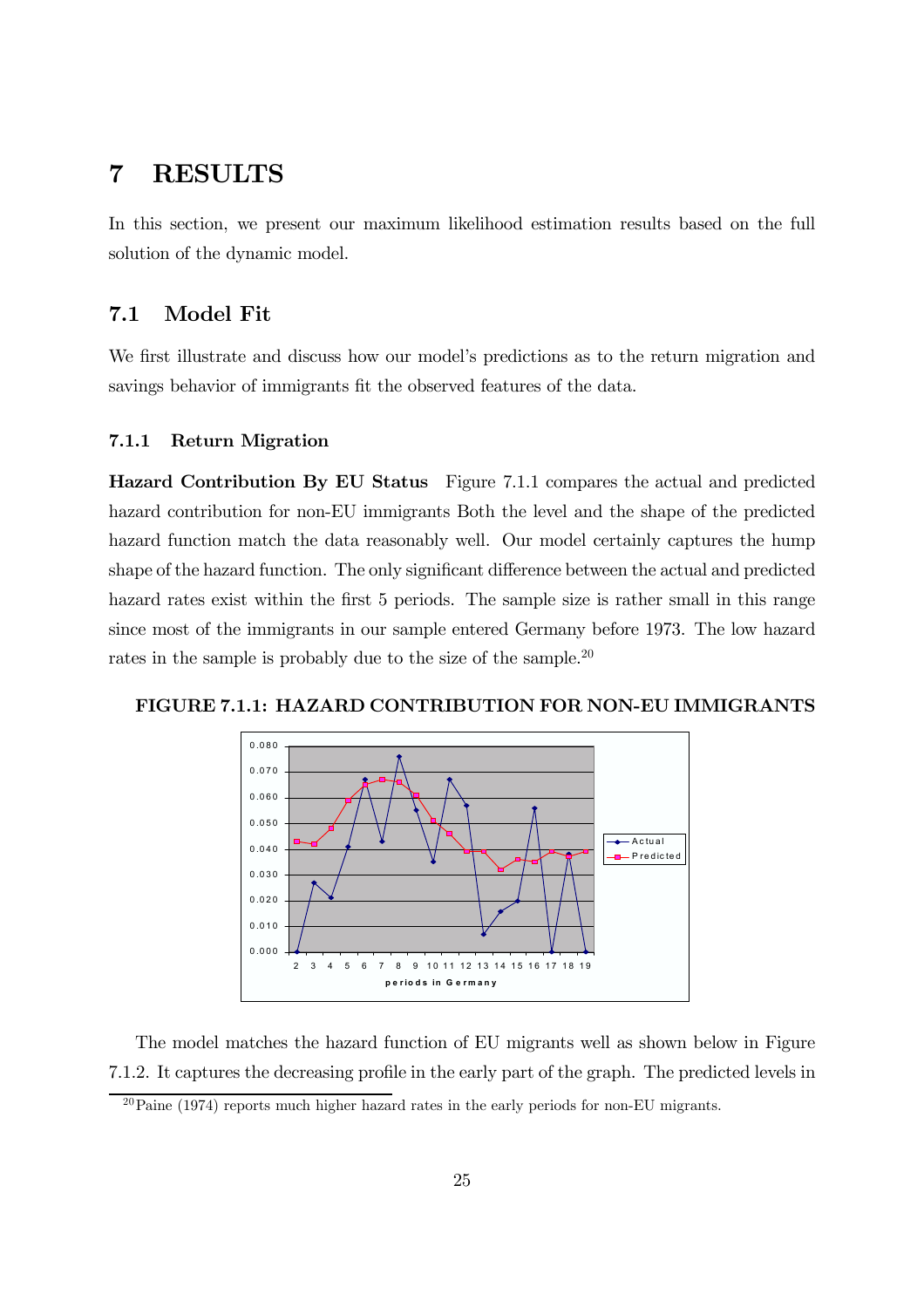the 2nd and 3rd periods are somewhat lower, though. <sup>21</sup> The model also matches the steady hazard rates around 5% in the middle part of the graph. Even though the predicted hazard rates exhibit an increase after the 15th period, it is weaker compared to what we observe in the data. The spike in the data after the 15th period could also be due to the smaller sample size in this range.



FIGURE 7.1.2: HAZARD CONTRIBUTION FOR EU IMMIGRANTS

Survival Rates By Nationality In Table 7.1.1, the model's predictions on survivor rates after 20 periods are compared to the actual values by nationality. <sup>22</sup> As can be seen from the table, the predictions match the actual values very well for all nationalities.

### TABLE 7.1.1: SURVIVOR RATES AFTER 40 YEARS

|                                                                 | Turkish | Yugoslavian | Greek | Italian | Spanish |  |  |  |  |
|-----------------------------------------------------------------|---------|-------------|-------|---------|---------|--|--|--|--|
| Actual*                                                         | 30.4%   | 58.7%       | 22.6% | 30.7%   | 21.5%   |  |  |  |  |
| 22.0%<br><b>I</b> Predicted<br>22.4%<br>30.5%<br>30.0%<br>57.7% |         |             |       |         |         |  |  |  |  |
| * Actual values are parametric (log-logistic).                  |         |             |       |         |         |  |  |  |  |

#### 7.1.2 Savings

Figures 7.1.3 and 7.1.4 display how the predicted savings from our model compare to the actual savings according to immigrants' EU status.

<sup>&</sup>lt;sup>21</sup>The sample size is small for these periods.

 $22$ The actual survivor rates are parametric as the sample size by nationality is too small to calculate nonparametric hazard rates.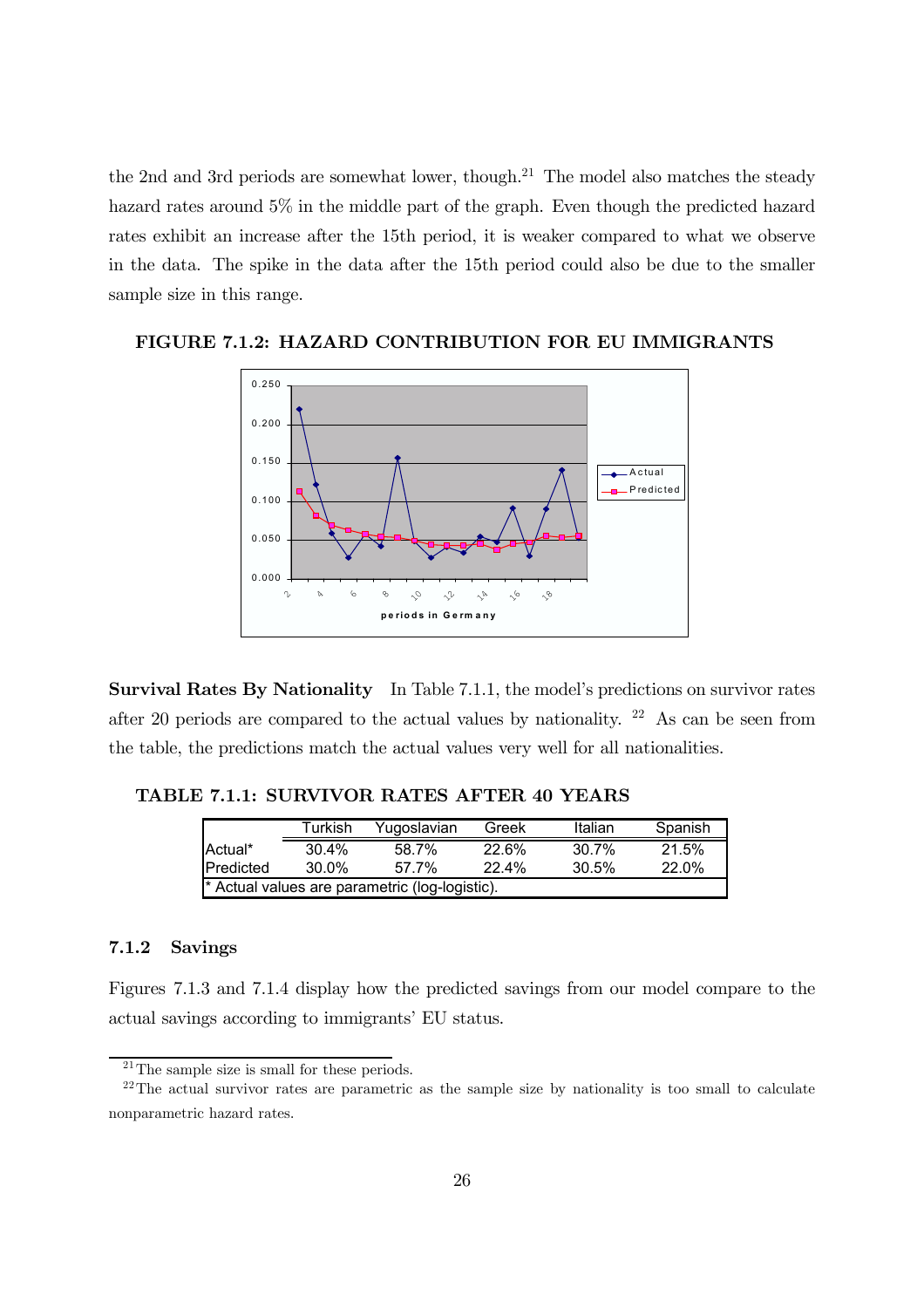#### FIGURE 7.1.3:MEAN SAVINGS FOR NON-EU IMMIGRANTS



Our model captures the downward sloping profile of the mean savings of non-EU migrants. However, the level of savings is significantly overpredicted between the 7th and 10th periods and somewhat overpredicted between the 11th and 17th periods. In terms of fitting the level of savings, we do much better with the EU migrants. Except for the 8th and 9th periods, our predictions are close the values in the data. In addition, our model also captures the flatness of the savings of the EU migrants until the 16th period -there is a somewhat of a slope at the beginning in our predictions, though-.as well as the downward slope after that.

FIGURE 7.1.4:MEAN SAVINGS FOR EU IMMIGRANTS

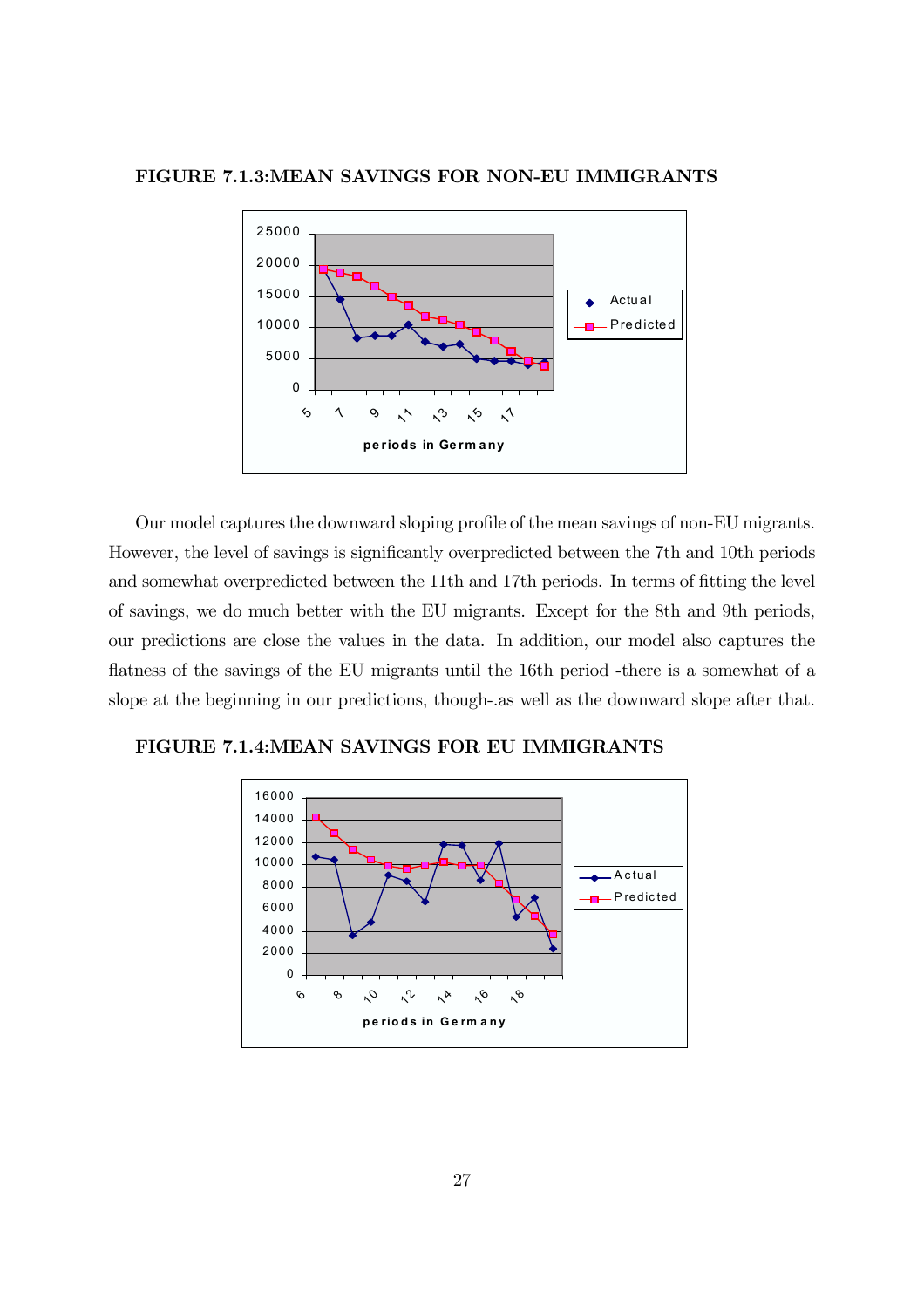### 7.2 Interpretation of Types

There are two types of immigrants, distinguished with respect to their permanent characteristics as to their psychic cost of living in Germany, their risk aversion and bequest motive. The estimated parameters indicate that type 1's have a higher psychic cost at time zero that decreases at a faster rate by duration of residence in Germany. Their psychic cost at all periods of residence is higher despite the faster decline. Type 1ís are also more risk averse; but have a weaker bequest motive.

In order to better understand the dynamics underlying the return migration and savings behavior of immigrants illustrated above and to interpret the results of the policy experiments of next section, we should understand the dierences in the behavior of the two types. We should also keep in mind that differences in the out-migration rates change the percentage of each type in the population over time.

Table 7.2.1 reports the hazard contribution for type 1 immigrants. Examining the hazard rates of type 1 immigrants reveals a hump-shaped profile. The peak of the hump varies by nationality. For non-EU migrants who face lower prices after return, the peak takes place earlier (9th to10th periods) compared to that for EU migrants(11th to 12th periods). The level of the hazard rates and the peak is higher for EU migrants. We also observe that the hazard rates for EU migrants in the earlier periods are very high. The biggest difference between the hazard rates of EU and non-EU migrants is in these earlier periods. This difference dies down as the number of periods increases. Another interesting fact is that even though the survivor rate of type 1 Spanish immigrants after 20 periods (0.6%) is lower than that for type 1 Italian immigrants (0.7%), the hazard rate in the initial periods for Italian migrants is much higher. This is mostly due to higher expected earnings in Italy. In the initial periods -when most of the immigrants are young-, the expected earnings back at home has a stronger bite.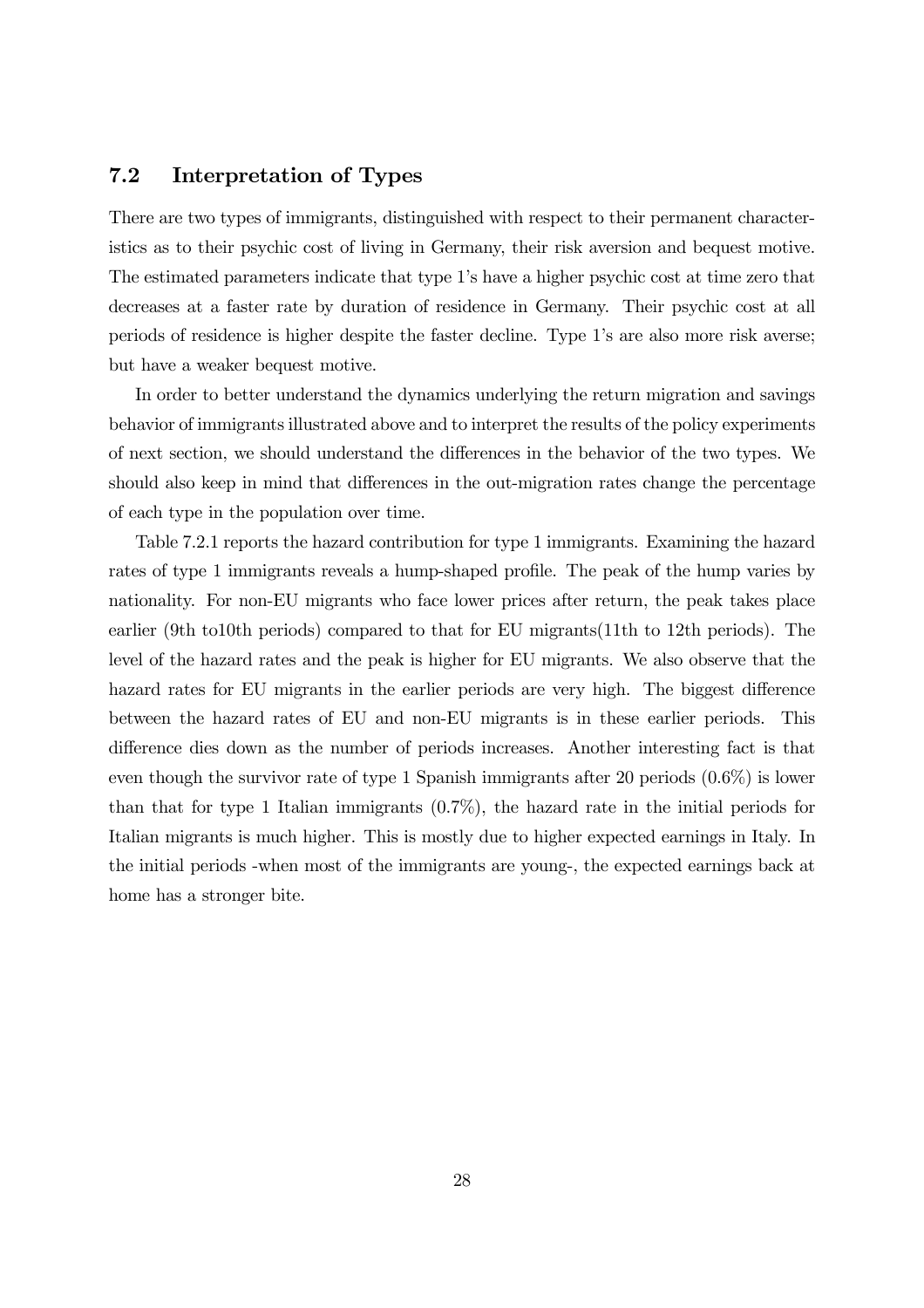| Period | Turkish | Yugoslavian | Greek | Italian | Spanish |
|--------|---------|-------------|-------|---------|---------|
| 1      | 0.099   | 0.018       | 0.212 | 0.319   | 0.231   |
| 2      | 0.086   | 0.022       | 0.174 | 0.263   | 0.195   |
| 3      | 0.091   | 0.030       | 0.164 | 0.230   | 0.185   |
| 4      | 0.107   | 0.046       | 0.166 | 0.222   | 0.191   |
| 5      | 0.139   | 0.077       | 0.184 | 0.213   | 0.207   |
| 6      | 0.166   | 0.099       | 0.199 | 0.224   | 0.228   |
| 7      | 0.197   | 0.122       | 0.225 | 0.247   | 0.263   |
| 8      | 0.221   | 0.139       | 0.248 | 0.260   | 0.280   |
| 9      | 0.244   | 0.141       | 0.257 | 0.262   | 0.299   |
| 10     | 0.240   | 0.128       | 0.252 | 0.256   | 0.293   |
| 11     | 0.250   | 0.113       | 0.267 | 0.260   | 0.309   |
| 12     | 0.221   | 0.091       | 0.251 | 0.285   | 0.315   |
| 13     | 0.211   | 0.085       | 0.245 | 0.259   | 0.281   |
| 14     | 0.141   | 0.056       | 0.173 | 0.221   | 0.215   |
| 15     | 0.155   | 0.052       | 0.196 | 0.207   | 0.207   |
| 16     | 0.097   | 0.048       | 0.101 | 0.140   | 0.197   |
| 17     | 0.063   | 0.041       | 0.076 | 0.120   | 0.143   |
| 18     | 0.087   | 0.034       | 0.106 | 0.153   | 0.198   |
| 19     | 0.061   | 0.030       | 0.069 | 0.107   | 0.151   |
| 20     | 0.037   | 0.032       | 0.032 | 0.104   | 0.134   |

TABLE 7.2.1: HAZARD CONTRIBUTION OF TYPE 1 IMMIGRANTS

On the other hand, the hazard rates of type 2 immigrants are much lower. As can be seen from Table 7.2.2, even after 40 years of residence, more than half of the type 2 immigrants remain in Germany for all nationalities. This implies that as the number periods increase, the fraction of type 2 immigrants will increase as well. As a result, the behavioral features of type 2 immigrants will start to dominate. Since the hazard rates for type 1 EU immigrants are higher, this effect will be stronger for EU immigrants.

TABLE 7.2.2: SURVIVOR RATES AFTER 40 YEARS BY TYPE

|        | Turkish | Yugoslavian | Greek | Italian | Spanish |
|--------|---------|-------------|-------|---------|---------|
| Type 1 | 0.040   | 0.229       | 0 018 | 0.007   | 0.006   |
| Type 2 | 0.631   | 0.864       | በ 544 | 0.531   | 0.530   |

When we examined the hazard functions according to migrants' EU status, we observed that non-EU migrants of all types had a hump-shaped hazard profile whereas EU migrants of all types had a downward sloping profile that got leveled of after some time. The reason to this is the change in the type composition as explained in the above paragraph. As can be seen from Table 7.2.3, the out-selection of type 1 immigrants is stronger among EU immigrants; therefore, the hazard rates of type 2 immigrants start to dominate much earlier, pulling the hump-shaped profile of type 1 immigrants to much lower levels. In addition to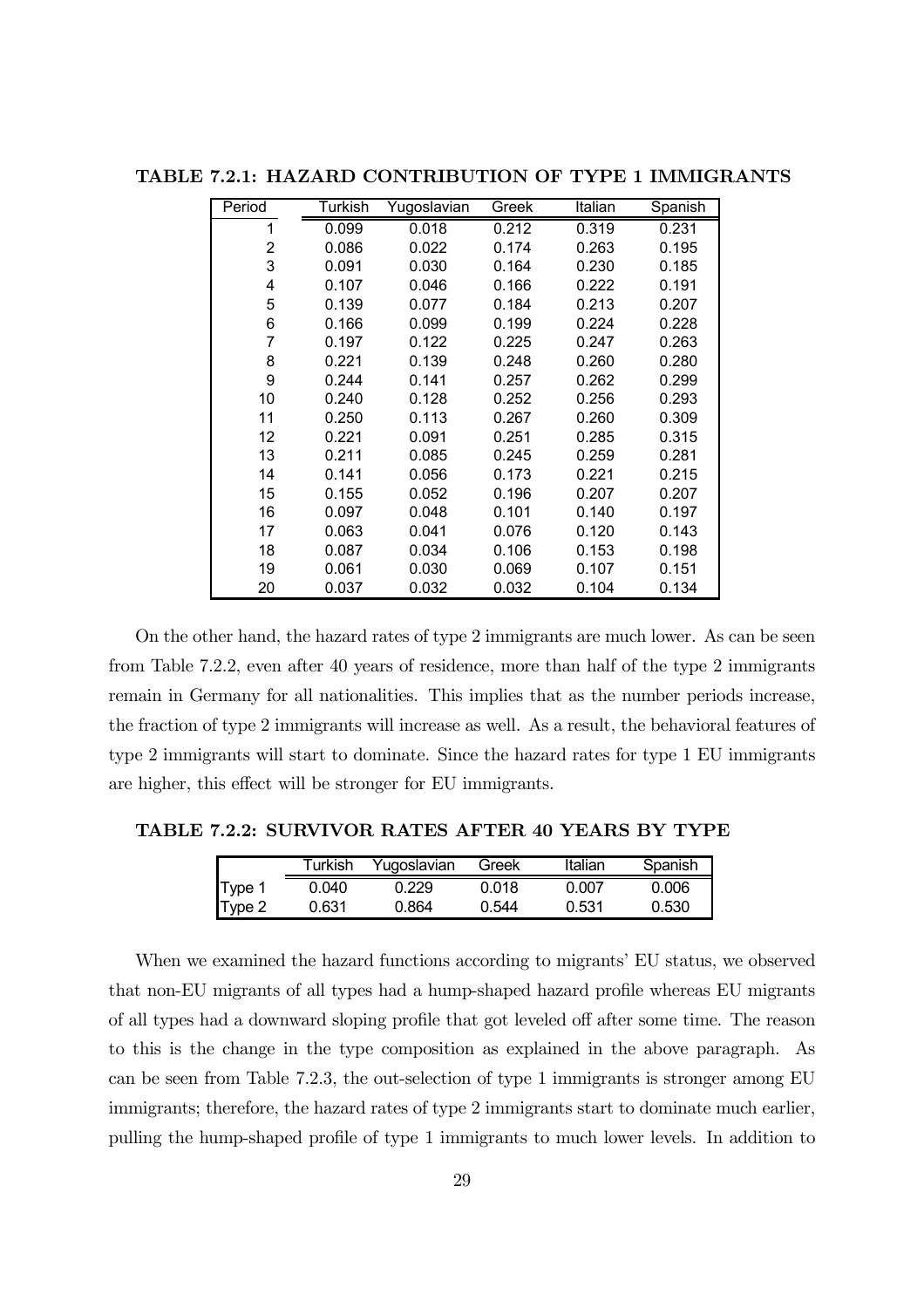that, the hump of the type 1 EU immigrants take place at a later period compared to the hump of type 1 non-EU immigrants; therefore, there has been stronger out-selection of type EU immigrants during the hump range.

| period | Turkish | Yugoslavian | Greek | Italian | Spanish |
|--------|---------|-------------|-------|---------|---------|
| 0      | 0.768   | 0.537       | 0.868 | 0.530   | 0.834   |
| 4      | 0.690   | 0.509       | 0.753 | 0.266   | 0.680   |
| 8      | 0.506   | 0.396       | 0.550 | 0.118   | 0.423   |
| 12     | 0.271   | 0.285       | 0.294 | 0.042   | 0.160   |
| 16     | 0.182   | 0.244       | 0.184 | 0.020   | 0.074   |
| 20     | 0.175   | 0.235       | 0.176 | 0.015   | 0.051   |

TABLE 7.2.3: PROPORTION OF TYPE 1 IMMIGRANTS BY PERIOD

Table 7.2.4 reports the mean savings of type 1 immigrants. Given their income and minimum consumption level determined by their family size, these immigrants basically save whatever they can. On average, their savings rate is almost around  $40\%$  till the 10th period. Spanish and Yugoslavian immigrants can save more each period mainly due to their higher earnings and smaller family size. Another important thing to notice in this table is the timing of the fast decline. The decline takes place earlier for Turkish and Yugoslavian immigrants who face lower prices after they return to their home country.

|  |  |  | TABLE 7.2.4: MEAN SAVINGS OF TYPE 1 IMMIGRANTS |  |
|--|--|--|------------------------------------------------|--|
|  |  |  | Italian Snanich                                |  |

| Period | Turkish | Yugoslavian | Greek  | Italian | Spanish |
|--------|---------|-------------|--------|---------|---------|
| 0      | 22,863  | 31,354      | 23,455 | 23,090  | 32,285  |
|        | 25,318  | 33,623      | 25,941 | 25,633  | 34,577  |
| 2      | 26,951  | 34,791      | 27,618 | 27,281  | 36,249  |
| 3      | 27,944  | 35,874      | 28,643 | 27,899  | 36,913  |
| 4      | 29,345  | 37,526      | 30,247 | 29,968  | 39,366  |
| 5      | 31,201  | 40,153      | 32,033 | 31,323  | 41,410  |
| 6      | 31,691  | 41,229      | 32,831 | 32,214  | 42,558  |
| 7      | 33,708  | 41,964      | 35,156 | 35,073  | 45,453  |
| 8      | 33,361  | 35,114      | 35,009 | 35,137  | 45,106  |
| 9      | 34,159  | 22,575      | 36,251 | 36,002  | 44,944  |
| 10     | 29,309  | 11,393      | 32,766 | 35,444  | 37,780  |
| 11     | 17,867  | 3,878       | 24,753 | 32,862  | 25,572  |
| 12     | 7,075   | 514         | 13,596 | 27,833  | 13,812  |
| 13     | 1,408   | 136         | 4,806  | 18,782  | 4,734   |
| 14     | 317     | 76          | 733    | 8,008   | 532     |
| 15     | 121     | 80          | 16     | 1,792   | 18      |

 $^{23}$ In fact, such high savings rates have been reported in the literature of guest-workers. (Kumcu, Paine(1974))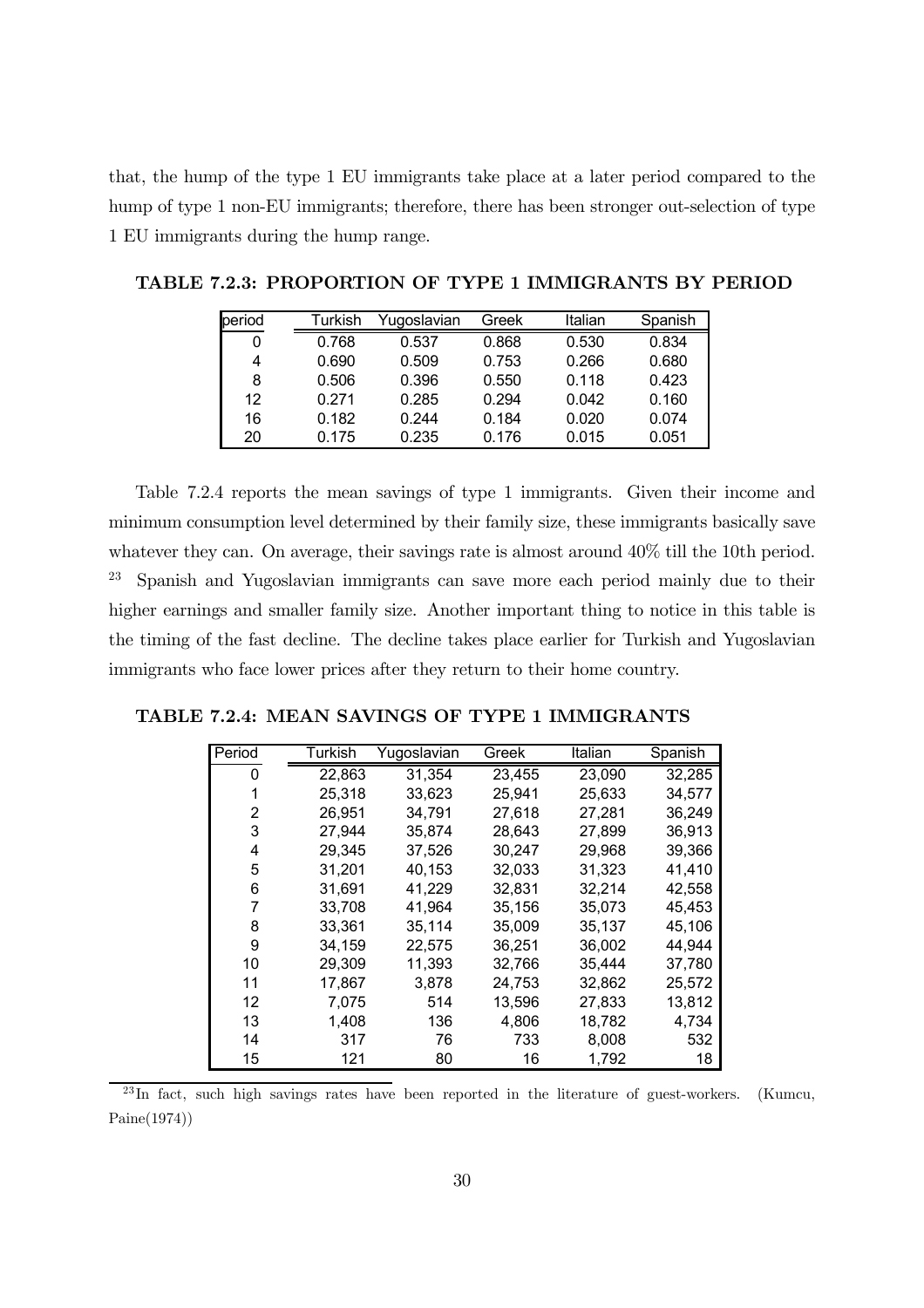On the other hand, the savings profile of type 2's is rather flat and the levels are much lower. Per period savings of type 2 immigrants of all nationalities never exceed 15,000DM and are lower than 10,000DM for most of the range. The reason that we observe a stronger downward slope in the savings profile of non-EU immigrants is the same reason as above. Since type1 EU immigrants have higher hazard rates compared to type 1 non-EU immigrants, non-EU migrants have a higher fraction of type 1's left after the 5th period. As a result, the savings behavior of type 1 immigrants, a downward sloping profile, is more prominent among the non-EU migrants.

### 7.3 Implications of the Results

Here, we discuss two important implications of immigrantsí return and savings behavior. One is important from the host country's perpective, the timing of immigrants' return pertaining to the social security system in the host country, and the other is important from the source countriesí perpective, how much assets immigrants bring with them when they return.

#### 7.3.1 Social Security Contributions and Benefits

An important policy question from the host country's perpective is what fraction of these immigrants leave before they qualify for pension benefits. Table 7.3.1 presents the cumulative hazard rates -one minus the survival rates- by the end of second and third periods. The reason we choose the second and third periods is that, in Germany, the minimum number of years of labor market experience to qualify for pension benefits is 5 years. All immigrants who left by the end of the second period (within the first 4 years) did not qualify before they left. Some of the immigrants who left in the third period (fifth or sixth year of residence in Germany) did not qualify as well.

TABLE 7.3.1: CUMULATIVE HAZARD RATES

|            | FIJ   | Non-EU  |
|------------|-------|---------|
| 2nd period | 27.7% | $9.3\%$ |
| 3rd period | 33.7% | 13.1%   |

As we see from the above table, almost a third of EU immigrants leave before they qualify; whereas, the fraction is around one tenth for non-EU immigrants. Of course, in terms of immigrants contributions and withdrawals from the social security contribution, the timing of return of immigrants is important even after they qualfy for benefits because although an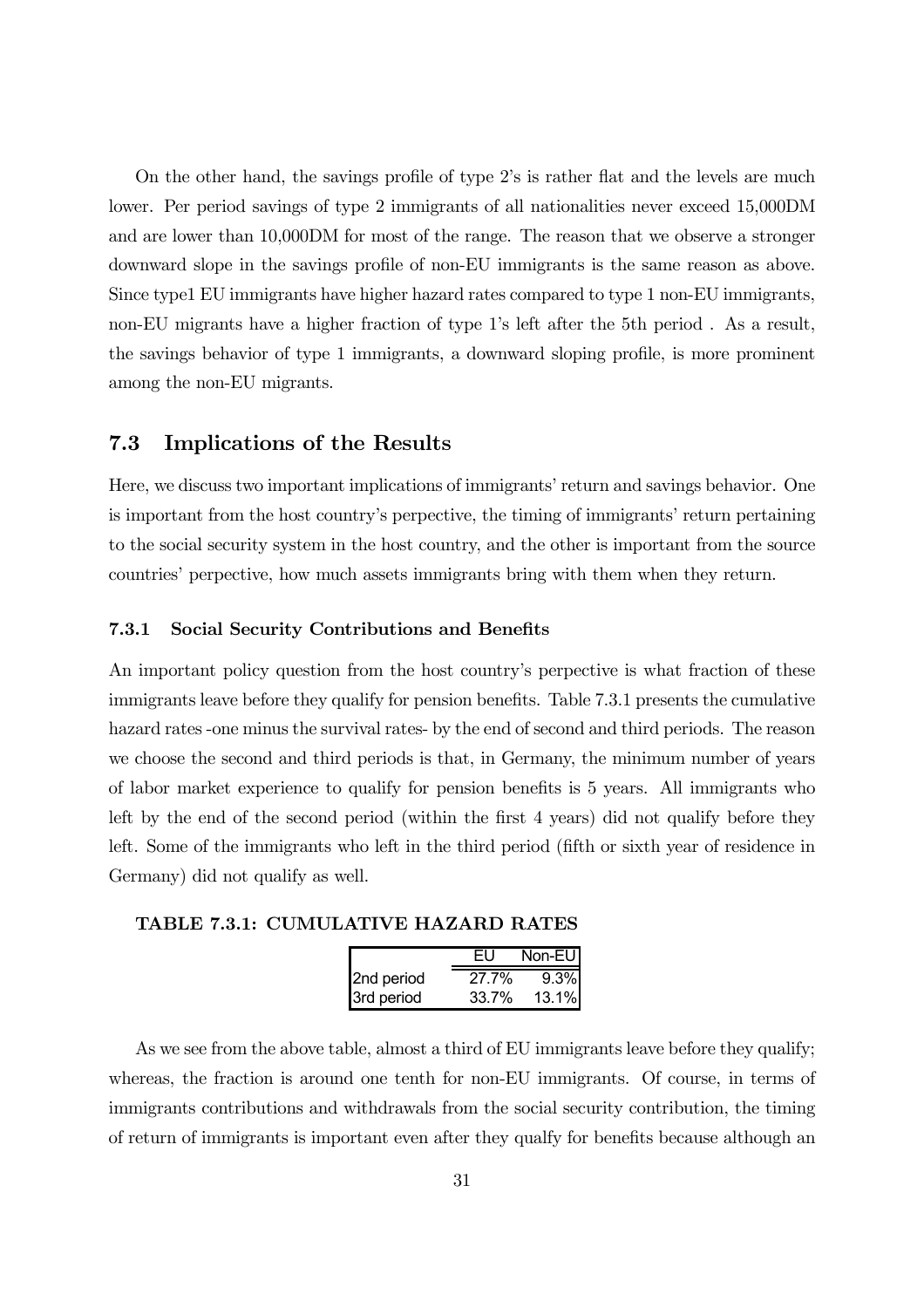immigrant who returns after 6 years of residence<sup>24</sup> will receive benefits, these benefits will be very small.

#### 7.3.2 Asset Accumulation

Figure 7.3.1 compares the asset levels of stayers and returners for Turkish immigrants. We see that immigrants who choose to return hold significantly higher assets. Although it is shown here only for Turkish immigrants, it holds for all other nationalities as well.

We observe a peak because in that range most of the leavers are type 1 immigrants, who have high propensity to save and those who leave at later periods have higher assets simply because they took a longer time to do so. However, as type 1 immigrants get older and there remains a shorter lifetime horizon, their savings rate goes down. In addition, among the type 1's, the ones with higher assets are selected (already returned). Therefore, their asset profile becomes flatter and eventually goes down. Moreover, at later periods there is a higher proportion of type 2 immigrants among the returners. Because of these three factors, the assets profiles of returners take a sharp downturn.

### FIGURE 7.3.1: ASSET LEVELS OF STAYERS AND RETURNERS: TURK-ISH IMMIGRANTS



Table 7.3.2 reports the average asset level of a returner (which is calculated by weighting the values in the above graph by the hazard rates). Even though the average level of assets

 $^{24}$ Since everybody is willing to be employed in our model, duration of residence is equal to the duration in the labor market. In Germany, periods of unemployment are included in the social security contribution period.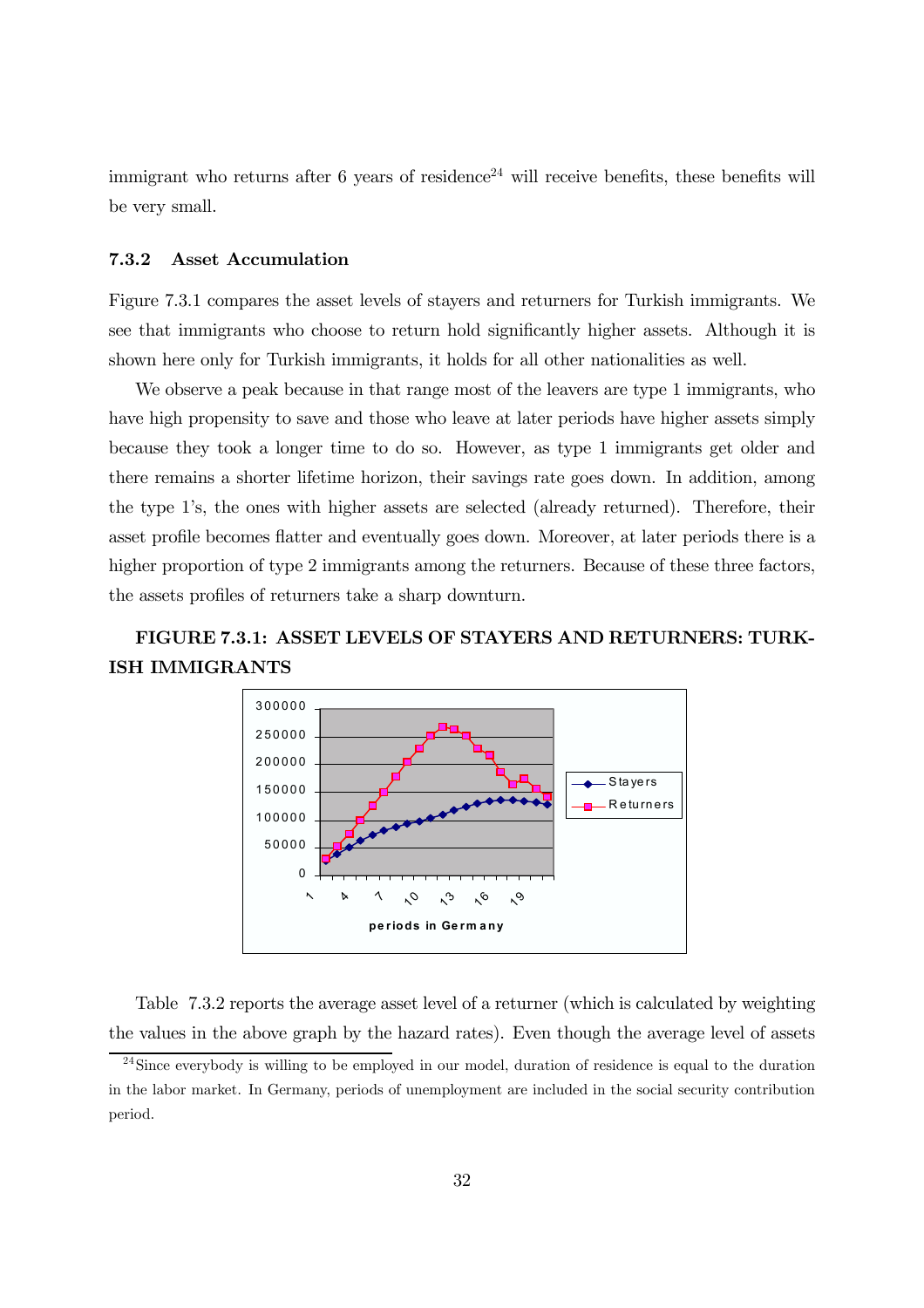of a Spanish return migrant is lower than that of non-EU returners, when we look at the assets profile of the returners over duration of residence, we see that at each period Spanish return migrants take home more assets. However, the average over the all periods is lower because a much higher fraction of Spanish immigrants return home at the early periods.

TABLE 7.3.2: AVERAGE ASSET LEVEL OF A RETURNER

| Turkish | Yugoslavian | Greek   | Italian | Spanish |
|---------|-------------|---------|---------|---------|
| 156.085 | 193,955     | 130.363 | 115.548 | 153.922 |

Table 7.3.3 reports the average assets that return to the host country from all immigrants that leave for the host country. Spanish workers who leave their country to work in the host country bring back the highest amount of assets because they are more likely to return and their returners accumulate more assets in the host country. Despite the fact that Greek immigrants are more likely to return compared to Turkish immigrants, Turkish immigrants bring back more due to higher assets of their returners.

### TABLE 7.3.3: AVERAGE RETURN ASSET LEVEL FROM ALL IMMI-GRANTS

| Turkish | Yugoslavian | Greek   | Italian | Spanish |
|---------|-------------|---------|---------|---------|
| 109.260 | 82.043      | 101.162 | 80.306  | 120.059 |

### 8 POLICY EXPERIMENTS

### 8.1 Changes in the Replacement Rate of Unemployment Benefits

Table 8.1.1 reports how the return behavior of immigrants respond to the changes in the replacement rate of the unemployment compensation system. The experiments indicate that migrantsí return decision is relatively sensitive to the replacement rate. A drop in the replacement rate from 0.6 to 0.5 decreases the survivor rate after 40 years among Turkish migrants from 30.0% to 28.6%. Although the unemployment rate among the Italian and Spanish immigrants is much lower, this policy is almost as effective in decreasing their survivor rate. It goes down from 30.5% to 29.3% for Italian immigrants and from 22.0% to  $21.4\%$  for Spanish immigrants. On the other hand, the policy is much less effective with the Yugoslavian workers despite their higher unemployment rates compared to the Italian and Spanish immigrants.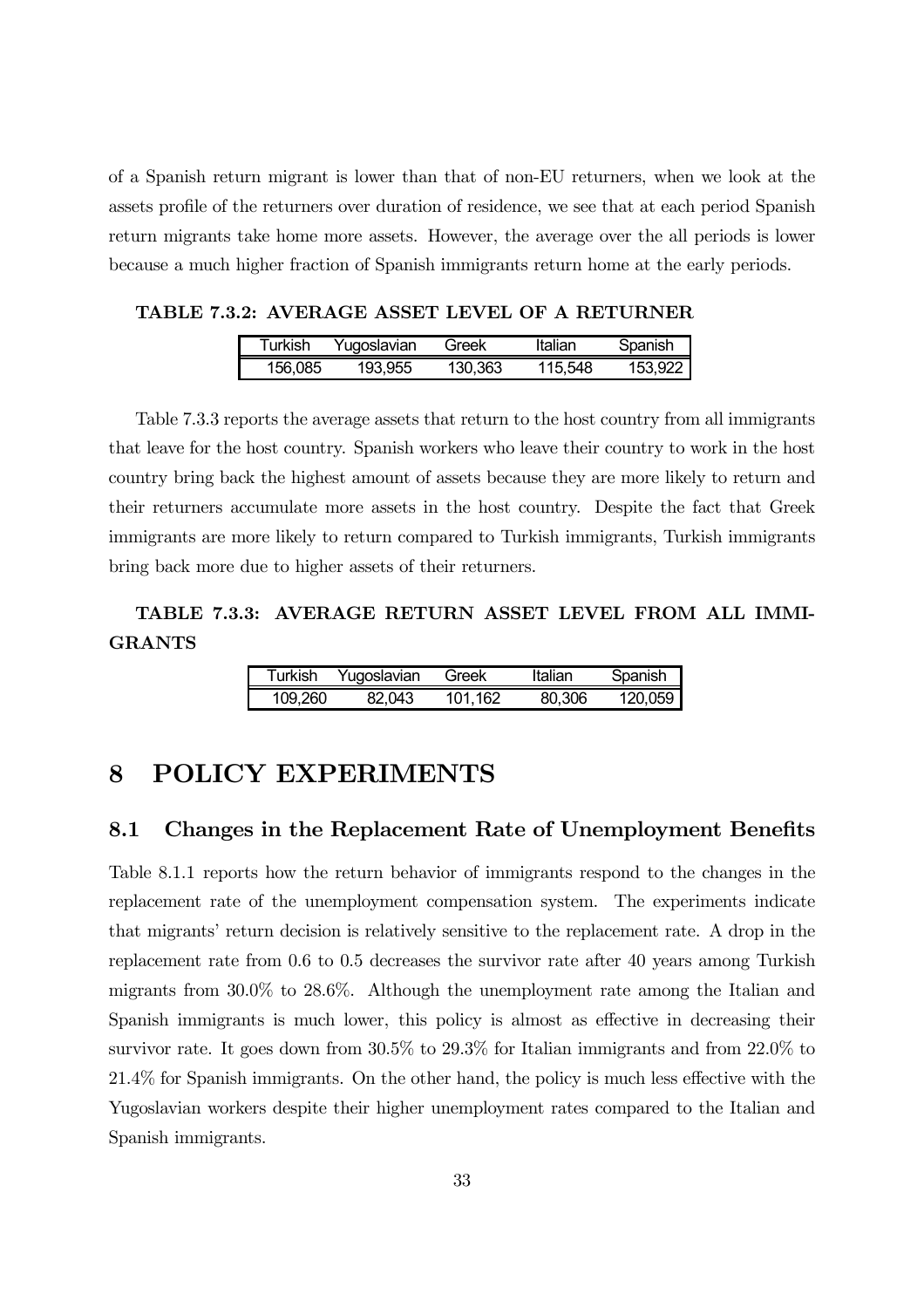Decreasing the replacement rate further below  $0.5$  to  $0.4$  has no effect on the survivor rate of Turkish immigrants whereas it is still effective on the Italian and Spanish immigrants. This result is due to the social assistance that the German government provides which makes sure that immigrants' income do not fall below the subsistence level. As shown in the model section, this assistance depends on migrants' family size. Since Turkish migrants have on average larger families, their subsistence income is higher. Consequently, as we decrease the unemployment replacement rate, this subsistence income becomes binding at a higher replacement rate for Turkish immigrants. For instance, decreasing the replacement rate even more to 0.3 has little effect on the survivor rate of any immigrant group. Once we lower it to  $0.2$ , there is no effect at all.

TABLE 8.1.1: EFFECT OF REPLACEMENT RATE ON THE SURVIVOR RATE AFTER 40 YEARS

|                                           | Turkish | Yugoslavian | Greek | Italian | Spanish |
|-------------------------------------------|---------|-------------|-------|---------|---------|
| 0.6(Baseline)                             | 30.0%   | 57.7%       | 22.4% | 30.5%   | 22.0%   |
| 0.55                                      | 29.3%   | 57.5%       | 22.2% | 29.9%   | 21.7%   |
| 0.5                                       | 28.6%   | 57.2%       | 22.1% | 29.3%   | 21.4%   |
| 0.4                                       | 28.6%   | 56.7%       | 22.0% | 28.6%   | 20.7%   |
| $\begin{array}{c} 0.3 \\ 0.2 \end{array}$ | 28.6%   | 56.5%       | 22.0% | 28.6%   | 20.6%   |
|                                           | 28.6%   | 56.5%       | 22.0% | 28.6%   | 20.6%   |

The interesting result from this policy experiment is that it has a stronger impact on immigrants from EU countries despite their lower unemployment rates. One reason to this, as explained above, is the fact that the subsistence benefits EU migrants receive is lower due to their smaller family size. As a result, the policy changes the income levels of a larger fraction of EU migrants. However, even before the subsistence income becomes binding, when we decrease the replacement rate to 0.5, for Italian and Spanish immigrants the program is more effective compared to Yugoslavian immigrants, who have higher unemployment rates, and as much effective as it is for Turkish immigrants, who have much higher unemployment rates. Understanding this result requires further investigation of the effect of the policy experiment by type.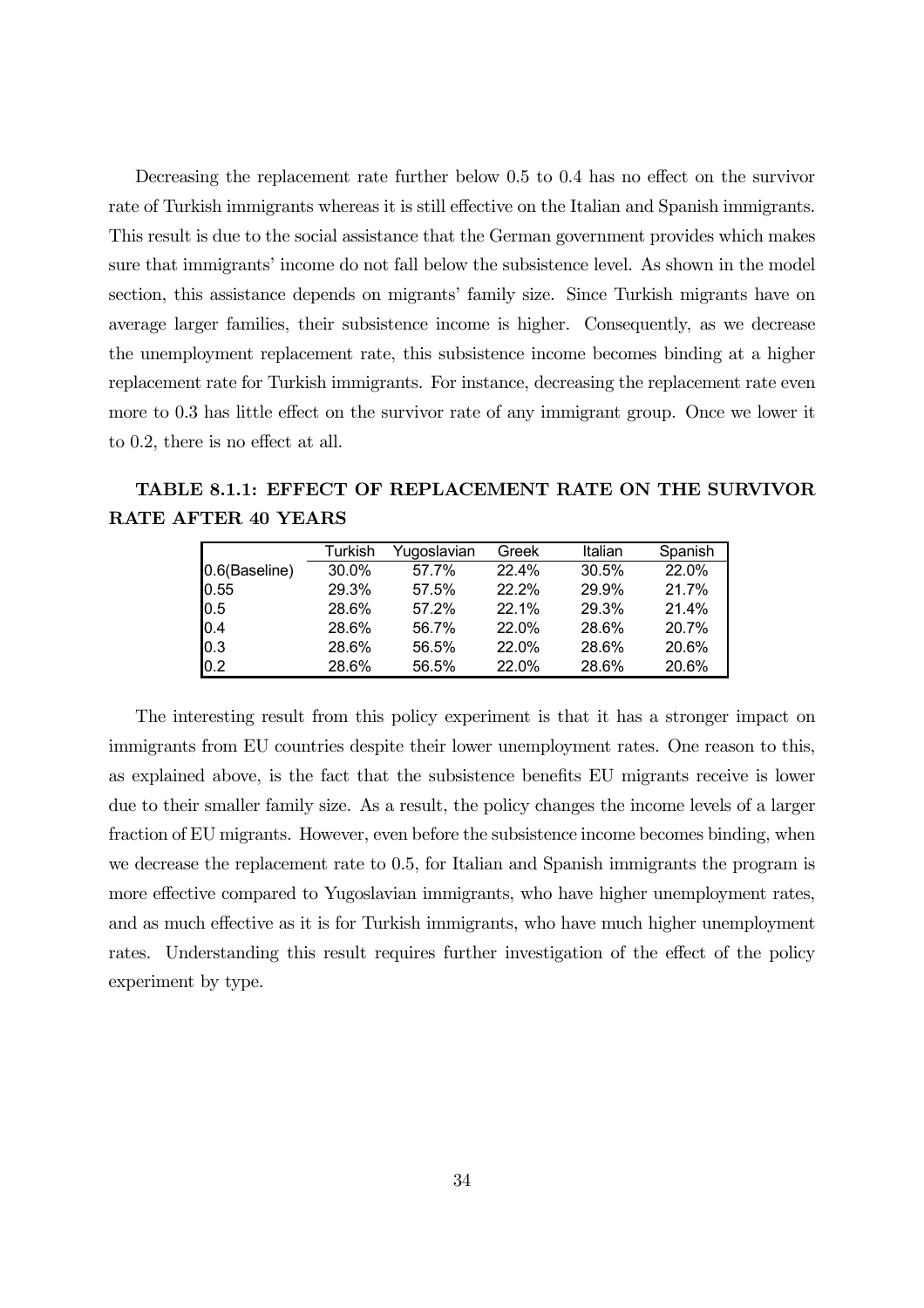TABLE 8.1.2: EFFECT OF REPLACEMENT RATE ON THE SURVIVOR RATE AFTER 40 YEARS BY TYPE

|                             | Turkish | Yugoslavian | Greek | Italian | Spanish |
|-----------------------------|---------|-------------|-------|---------|---------|
| Type 1 0.6(baseline)        | 4.0%    | 22.9%       | 1.8%  | 0.7%    | 0.6%    |
| 0.5                         | 3.9%    | 21.8%       | 1.8%  | 0.7%    | 0.6%    |
| $\sqrt{\frac{2}{6}}$ Change | 2.50%   | 4.80%       | 0.00% | 0.00%   | 0.00%   |
| Type 2 0.6(baseline)        | 63.1%   | 86.4%       | 54.4% | 53.1%   | 53.0%   |
| 0.5                         | 60.2%   | 86.2%       | 53.5% | 50.8%   | 51.5%   |
| $\sqrt{\frac{9}{6}}$ Change | 4.59%   | 0.23%       | 1.65% | 4.33%   | 2.83%   |
| Overall % Change            | 4.67%   | 0.86%       | 1.34% | 3.93%   | 2.73%   |

As can be seen in Table 8.1.2, a decrease in the replacement rate from 0.6 to 0.5 has a stronger effect on type 2 immigrants of all nationalities except for Yugoslavian immigrants. Since most of the type 1 immigrants choose to return within the 40 year period anyway, the policy has a lesser effect on them.

At first, one might think that the stronger impact of the policy on Italian and Spanish immigrants compared to Yugoslavian immigrants -despite the higher unemployment rates among the latter group- would be due to the differences in the type proportions. In the above table, we see that type 2 immigrants are more responsive to the policy and there is a larger fraction of type 2 Italian immigrants at any period and a larger fraction type 2 Spanish immigrants after the 9th period when the unemployment rates start to peak. This fact is true; however, there is a secondary effect as well.

Even when we condition on type 2 immigrants, we see that the impact of the policy is much stronger for Italian and Spanish immigrants compared to Yugoslavian immigrants. The reason to this is the difference between the value of spending the rest of one's life in his home country and the value of staying in Germany. This difference is much smaller for type 2 Italian and Spanish immigrants. Therefore, a decrease in the value of staying in Germany due to smaller unemployment benefits has a stronger bite in the return decisions of these migrants. It is the same reason why the policy is not so much more eective for Turks. However, compared to Yugoslavian immigrants, Turks response is stronger because the unemployment rate among them is higher and the difference between the value functions is not as acute as that for the Yugoslavian immigrants.

We would expect the additional returners -people who are induced to return as a result of the change in the compensation system- to be selected from immigrants that are more likely to be unemployed; thereby, decreasing the unemployment rates of immigrants that stay. The below table compares the unemployment rates of Italian immigrants under different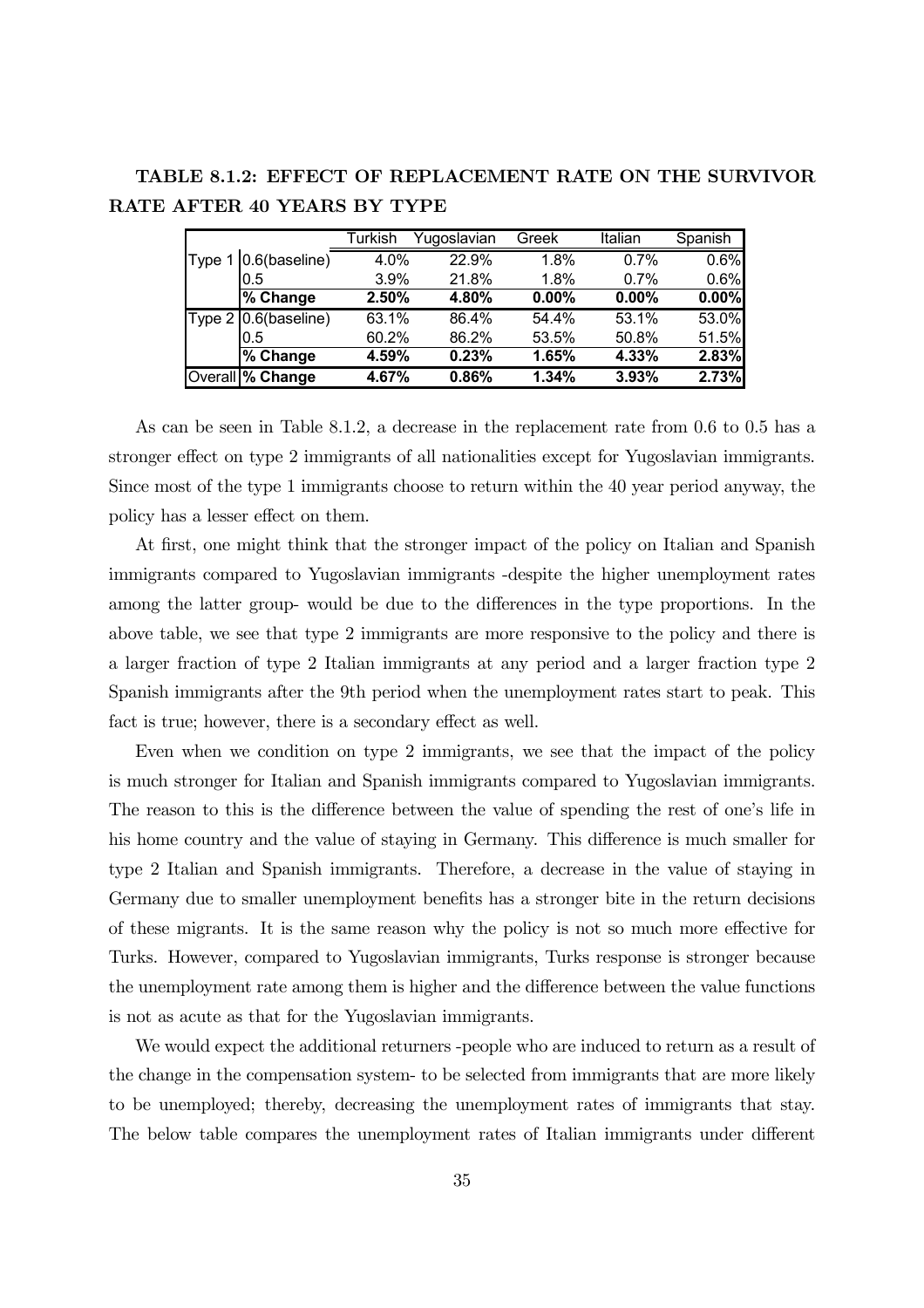replacement rates. What we find is that the impact of a decrease in the replacement rate on the unemployment rates of immigrants is negligible.

### 8.2 Financial Bonuses to Encourage Return

#### 8.2.1 Bonuses Given Before Migrants Qualify for Pension Benefits

Financial bonuses given to immigrants conditional on return to their home country at the end of second period (4 years of residence) would relieve the host country from paying pension benefits to these immigrants. Table 8.2.1 presents the effect of such bonuses on the hazard rates at the second period. As can be seen from the table, the policy makes a strong impact on the second period hazard rates. The impact of the bonus depends on the purchasing power parity of the source countries with Germany. While a bonus of 10,000DM increases the hazard rate of Turkish immigrants by 35%, it does so only by 17% for Italian immigrants. We also find diminishing returns to the amount of bonuses given. The second and third 10,000DM increment of bonus increase the hazard rate of Italian immigrants by 15% and 13%, respectively.

TABLE 8.2.1: HAZARD RATES AT THE SECOND PERIOD WITH DIF-FERENT BONUSES

|                                                                                      | Turkish       | Yugoslavian   | Greek | Italian                             | Spanish     |  |  |  |  |
|--------------------------------------------------------------------------------------|---------------|---------------|-------|-------------------------------------|-------------|--|--|--|--|
| <b>Baseline</b>                                                                      | 6.0%          | 1.2%          | 12.0% | 10.6%                               | 12.9%       |  |  |  |  |
| 10,000                                                                               | $8.1\%$ (35%) | $1.8\%$ (50%) |       | 14.7% (23%) 12.4% (17%) 15.4% (19%) |             |  |  |  |  |
| 20,000                                                                               | 10.8% (33%)   | $2.5\%$ (39%) |       | 17.8% (21%) 14.2% (15%)             | 18.0% (17%) |  |  |  |  |
| $3.5\%$ (40%) $\left[ 21.0\%$ (18%) 16.0% (13%) 20.7% (15%)<br>13.9% (29%)<br>30,000 |               |               |       |                                     |             |  |  |  |  |
| Numbers in paranthesis are percentage changes from previous line.                    |               |               |       |                                     |             |  |  |  |  |

The impact of this financial bonus would not be limited to the period it is given, though. Many of the immigrants who choose to accept the financial offer and return to their home country would have done so anyway, albeit later. Figure 8.2.1 shows the impact of a 20,000DM bonus on the hazard function of Turkish immigrants. What we see is that after the spike in the second period as a result of the bonus, the hazard rates are lower compared to the baseline values.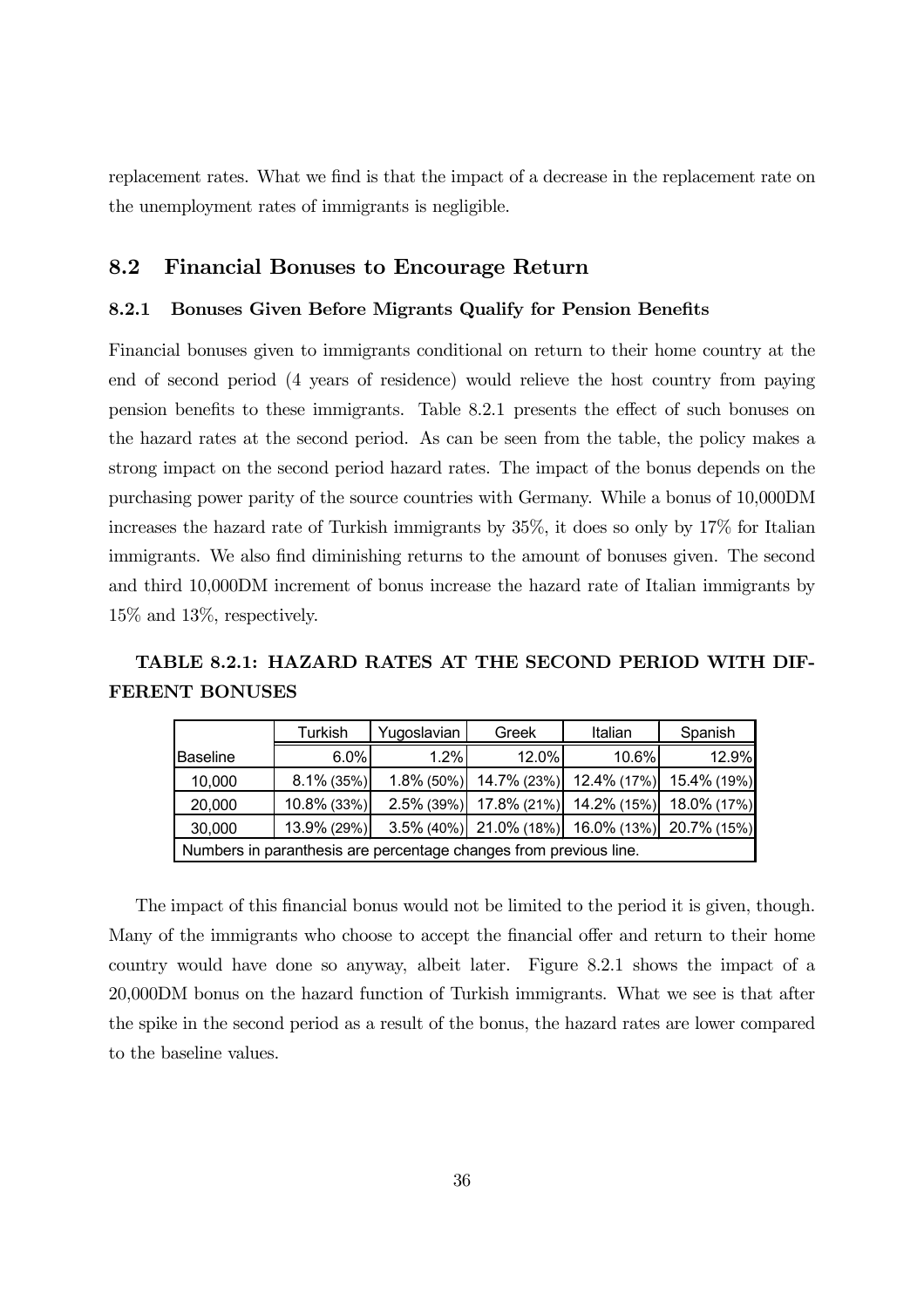### FIGURE 8.2.1: EFFECT OF A BONUS ON THE HAZARD FUNCTION OF TURKISH IMMIGRANTS



Only some of the immigrants who accept the offer are those who would stay in Germany throughout their lives. In order to see this longer term effect of financial bonuses, we compare the cumulative hazard rates from the 2nd period, when the financial bonus is given, to the end of the 20th period. Table 8.2.2 reports these cumulative values for the baseline case and for the case with a 30,000DM bonus. When we compare the changes in the cumulative hazard rates with the financial bonus according to nationality groups, we realize that the ordering that we saw in the previous table according to purchasing power parities is lost. In fact, the percentage change is lower for Turkish immigrants compared to all EU nationalities and it is higher for Italian compared to Yugoslavian immigrants.

### TABLE 8.2.2: CUMULATIVE HAZARD RATES FROM THE 2ND TO THE 20TH PERIODS

|        |                 | Turkish | Yugoslavian | Greek | Italian | Spanish |
|--------|-----------------|---------|-------------|-------|---------|---------|
| ALL    | <b>Baseline</b> | 67.5%   | 41.7%       | 72.5% | 62.8%   | 72.6%   |
|        | 30,000          | 68.0%   | 42.0%       | 73.0% | 63.3%   | 73.1%   |
|        | Change          | 0.65%   | 0.72%       | 0.68% | 0.83%   | 0.69%   |
| Type 1 | <b>Baseline</b> | 95.6%   | 76.7%       | 97.7% | 99.0%   | 99.2%   |
|        | 30,000          | 96.0%   | 77.6%       | 98.1% | 99.3%   | 99.5%   |
|        | Change          | 0.46%   | 1.20%       | 0.39% | 0.30%   | 0.26%   |
| Type 2 | <b>Baseline</b> | 36.8%   | 13.5%       | 45.3% | 45.7%   | 46.5%   |
|        | 30,000          | 37.0%   | 13.5%       | 45.5% | 46.4%   | 46.8%   |
|        | Change          | 0.54%   | $0.00\%$    | 0.44% | 1.58%   | 0.67%   |

The reason to this becomes clear when we examine the cumulative hazard rates according to the types. Among those who return to their home country, type 2 immigrants contain a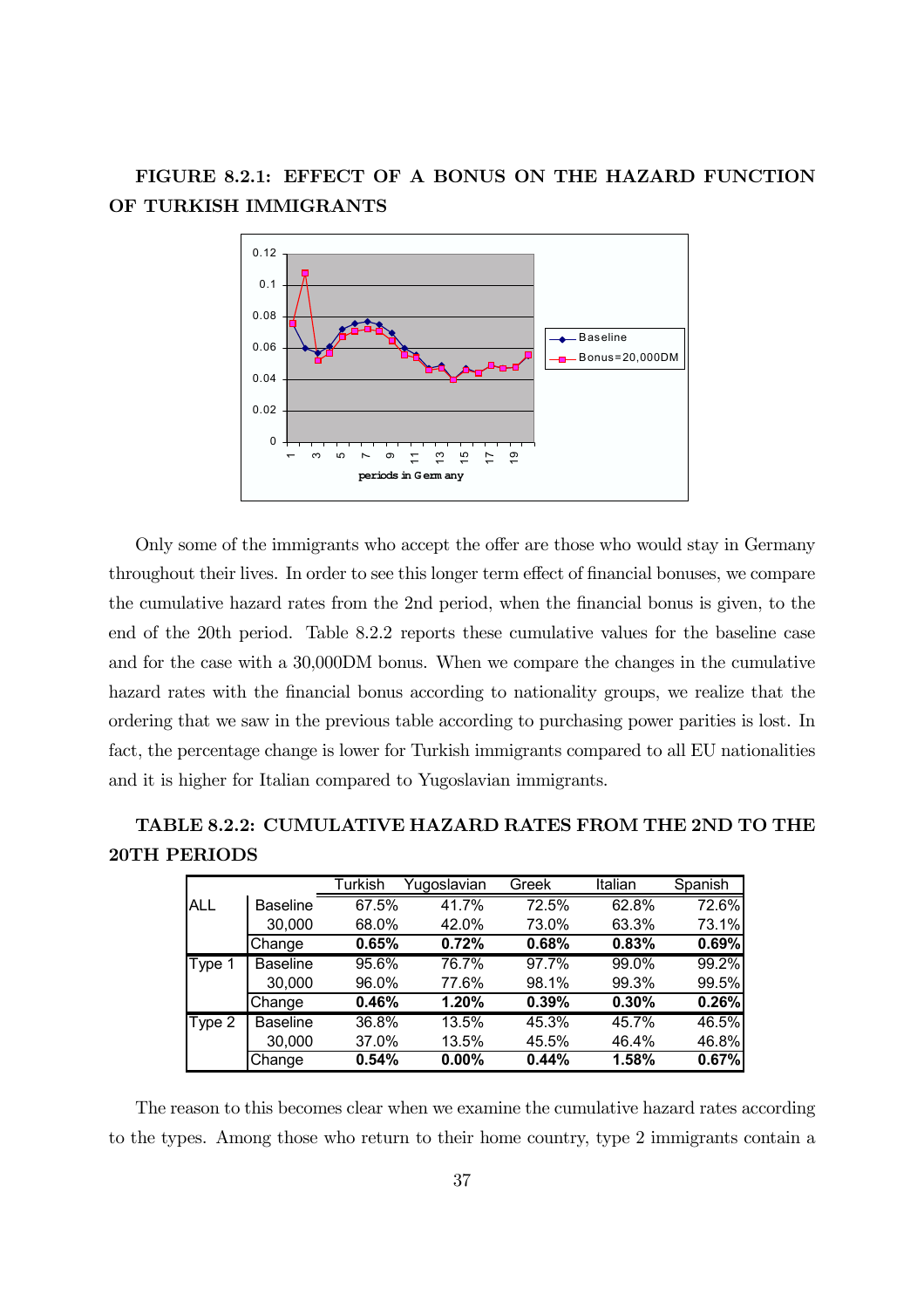larger share who would not return to their home country in the next 38 years but do return as a result of the bonus. In addition, within the type 2 immigrants, the percentage change in the cumulative hazard rate is higher among those coming from EU countries.

What we learn from this is that even though the immediate impact of financial bonuses would be stronger for immigrants coming from countries that have lower prices, the longer term impact may not go in the same way because such a policy is more likely to change the return decision (over their lifetime) of immigrants with lower propensity to leave. What we also learned is that among those immigrants with lower propensity to leave, it is more likely to change the behavior of immigrants from wealthier countries. Consequently, depending on the distribution of unobserved heterogeneity, this policy may end up bringing about a stronger change in the decision as to whether or not to return among the immigrants from wealthier countries. On the other hand, if that period has some particular importance -the second period has because it is right before migrants qualify for pension benefits-, such a policy is more likely to be successful among immigrants from poorer countries.

#### 8.2.2 Bonuses Targeted Toward the Unemployed

Given the high unemployment rates in Germany both for immigrants and natives, it may be of interest to the German government to implement policies to encourage unemployed immigrants to return to their home country. Since unemployed immigrant workers will be drawing significant benefits from the unemployment insurance system and they will be likely to be unemployed in the future as well, it might make sense to pay an amount close to their unemployment benefits conditional on return.

In this policy experiment, an immigrant is offered the choice of receiving a bonus conditional on return whenever he is unemployed. Unlike the previous policy experiment, which was given at one period only, this policy is available to immigrants at all periods, restricted only to the unemployed, though. Table 8.2.3 presents the impact of bonuses equal to 30,000DM and 50,000DM -which is the range of unemployment benefits per period for most immigrants- on the survivor rates after 40 years. We find a noticable drop in the survivor rates. With a 50,000DM bonus, the survivor rate of Turkish immigrants goes down 27.8% from 30.0% and that of Italian immigrants drops to 29.4% from 30.5%. Compared to the policy experiment regarding decreasing the replacement rate of the unemployment compensation system from 0.6 to 0.5, this financial bonus policy of 50,000DM to the unemployed is more effective in decreasing the survivor rate for Turkish, Yugoslavian and Greek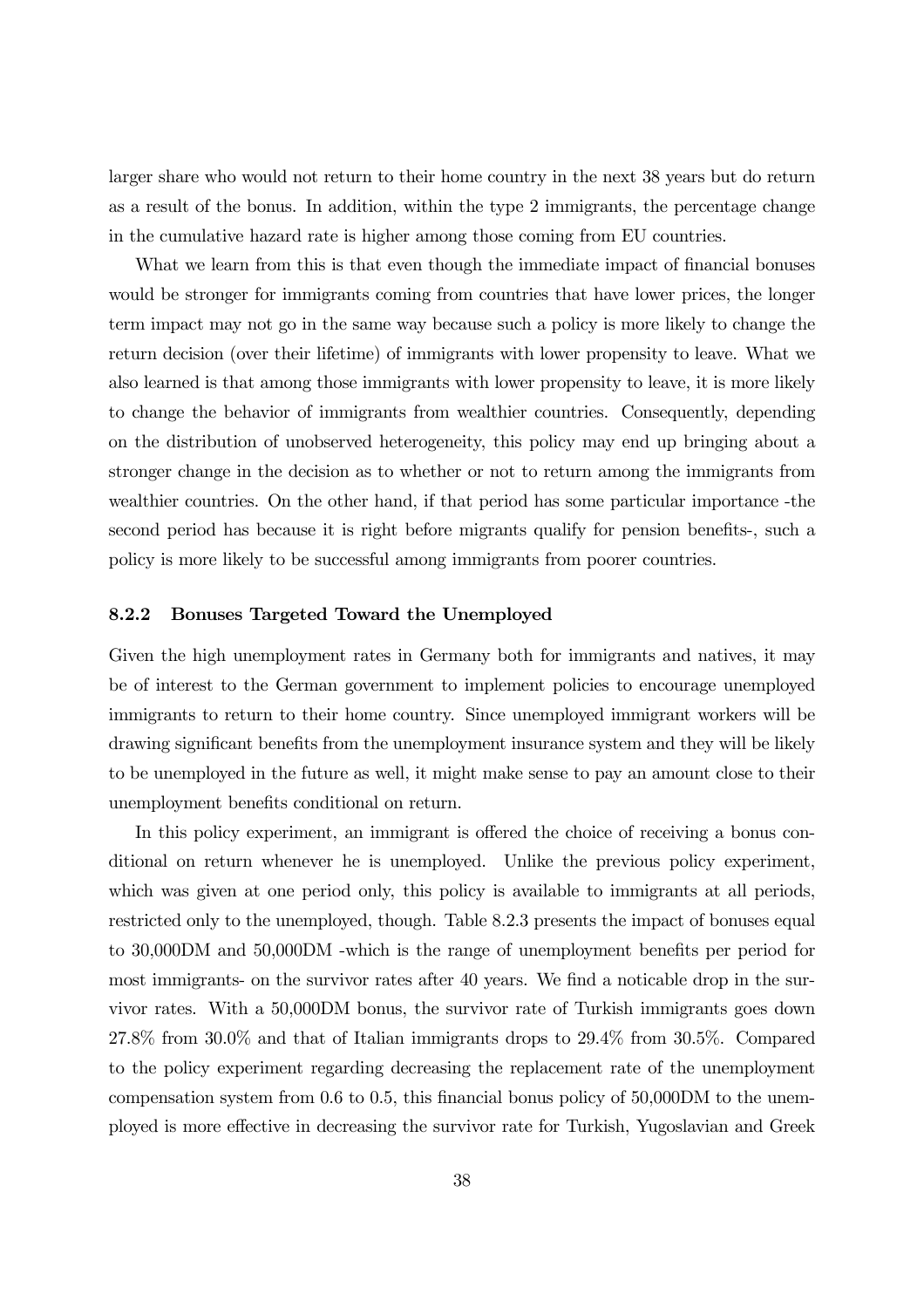immigrants whereas for Italian and Spanish immigrants the impact of two policies are about the same.

### TABLE 8.2.3: SURVIVOR RATE AFTER 40 YEARS WITH BONUSES TO THE UNEMPLOYED

|                 | Turkish | Yuqoslavian | Greek    | Italian | Spanish      |
|-----------------|---------|-------------|----------|---------|--------------|
| <b>Baseline</b> | 30.0%   | 57.7%       | $22.4\%$ | 30.5%   | <b>22.0%</b> |
| 30.000          | 28.7%   | $57.1\%$    | 22.0%    | 29.9%   | 21.7%        |
| 150.000         | 27.8%   | 56.7%       | $21.7\%$ | 29.4%   | 21.4%        |

The result of our simulations also indicate that this policy would be successful in selecting out the unemployed immigrants from the immigrant pool in Germany. We observe a noticeable decrease in the unemployment rate of immigrants from all five country of origin groups. In the below graph, we show the change in the unemployment rate of Italian immigrants. For instance, at the 18th period, the unemployment rate falls from 16.1% to 15.2%.

### FIGURE 8.2.2: EFFECT OF A BONUS ON THE UNEMPLOYMENT RATE OF ITALIAN IMMIGRANTS



In the policy experiment, in which we decreased the replacement rate of the unemployment compensation system to 0.4 from 0.6, the survivor rate of Italian immigrants went down to 28.6% from 30.5%. In the above policy experiment, where we gave unemployed immigrants a bonus of 50,000DM conditional on return, the survivor rate of Italian immigrants went down to only 29.4%. On the other hand, in the former policy experiment, there was a negligible impact on the unemployment rate of immigrants who stayed in Germany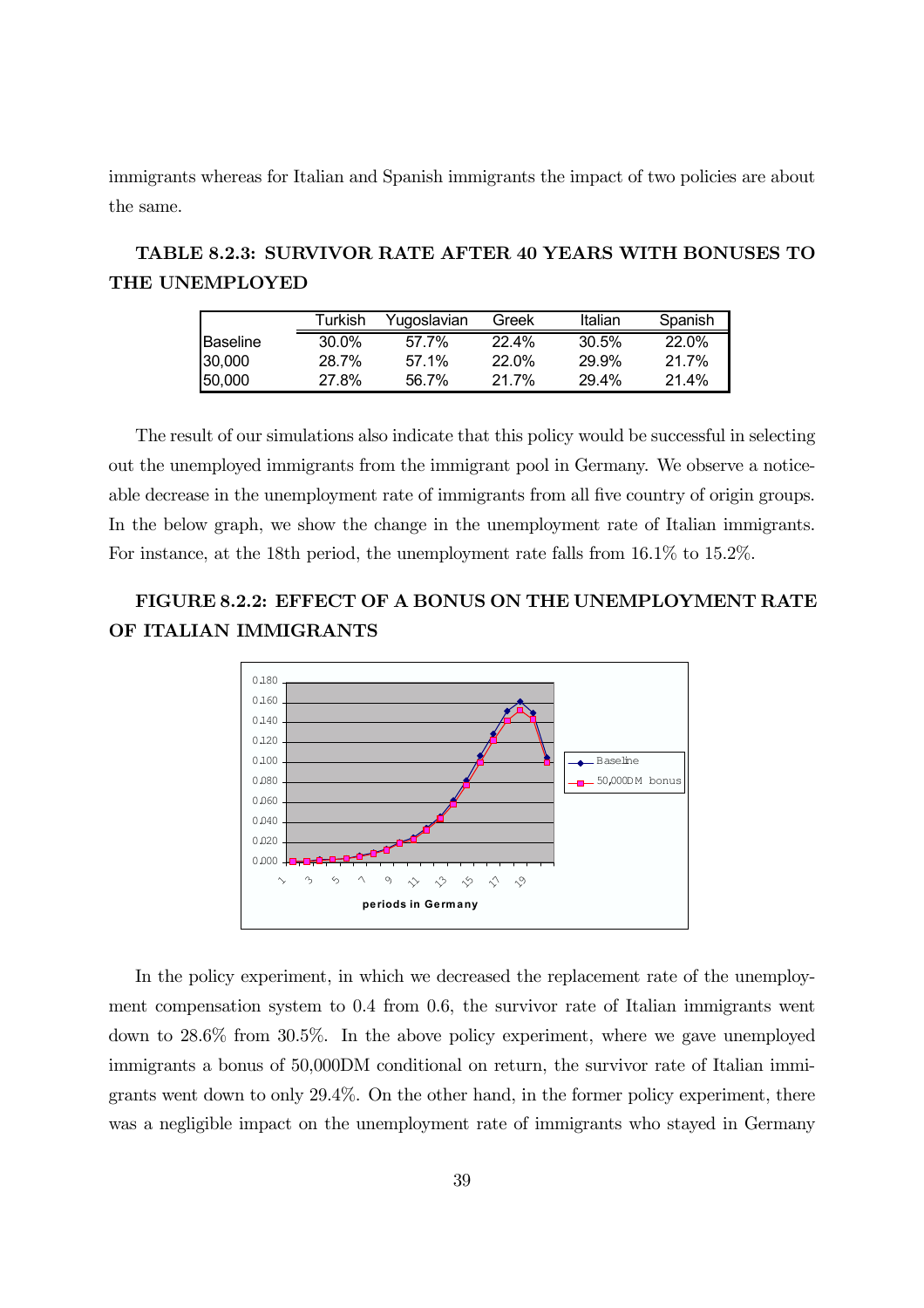whereas in the latter policy, as shown in the above graph, there was a noticeable change in the unemployment rate of immigrants who stayed. It is not surprising that the former policy, despite the fact that it drove out more immigrants, had a weaker impact on the unemployment rate because changing the replacement rate of the unemployment compensation system changes the lifetime income of both employed and unemployed immigrants whereas in the latter policy the impact is only on the unemployed immigrants by design.

### 9 MACROECONOMIC COUNTERFACTUALS

#### 9.1 Changes in Wages in Germany

In this section, we analyze the effect of a change in the rental price of human capital in Germany on immigrants' return and savings decisions. The theoretical impact of an increase in the rental price on migrants' return decision is ambiguous. On one hand, a higher income in Germany allows the immigrants to save faster and, therefore, have a higher asset level at each period making them more likely to return to their home country. On the other hand, since the opportunity cost of returning increases with higher wages in Germany, they become more likely to stay.

Figures 9.1.1 and 9.1.2 show the change in the hazard contribution according to EU status after a 10% increase in German wages. For all immigrants, the hazard rates in the first couple of periods are lower. The ability to save at a faster pace makes the continuation value of staying in Germany higher in the very early periods and, as a result, the hazard rates decline for all immigrant groups.

However, for non-EU immigrants, after the second period, the hazard function increases at a faster pace making the hump more pronounced and decreases at a faster pace as well before leveling down at a lower level than that of the baseline. On the other hand, the new hazard function is lower at each period of residence for EU immigrants. The difference is very small between the third and seventh periods, though.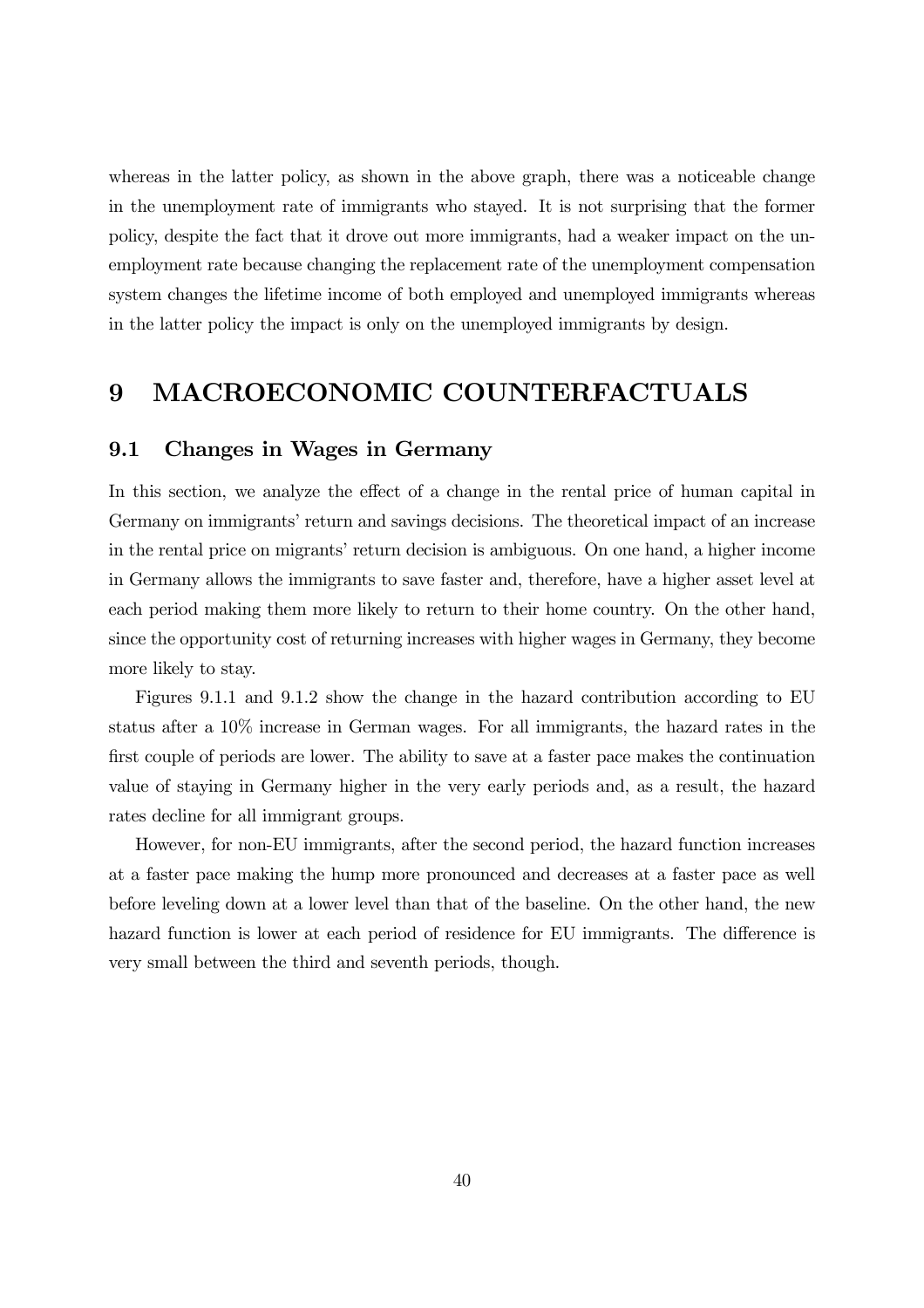### FIGURE 9.1.1 : IMPACT OF AN INCREASE IN GERMAN WAGES ON HAZARD CONTRIBUTION: non-EU IMMIGRANTS



FIGURE 9.1.2 : IMPACT OF AN INCREASE IN GERMAN WAGES ON HAZARD CONTRIBUTION: EU IMMIGRANTS



A higher wage level allows type 1 immigrants, who have a high propensity to save, to accumulate assets at a faster pace. For this group, the income effect dominates and their hazard rates go up. On the other hand, for type  $2$  immigrants, the substitution effect dominates and they become less likely to return. The reason we see the increase in the hazard rates of non-EU immigrants in the increasing part of the hump is that the increase in the hazard rates of type 1 immigrants dominate because there is a higher fraction of type 1 immigrants in these earlier periods and the income effect is stronger for non-EU immigrants. For EU immigrants, as a result of the higher hazard rates, there is a smaller fraction of type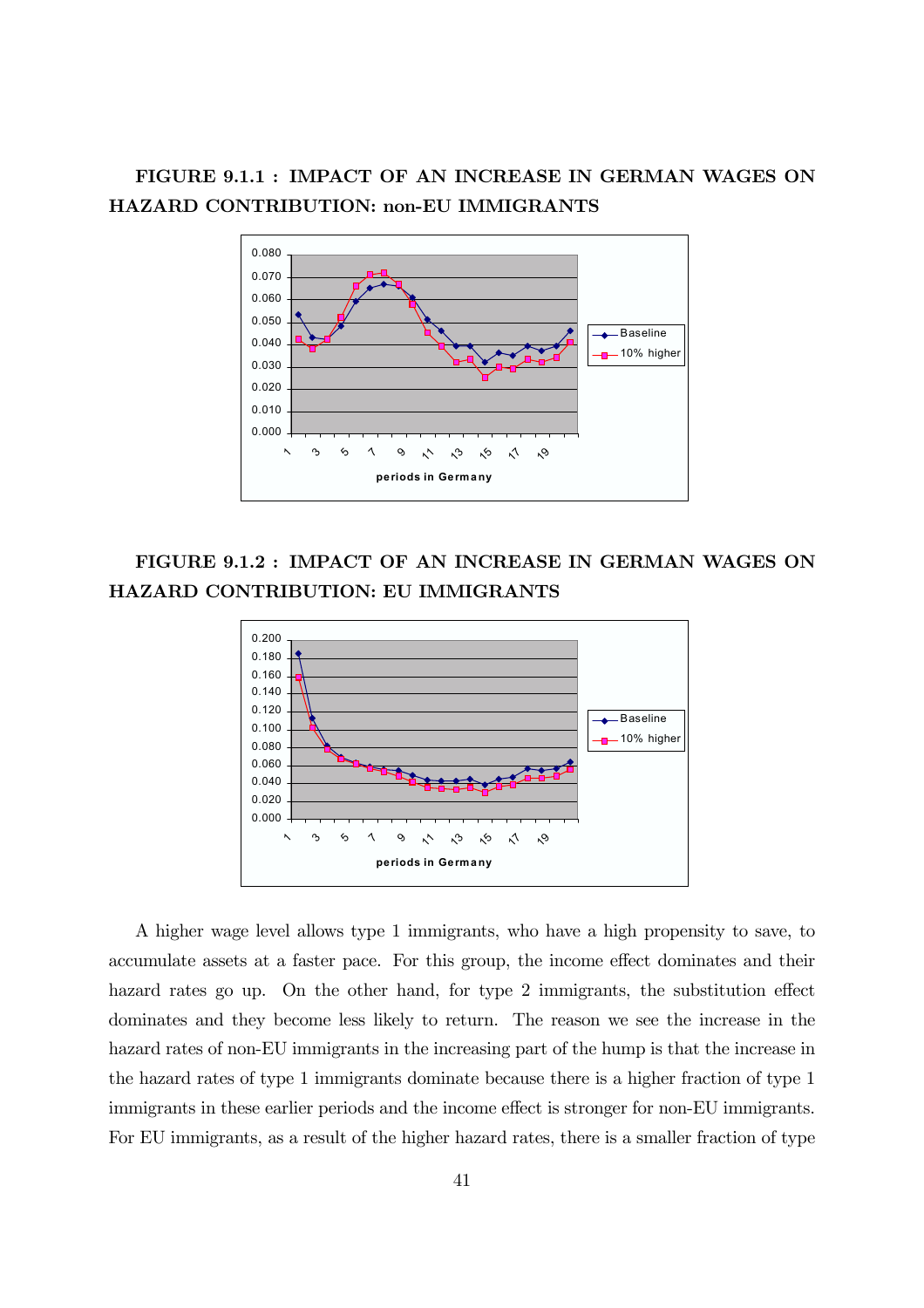1 immigrants left at each period. In addition, the increase in the hazard rates of type 1 immigrants are not as high as that of non-EU immigrants due to the weaker income effect. Consequently, at no point in the hazard function we see an increase.

Table 9.1.1 reports the survivor rates after 20 and 40 years of residence with and without an increase in wages. The interesting result is that after 20 years residence, the survivor rate of non-EU immigrants do not indicate any significant difference despite higher wages in the host country. In fact, for Yugoslavian immigrants, it slightly decreases.

### TABLE 9.1.1: IMPACT OF AN INCREASE IN GERMAN WAGES ON SURVIVOR RATE

|                       | <b>Turkish</b> | Yugoslavian | Greek | Italian | Spanish |
|-----------------------|----------------|-------------|-------|---------|---------|
| AFTER 20 YEARS        |                |             |       |         |         |
| <b>Baseline</b>       | 49.2%          | 72.1%       | 39.1% | 48.8%   | 38.1%   |
| 10% higher            | 49.5%          | 71.8%       | 41.1% | 53.5%   | 41.7%   |
| Change                | 0.6%           | $-0.4%$     | 5.1%  | 9.6%    | 9.4%    |
| <b>AFTER 40 YEARS</b> |                |             |       |         |         |
| <b>Baseline</b>       | 30.0%          | 57.7%       | 22.4% | 30.5%   | 22.0%   |
| 10% higher            | 32.8%          | 59.1%       | 25.6% | 37.0%   | 26.8%   |
| Change                | 8.5%           | 2.4%        | 12.5% | 17.6%   | 17.9%   |

Figures 9.1.3 and 9.1.4 compare the mean savings profile after the increse in wages with the baseline profile for non-EU and EU immigrants, respectively. Fro non-EU immigrants, the savings profile becomes steeper and the levels on average become higher; whereas, there is no significant change in the savings profile of EU immigrants.

### FIGURE 9.1.3: IMPACT OF AN INCREASE IN GERMAN WAGES ON SAVINGS PROFILE: non-EU IMMIGRANTS

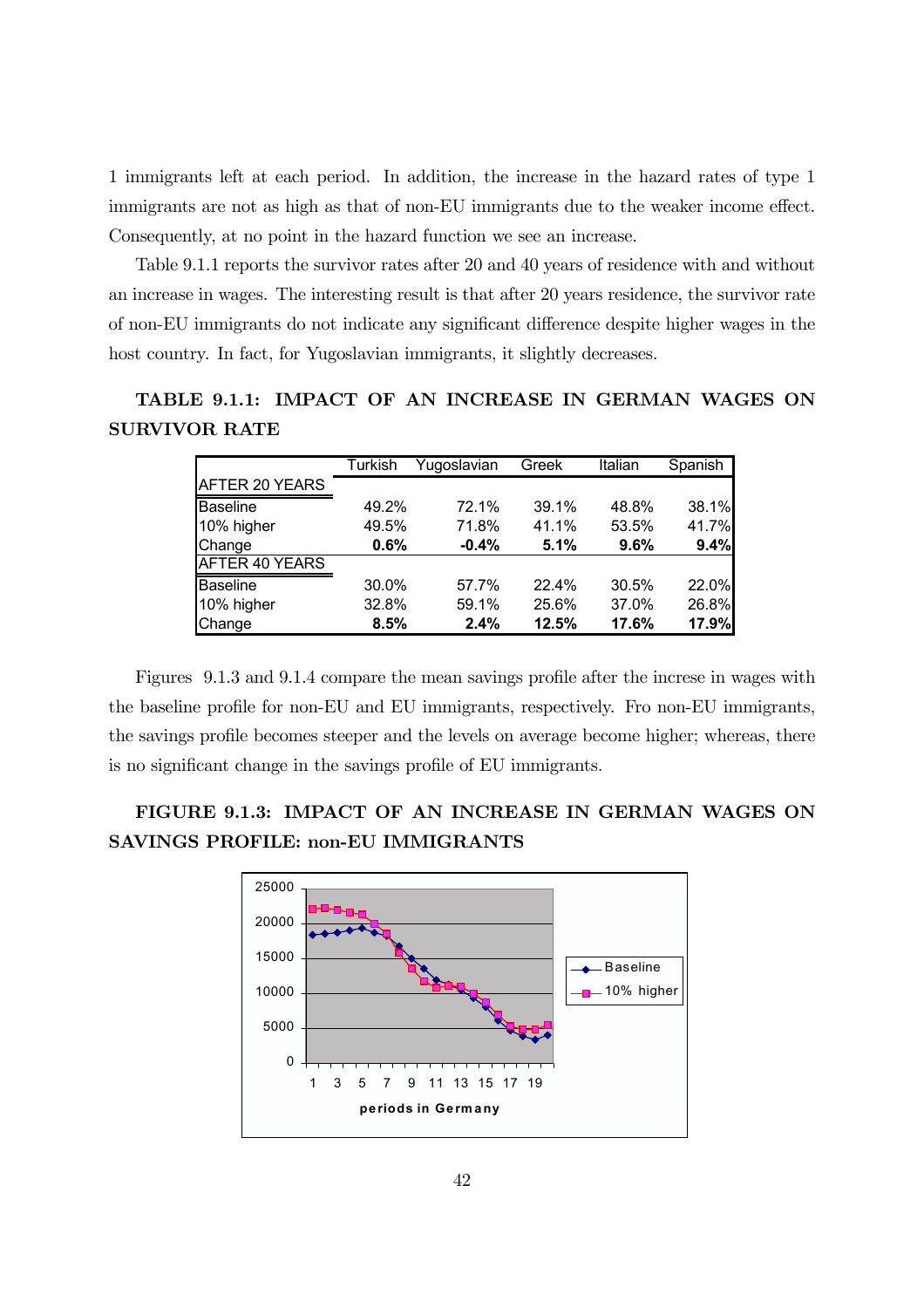### FIGURE 9.1.4: IMPACT OF AN INCREASE IN GERMAN WAGES ON SAVINGS PROFILE: EU IMMIGRANTS



A higher income level in Germany allows type 1 immigrants, who have high propensity to save, to accumulate assets at a faster pace yielding a steeper savings profile and higher assets at each period. On the other hand, since type 2 immigrants have lower propensity to save, the substitution effect dominates the income effect for them and, therefore, they become less likely to return. As they become less likely to return, they save less as well.

For both EU and non-EU immigrants, we see higher savings in earlier periods because type 1 immigrants save more and there is a higher proportion of type 1 immigrants. The first crossing of the profiles occur because due to higher return rates among type 1 immigrants, the proportion of type 1ís remaining in the population decreases and the savings profile of type 2 immigrants, who save less as a result of the policy, start to dominate. The crossing takes place at a later point for non-EU immigrants because the income effect is stronger for them.

The second crossing, where the savings profile with higher wages overtakes the baseline savings profile, occurs primarily as a result of the change in the savings behavior of type 2 immigrants. As this group of immigrants became less likely to return as a result of the increase in German wages, they saved less in earlier years of residence in Germany, ending up with lower assets toward the end of their life-cycle. As a result of this as well as their bequest motive and higher earnings, they save more after the 10th period.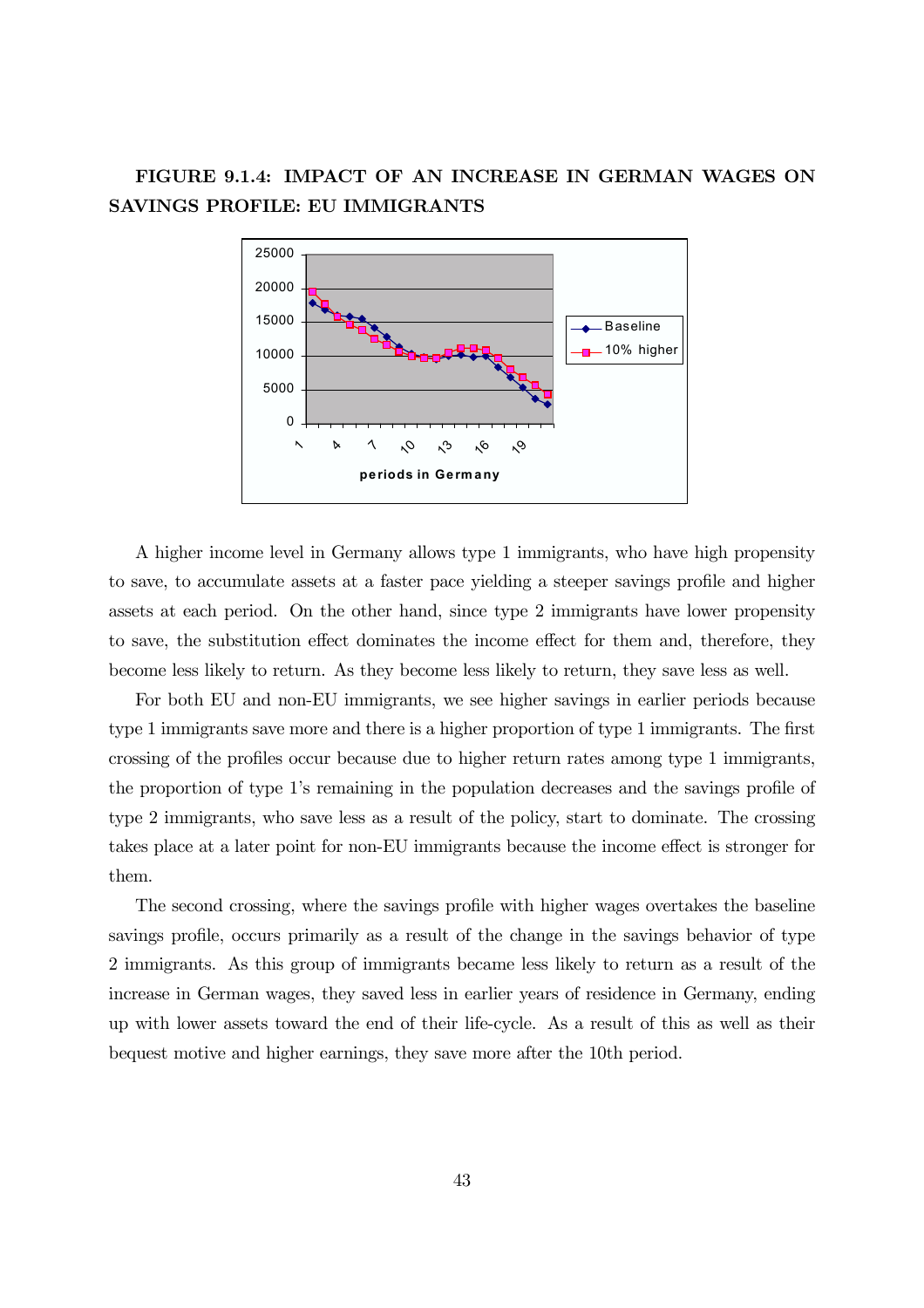### 9.2 Changes in Purchasing Power Parity Between Germany and the Source Countries

In this counterfactual, we analyze the effect of a change in the purchasing power parity of Germany with the source countries on the return and savings decisions of immigrants. Since we do not have time effects in our model, this counterfactual corresponds to the following question: "How would the return and savings behavior of immigrants be different if the ppp over their duration of residence were different?". Figures 9.2.1 and 9.2.2 display the hazard contribution with a  $10\%$  higher ppp for non-EU and EU immigrants, respectively. Even though a proportional change implies a larger increase for non-EU immigrants -due to higher baseline values for ppp-, the impact is stronger for EU immigrants. For non-EU immigrants, the biggest impact is during the hump of the profile where the level of increase in the hazard rates is around one percent; whereas, the hazard rates of EU immigrants level off around  $8\%$  instead of  $5\%$  after the 4th period. Another effect of the rise in ppp is that the hazard rates in the first couple of periods go down because the higher purchasing power of assets accumulated in Germany make some of the potential early leavers more patient.

### FIGURE 9.2.1: HAZARD CONTRIBUTION WITH DIFFERENT PPP: non-EU IMMIGRANTS

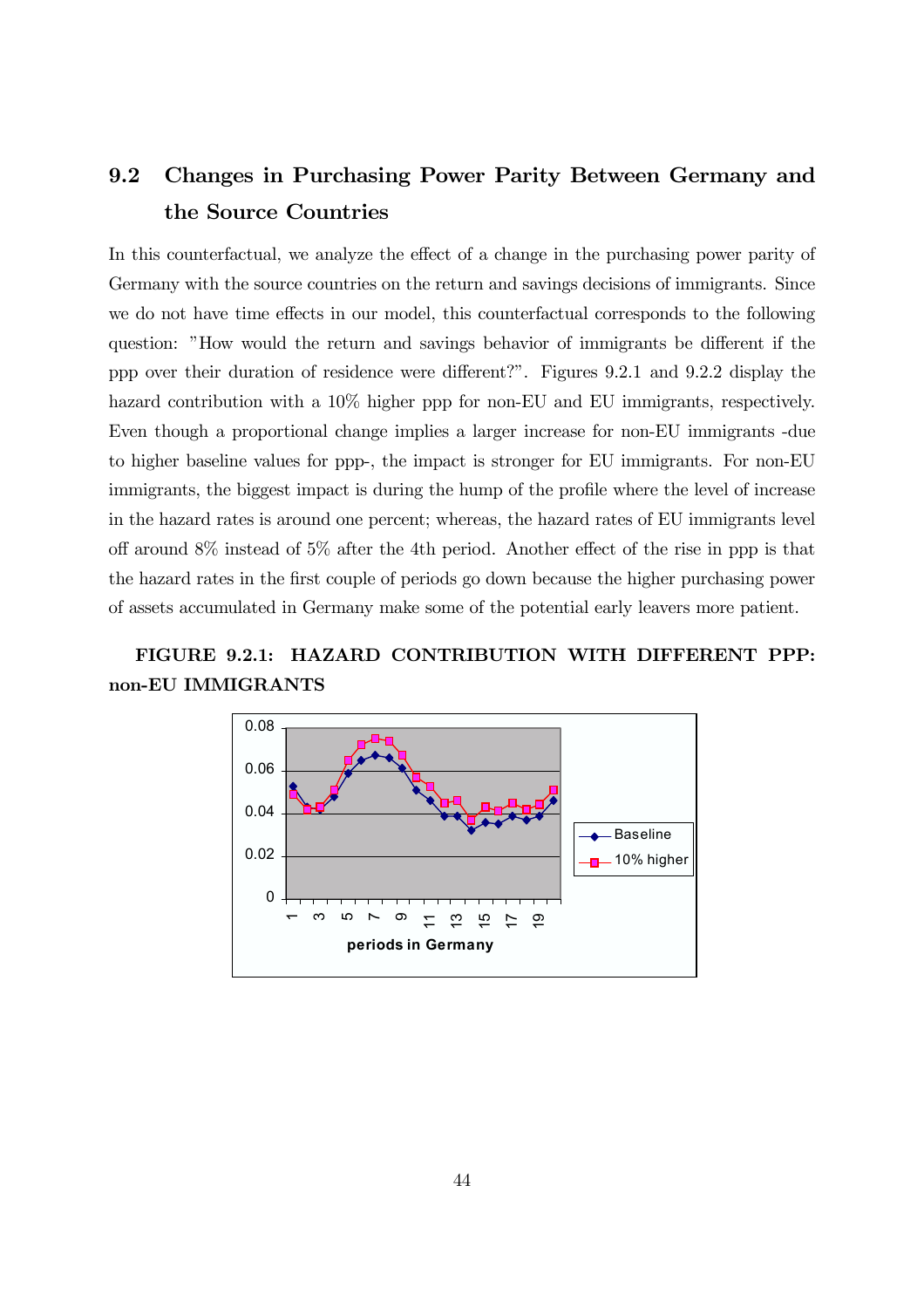### FIGURE 9.2.2: HAZARD CONTRIBUTION WITH DIFFERENT PPP: EU IMMIGRANTS



As can be seen from figures 9.2.3 and 9.2.4 that illustrate the mean savings profiles of immigrants by EU status, the stronger impact that we noticed above for EU immigrants' hazard rates is synergetic with a stronger impact on their savings decisions. While the mean savings profiles of both immigrant groups become steeper, the impact on EU immigrants' savings decisions is much much stronger. In fact, the savings profile of EU immigratns become even steeper than that of non-EU immigrants.

### FIGURE 9.2.3: MEAN SAVINGS PROFILE WITH DIFFERENT PPP: non-EU IMMIGRANTS

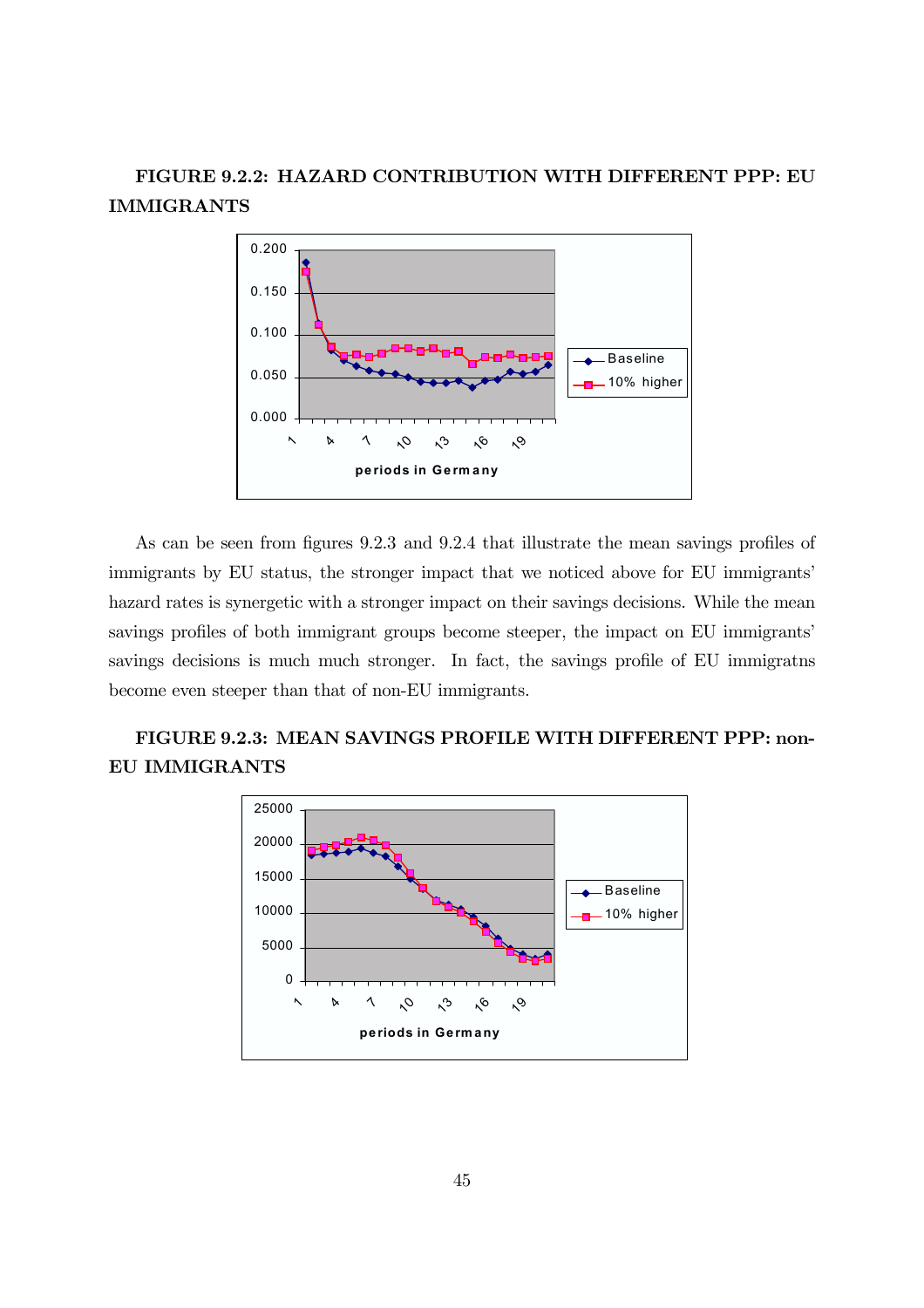### FIGURE 9.2.4: MEAN SAVINGS PROFILE WITH DIFFERENT PPP: EU IMMIGRANTS



The reason that we observe a much stronger impact for EU immigrants is the following: An increase in the ppp between Germany and the source countries does not have a significant impact on type 1 immigrants of any nationality because these immigrants have a high propensity to return anyway and save as much as they can even before the increase. Most of the change in the return and savings behavior we observe is, therefore, caused by the changes in the behavior of type 2 immigrants. Among the type 2 immigrants, there is a stronger impact on those originating from EU countries because the difference between the values of staying and returning for non-EU immigrants is so high that even though the counterfactual increases the value of assets after return more for them, the difference that it makes in their return decision is still not as big as that of EU immigrants.

We also examined the impact of even higher increases in the purchasing power parity. Even though the impact of an increase in ppp is at first stronger for immigrants from wealthier source countries -as can be seen from table 9.2.1, the impact of a 10% increase is strongest for Italian and Spanish immigrants-, there are stronger diminishing returns for them. As we increase the ppp by 20% and later 40%, the changes in the survivor rates of Greek and Turkish immigrants start to catch up with those of Italian and Spanish immigrants.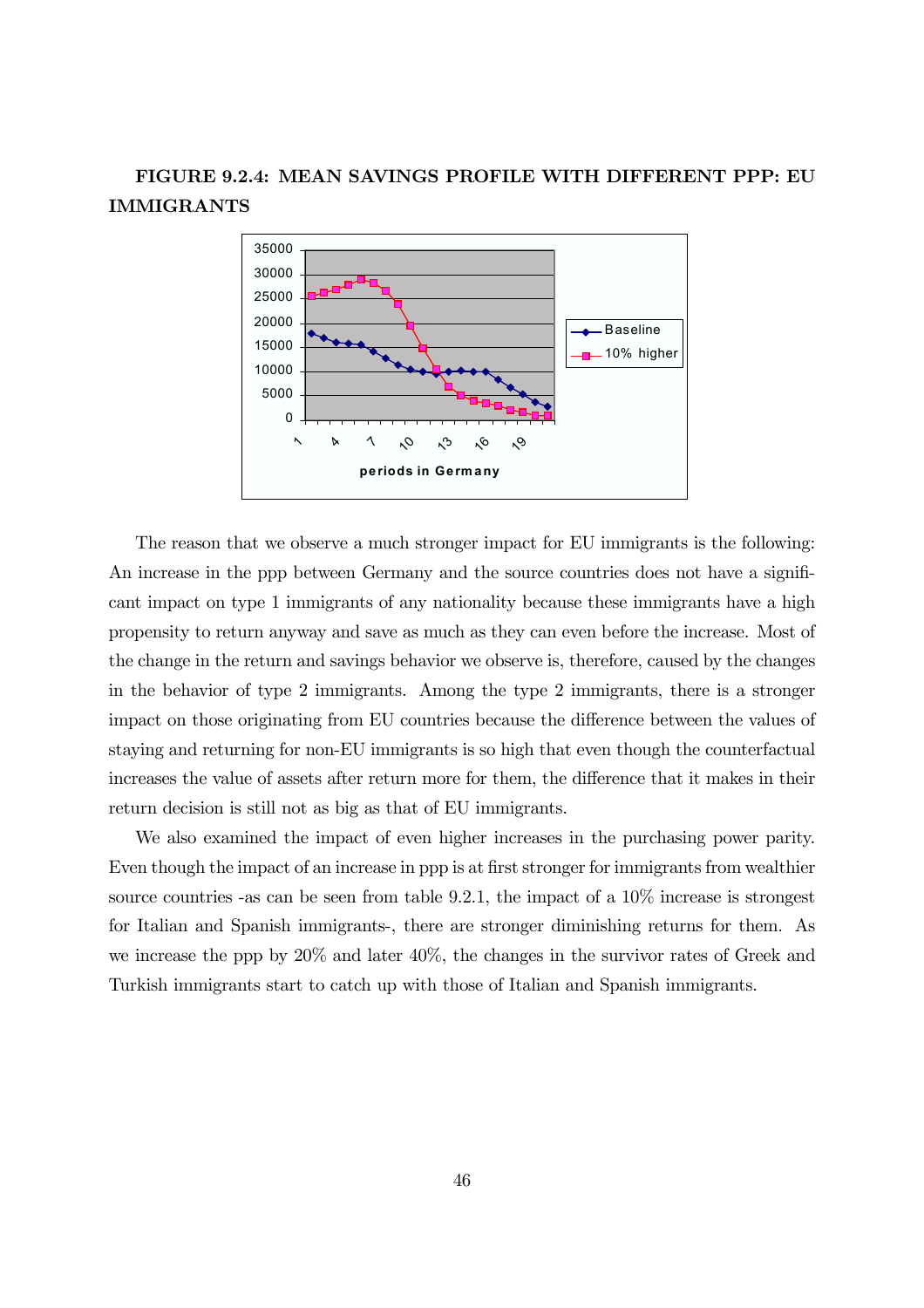TABLE 9.2.1: SURVIVOR RATE AFTER 40 YEARS OF RESIDENCE WITH DIFFERENT PPP

|                                        | Turkish | Yugoslavian | Greek | Italian | Spanish |
|----------------------------------------|---------|-------------|-------|---------|---------|
| <b>Baseline</b>                        | 30.0%   | 57.7%       | 22.4% | 30.5%   | 22.0%   |
| 10% higher                             | 26.1%   | 55.6%       | 19.1% | 17.2%   | 14.7%   |
| 20% higher                             | 20.9%   |             | 14.8% | 14.8%   | 10.1%   |
| 40% higher                             | 15.1%   | 51.1%       | 10.2% | 11.3%   | 7.6%    |
| Percent Change from the Baseline Value |         |             |       |         |         |
| 10% higher                             | 13.0    | 3.6         | 14.7  | 43.6    | 33.2    |
| 20% higher                             | 30.3    | 6.6         | 33.9  | 51.5    | 54.1    |
| 40% higher<br>49.7                     |         | 11.4        | 54.5  | 63.0    | 65.5    |

### 10 CONCLUSIONS

In this paper, we estimated a dynamic choice model of joint return migration and savings behavior, in which the reasons to return include lower prices in the home country, locationspecific preferences and unexpected events. The immigrants whose behavior we analyze come from five different source countries that differ in terms of their general attractiveness to live -this could be due to average income level, social amenities, political structure, etc -, potential earnings of immigrants after return to that country, and purchasing power parity with Germany. We find that immigrants from wealthier countries are more likely to return to their home countries. In addition, immigrants coming from countries with much lower prices display a hump-shaped hazard function; whereas, immigrants coming from countries with relatively higher average earnings and better amenities have higher hazard rates in the earlier years. With respect to the savings behavior of immigrants, we observe a downward sloping savings profile due to out-selection of those that save more.

A significant fraction of immigrants who contribute to the pension system leave before they draw any benefits. For EU immigrants, a remarkable fraction, almost a third of the immigrants leave before they qualify for pension benefits. For non-EU immigrants, this fraction is between 9.3 and 13.1 percent.

Immigrants that return hold significantly higher assets compared to those that stay. The profile of repatriated assets of return migrants over their duration of residence in Germany is hump-shaped. We estimate that Turkish immigrants who return to their home country on average bring 156,085DM with them. The German Interior Ministry reports that around 45,000 Turk left the country annually between 1993 and 1998. Assuming that this roughly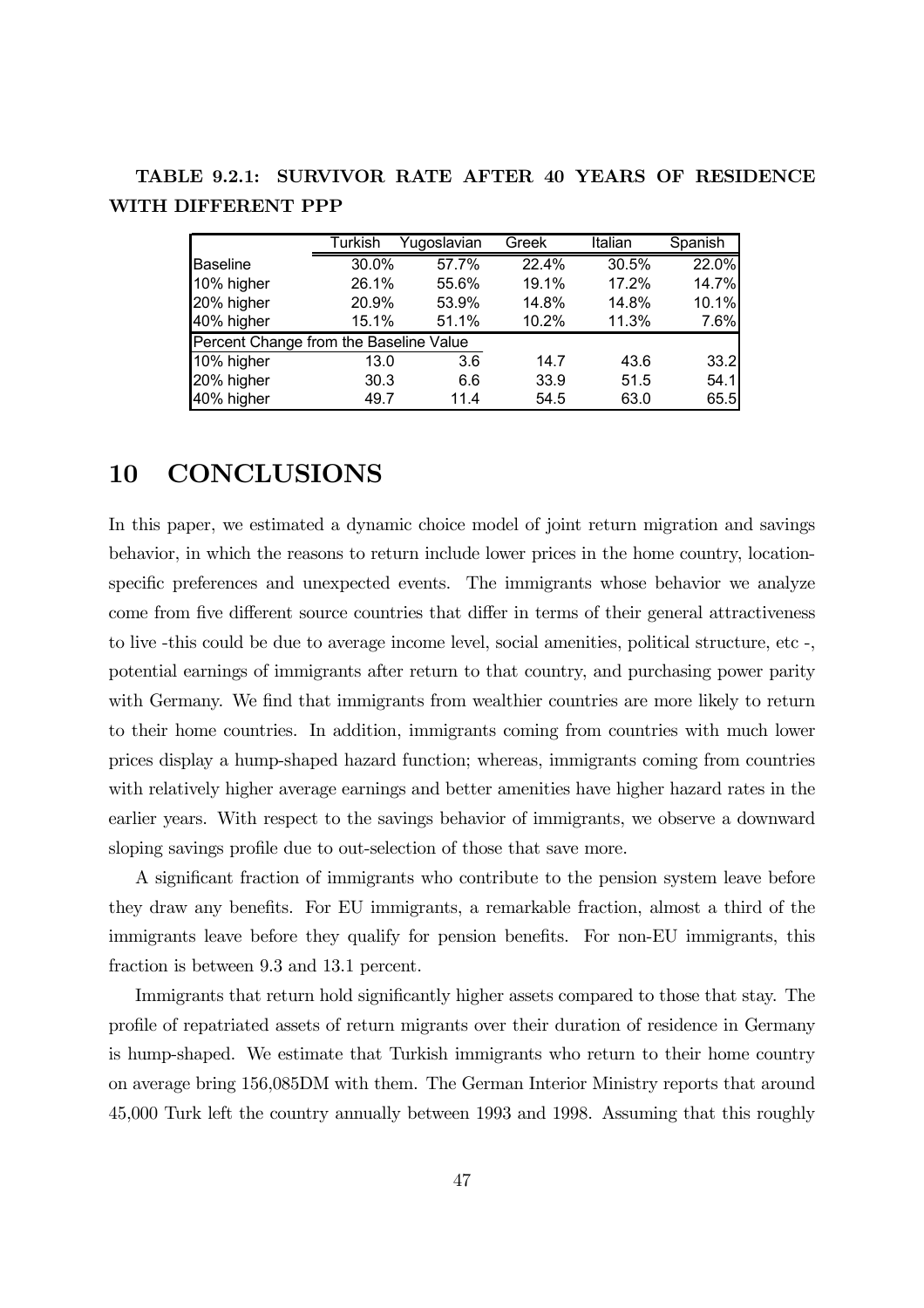corresponds to 10,000 households implies that the amount of money that return migrants brought with them was at around 1.5 billion DM every year.

Decreasing the replacement rate of the unemployment insurance system does not make a significant impact on the return behavior of immigrants. In addition, it is not successful in selecting out the unemployed. In fact, the survival rate of the nationalities with relatively lower unemployment rates gives as strong -sometimes stronger- response. In addition, there is a negligible effect on the unemployment rates of immigrants of all nationalities. Targeting the unemployed with financial bonuses conditional on return is more effective in selecting out the unemployed. At the same amount of decrease in the survival rate resulting from a change in the replacement rate of unemployment compensation, this policy decreases the unemployment rate more.

Financial bonuses conditional on return before immigrants qualify for pension benefits are successful in increasing the hazard rates within the intended period. However, many of the program users are those who would leave in the later periods and the program makes little change in the cumulative hazard rates after longer periods.

The effect of an increase in the wages of immigrants depends on the relative prices between Germany and the source country. Immigrants from countries with lower prices display higher hazard rates during the hump of their hazard function, whereas immigrants from higher-priced source countries indicate an always lower hazard function. The survival rate after longer periods of residence increases for all nationalities. Higher wages in the host country induces immigrants from non-EU countries to save more and their savings profile takes a steeper decline; whereas, there is no significant change in either the level or the profile of the savings of EU immigrants.

An increase in the purchasing power parity between Germany and the source countries brings about a remarkable increase in both the hazard and savings rates of all immigrant groups. However, immigrants from EU countries are more responsive to the proportional changes in the purchasing power parity. There are stronger decreasing returns in the decrease of the survival rate for EU countries, though.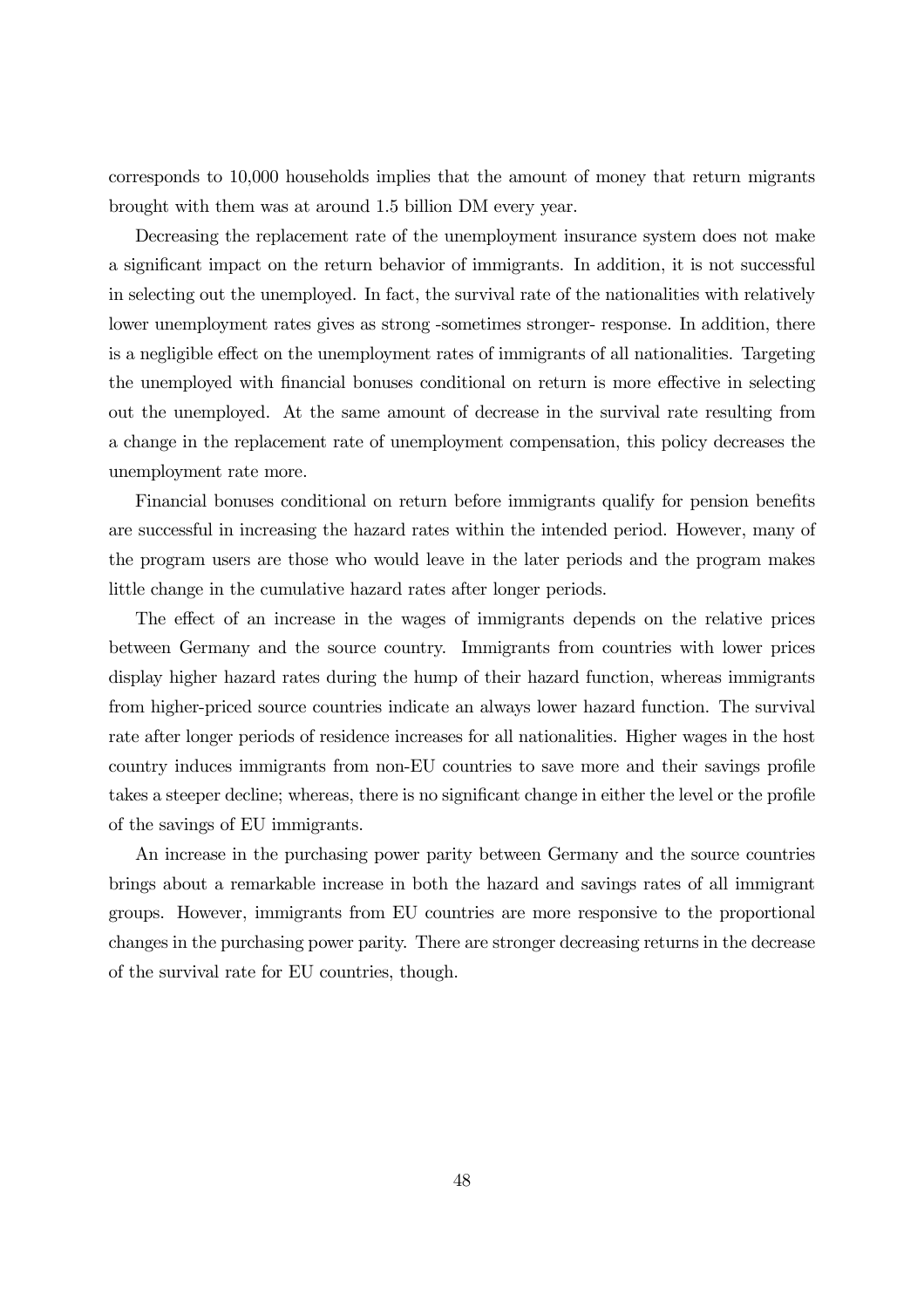### References

- [1] Boersch-Supan, Axel and Reinhold Schnabel. "Social Security and Retirement in Germany." Social Security and Retirement Around the World. Ed. Jonathan Gruber and David Wise. Chicago: The University of Chicago Press, 1999. 135-180.
- [2] Berninghaus Siegfried and Hans Gunther Siefer-Vogt. "The Role of the Target Savings" Motive in Guest Worker Migrationî. Journal of Economic Dynamics and Control 17 (1993): 181-205.
- [3] BLS
- [4] Bohning, W. R. "Estimating the Propensity of Guestworkers to Leave". Monthly Labor Review May 1981: 37-40
- [5] Borjas, George J. "The Economics of Immigration". Journal of Economic Literature 32 (1994): 1667-1717
- [6] Borjas, George J. and Bratsberg, Bernt. îWho Leaves? The Outmigration of the Foreign-born". Review of Economics and Statistics 78 (1996): 165-176.
- [7] Dustmann, Christian. "Return Migration: the European Experience". Economic Policy 22 (1996): 215-250.
- [8] Dustmann, Christian. "Return Migration and Optimal Migration Duration". European Economic Review 47 (2003) 353-369
- [9] Dustmann, Christian. "Return Migration, Uncertainty and Precautionary Savings". Journal of Development Economics 52 (1997): 295-316
- [10] Dustmann, Christian and Oliver Kirschkamp. "The Optimal Migration Duration and Activity Choice after Re-migration." Journal of Development Economics 67 (2002): 351-372
- [11] Dustmann, Christian. "Savings Behavior of Temporary Migrants A Life Cycle Analysis." Zeitschrift fuer Wirtschafts und Socialwissenschaften 4 (1995): 511-533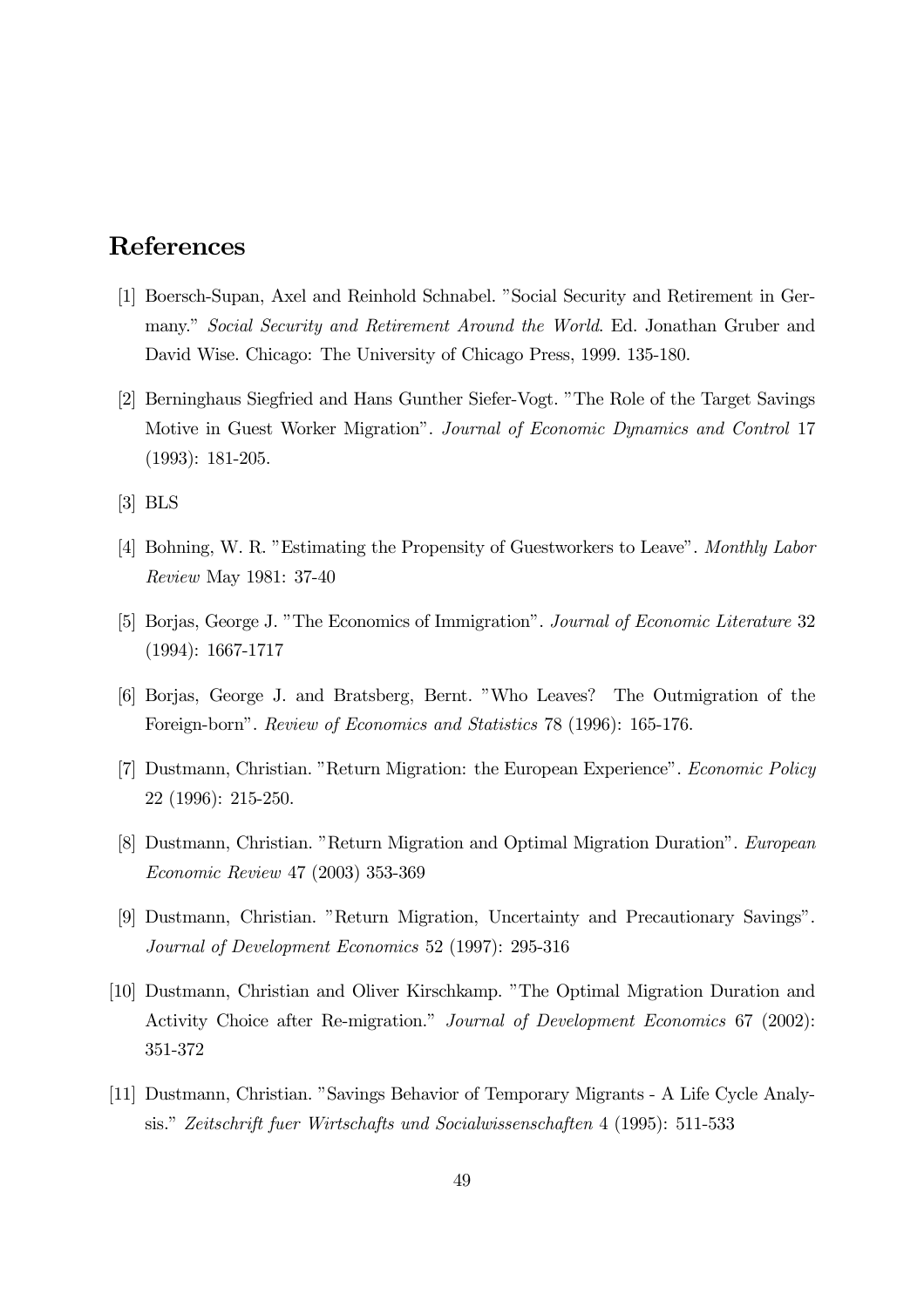- [12] Eckstein, Zvi and Kenneth Wolpin. îThe Specification and Estimation of Dynamic Stochastic Discrete Choice Models: A Survey". Journal of Human Resources 24 (1989): 562-598
- [13] Galor, O. and O. Stark. "Migrants' Savings, the Probability of Return Migration and Migrantsí Performanceî. International Economic Review 31 (1990): 463-467
- [14] Hill, John K. "Immigrant Decisions Concerning Duration of Stay and Migration Frequency." Journal of Development Economics 25 (1987): 221-234
- [15] Keane, Michael P. and Robert M. Sauer. "A Computationally Practical Simulation Estimation Algorithm for Dynamic Panel Data Models with Unobserved Endogenous State Variables", working paper
- [16] Keane, Michael P. and Kenneth I. Wolpin. "The Effect of Parental Transfers and Borrowing Constraints on Educational Attainment". International Economic Review 42 (2001): 1051-1104
- [17] Kumcu, Ercan M. "The Savings Behavior of Migrant Workers: Turkish Workers in W. Germany." Journal of Development Economics 30 (1989): 273-286
- [18] Martin, Philip L. "Guestworker programs: Lessons from Western Europe." Washington, D.C: U.S. Department of Labor, Bureau of International Labor Affairs.
- [19] Merkle, Lucie and Klaus F. Zimmermann. "Savings, Remittances, and Return Migration.î Economics Letters 38 (1992): 77-81
- [20] OECD 2002, Benefits and Wages, OECD Indicators.
- [21] OECD: ppp data
- [22] Occupational Wages around the World, International Labour Office http://www.nber.org/oww/ http://papers.nber.org/papers/w8058.pdf
- [23] Paine, Suzanne. "Exporting Workers: the Turkish case." Cambridge, Cambridge 1974.
- [24] Press, William H., Saul A. Teukolsky, William T. Vetterling and Brian P. Flannery. îNumerical Recipes in Fortran 90.î Cambridge, Cambridge, 1996.
- [25] World Development Indicators Database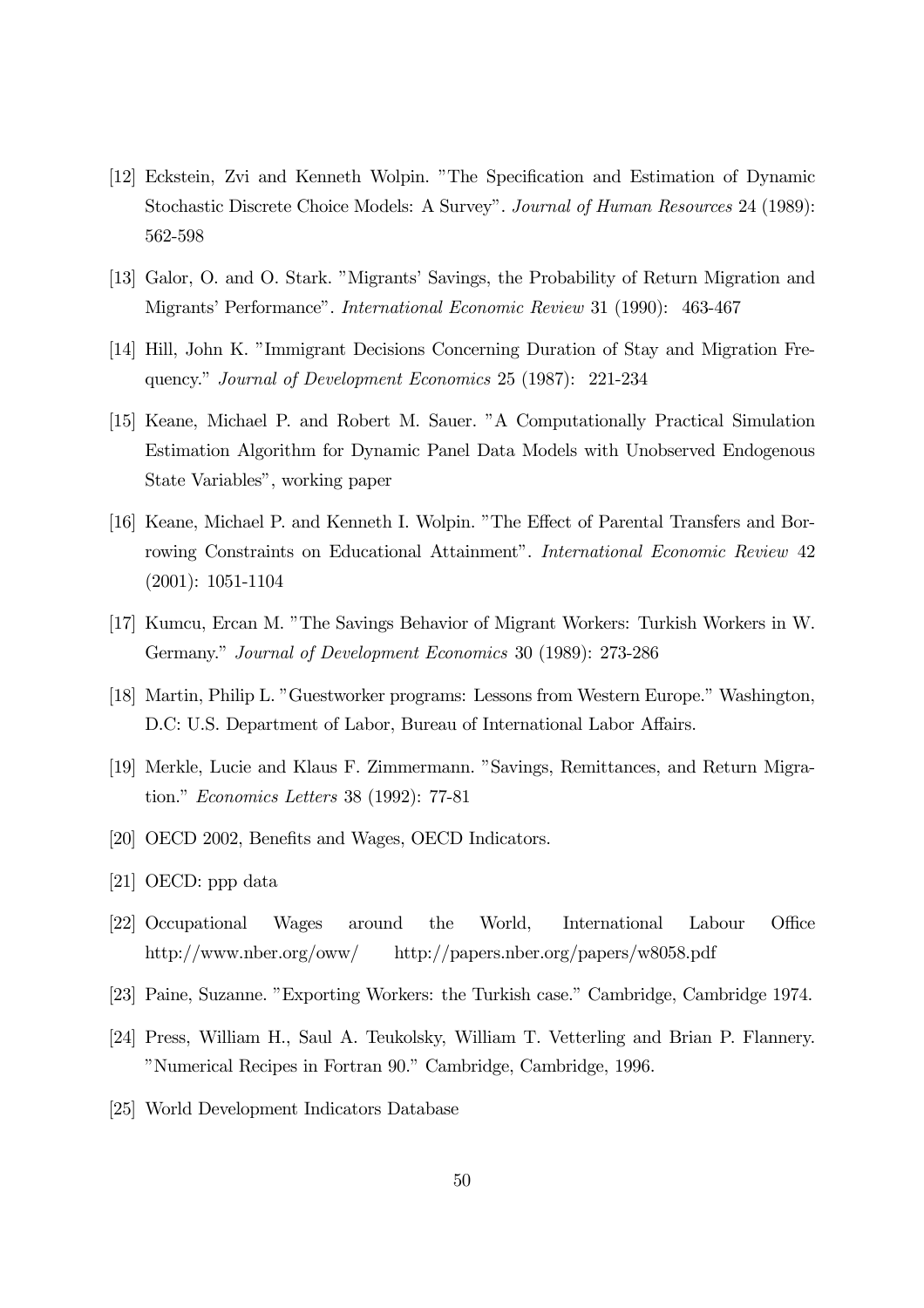# APPENDIX

### A DETAILS OF THE ESTIMATION METHOD

The classification error parameters and parameters that characterize the distribution of measurement errors are estimated along with the other parameters of the model.

#### A.1 Classification Errors

#### A.1.1 Unbiased Classification Errors

Classification errors are unbiased when the probability of a particular outcome is the same in the simulations and the data.

Unbiased Classification Errors in the Labor Market Outcomes: Let  $l_{it}^*$  denote the observed labor market outcome in the data and  $l_{it}$  denote the true value from the simulations. Following Keane and Wolpin's methodology, we write the classification errors in the following form.

$$
\theta_{1,1}^l = P(l_{it}^* = 1 | l_{it} = 1) = E + (1 - E)\widehat{P}(l_{it} = 1)
$$
\n(1)

$$
\theta_{1,\neq 1}^l = P(l_{it}^* = 1 | l_{it} \neq 1) = (1 - E)\widehat{P}(l_{it} = 1))
$$
\n(2)

where

$$
\widehat{P}[l_{it} = 1] = \frac{1}{N} \sum_{n=1}^{N} \Pr(l_{int} = 1)
$$

and E is a parameter measuring the extent of classification error. It is estimated along with the other parameters of the model.

Unbiasedness of the classification errors requires that when we substitute equations (1 and 2) into the equation below, we get  $P(l_{it}^* = i) = P(l_{it} = i)$ .

$$
P(l_{it}^* = i) = P(l_{it}^* = i | l_{it} = i) P(l_{it} = i) + P(l_{it}^* = i | l_{it} = i) P(l_{it} \neq i)
$$

Unbiased Classification Errors in the Positive Savings: In the solution of our model, we allow the migrants to dissave. However, in the data we only observe their savings. In the survey, migrants are first asked whether or not they saved money; if they did, they are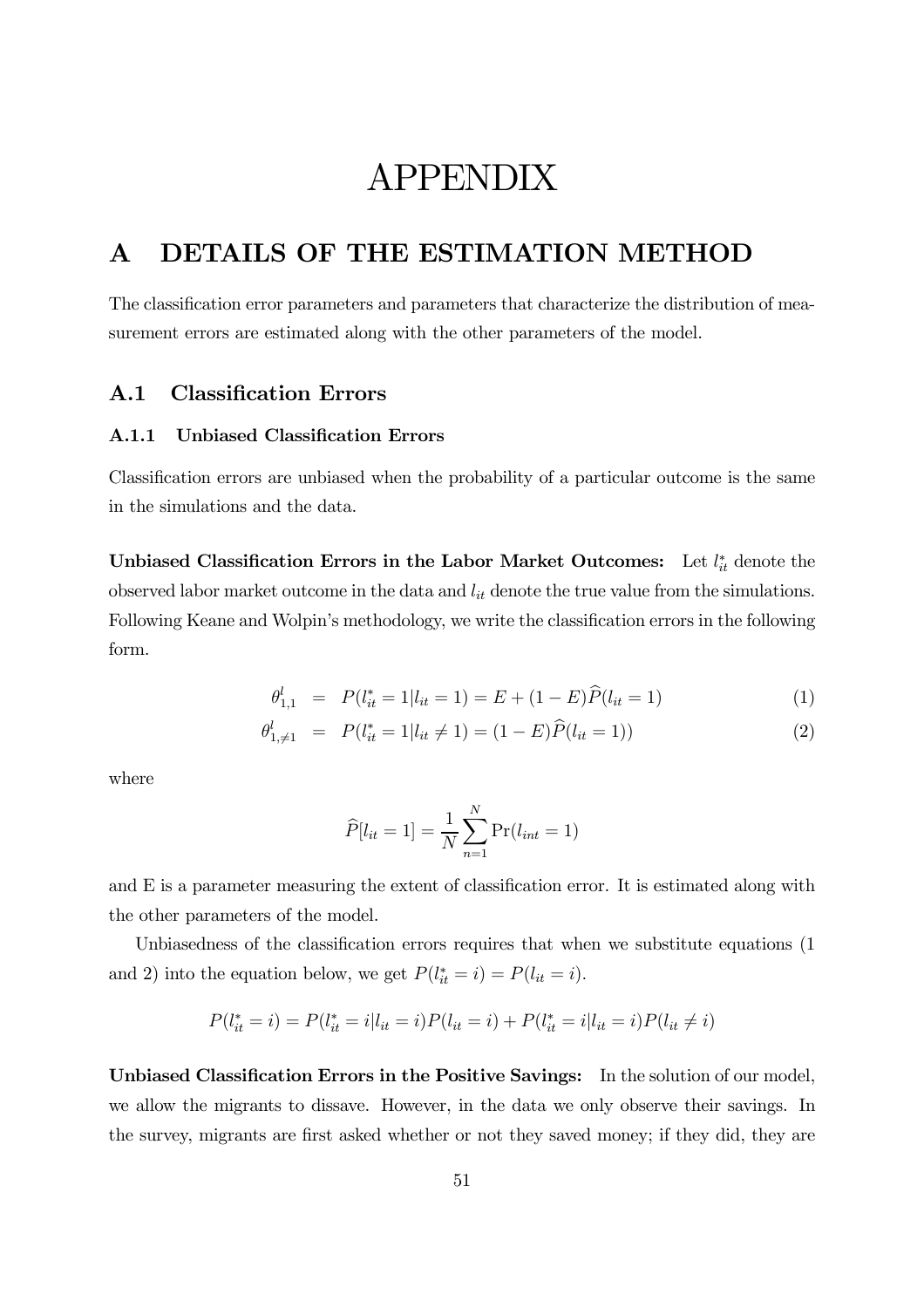then asked the amount of it. Therefore, if either the reported savings choice is nonpositive, we calculate the probability of observing the reported outcome conditional on the true value using classification errors.

Below, equation (3) shows the probability of correct reporting of non-positive savings and equation (4) shows the probability of reporting non-positive savings when the true state is positive savings.

$$
\theta_{1,1}^{ns} = P(I[(A_{it+1} - A_{it})^* <= 0] = 1 | I[(A_{it+1} - A_{it}) <= 0] = 1) \tag{3}
$$
\n
$$
= F + (1 - F)\widehat{P}(I[(A_{it+1} - A_{it}) <= 0] = 1)
$$

$$
\theta_{1,0}^{ns} = P(I[(A_{it+1} - A_{it})^* <= 0] = 1 | I[(A_{it+1} - A_{it}) > 0] = 1)
$$
\n
$$
= (1 - F)\widehat{P}(I[(A_{it+1} - A_{it}) <= 0] = 1)
$$
\n
$$
(4)
$$

where

$$
\widehat{P}[I\left[(A_{it+1} - A_{it}) \right] <= 0] = 1) = \frac{1}{N} \sum_{n=1}^{N} \Pr(I\left[A_{int+1} - A_{int} \right] <= 0] = 1)
$$

and F is the classification error parameter.

However, when both reported savings are positive, we use a measurement error distribution to find the probability of observing the reported choice conditional on the true value.

#### A.1.2 Biased Classification Error in Return Migration

There are two important differences in the classification error specification for return migration. First, a classification error is possible only when the reported choice is to leave because the fact that a migrant was interviewed does not leave any doubt that he was in fact in Germany. This also implies that a classification error can exist only in the last period in the sample. Second, the fact that there may be a classification error only if the observed choice is to leave implies that we have a biased classification error. In this case,  $P(m_T^* = 1) \neq P(m_T = 1).$ 

We use the following expressions in this case.

$$
\theta_{1,1}^m = P(m_T^* = 1 | m_T = 0) = \left(\frac{e^G}{1 + e^G}\right)
$$
  

$$
\theta_{1,0}^m = P(m_T^* = 0 | m_T = 1) = 0
$$

where G is the parameter indicating the degree of misreporting.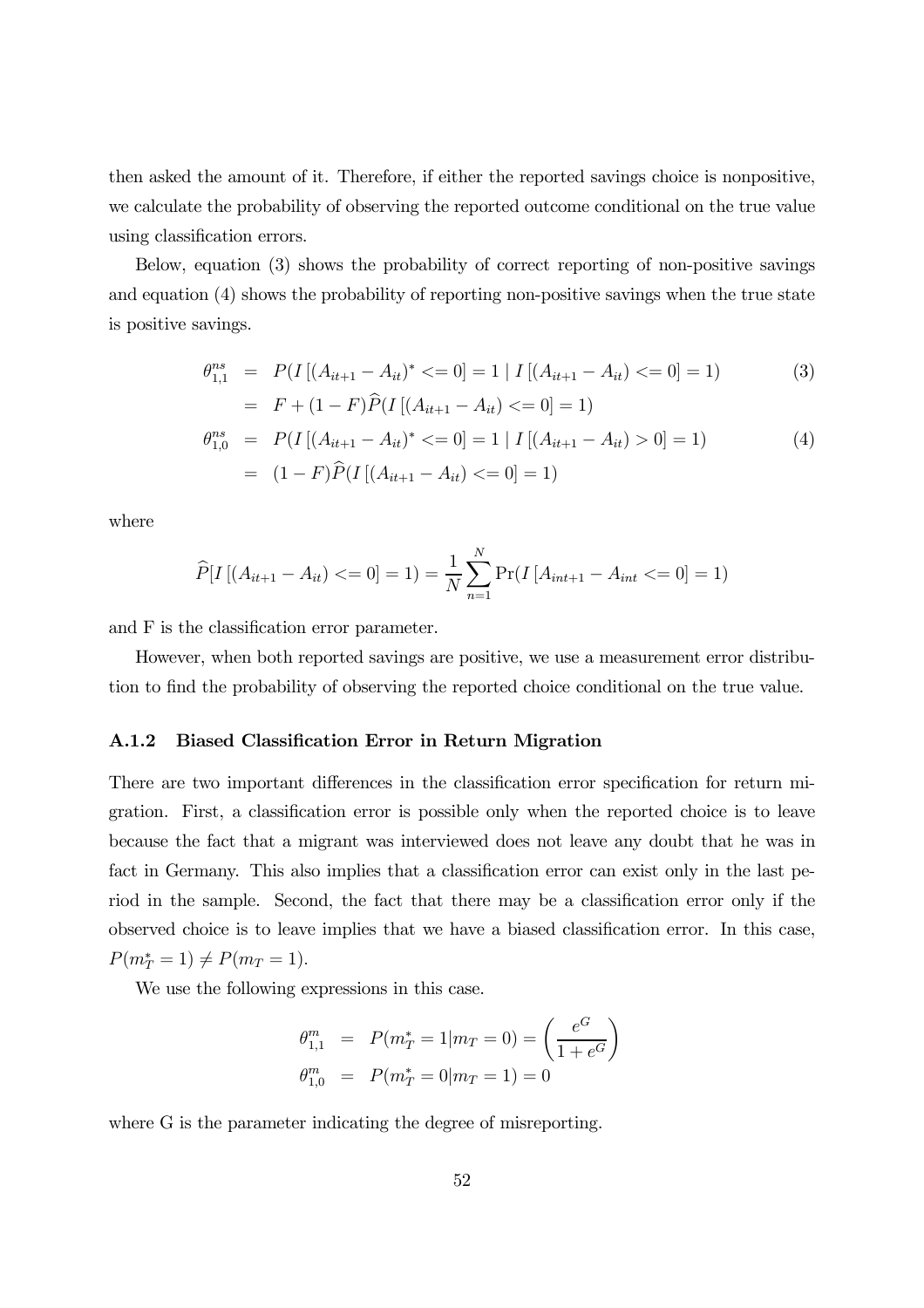#### A.2 Measurement Errors

The measurement error distributions of earnings and savings are independent and serially uncorrelated. They are specified in the following way.

#### A.2.1 Measurement Error in Earnings

$$
y_t^{obs} = y_t^{sim} \exp(\varepsilon_t^y) \qquad where \ \ \varepsilon_t^{y \sim} N(0, \sigma_{y,m}^2)
$$

#### A.2.2 Measurement Error in Savings

$$
(A_{t+1} - A_t)^{obs} = (A_{t+1} - A_t)^{sim} + \varepsilon_t^s \quad \text{where } \varepsilon_t^{s} \sim N(0, \sigma_{s,m}^2)
$$

### A.3 Calculation of the Probabilities of Reported Spells Conditional on the Simulated Spells

### **A.3.1** Calculation of  $P(M_i^{obs}|M_{in}^{sim})$

That a classification error in the reported return outcomes can exist only in the last period in the sample implies that all simulated spells in which a return takes place before the reported return in the sample will have zero probabilities. In other words, for a simulated spell to have positive probability the simulated spell must exactly match the reported choice for all periods but the last one. Obviously, for this to happen, the outcome must be to stay.

If the simulated spell matches the reported spell at all periods but the last one and in the last period the reported choice is to return but the choice in the simulation is to stay, the simulated spell would still have a positive probability due to the existence of classification error in the last period.

$$
P(M_i^{obs}|M_{in}^{sim}) = \prod_{t=1}^{T_i-1} \mathbf{I}[m_{it}^{obs} = m_{int}^{sim} = 0]. \left( \sum_{j=0}^{1} \sum_{k=0}^{1} \theta_{jk}^{m} \mathbf{I}(m_{iT_i}^{obs} = j, m_{inT_i}^{sim} = k) \right)
$$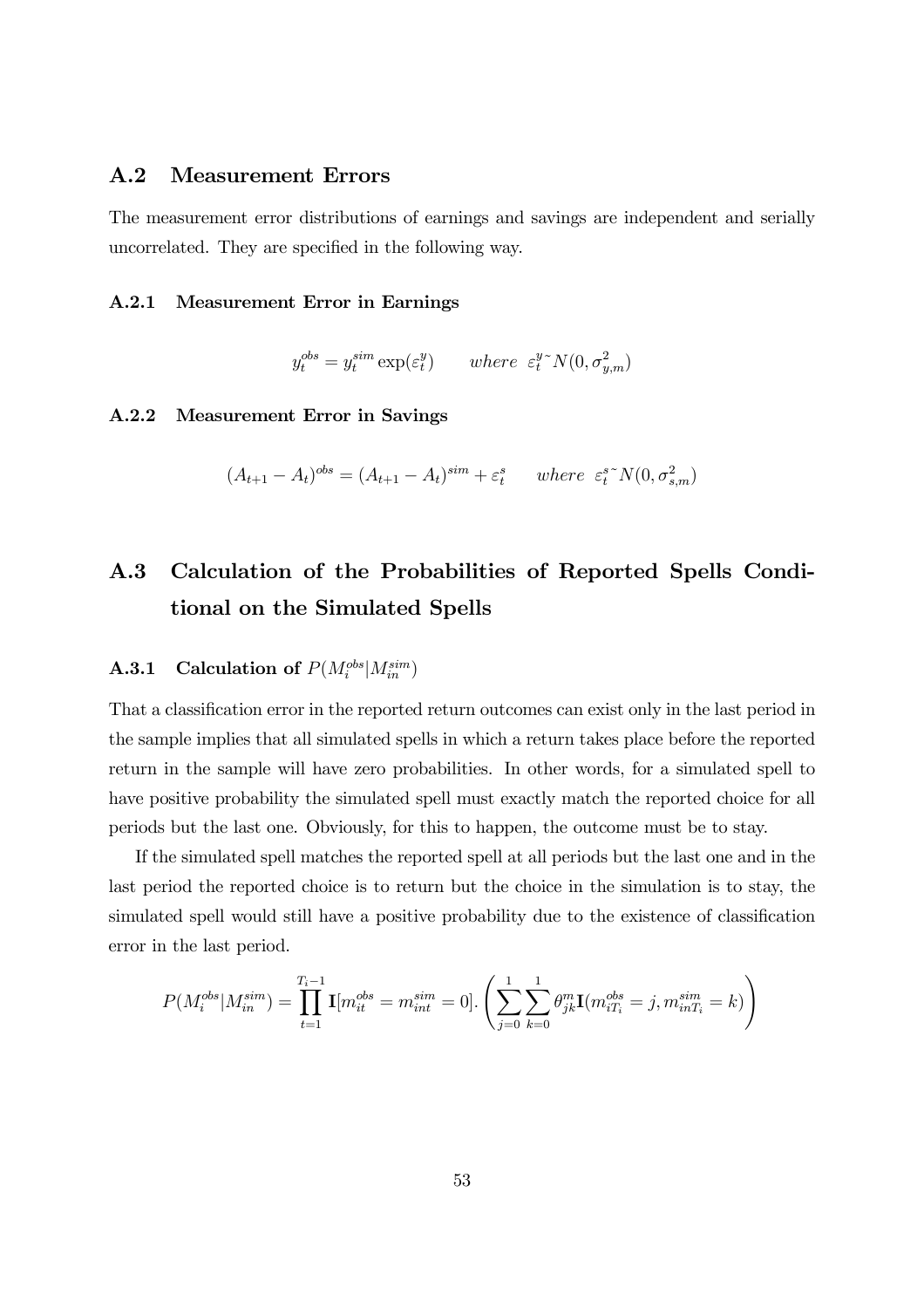### **A.3.2** Calculation of  $P(l_i^{obs}|l_{in}^{sim})$

Unlike the above case, a classification error in the reported labor market status can exist at any period. Therefore, we can write the probability of observing the reported labor market status spell conditional on the simulated spell as follows.

$$
Pr(l_{it}^{obs} = 1|l_{int}^{sim} = 1) = \theta_{1,1}^{l}
$$
  
\n
$$
Pr(l_{it}^{obs} = 1|l_{int}^{sim} \neq 1) = \theta_{1,0}^{l}
$$
  
\n
$$
Pr(l_{it}^{obs} \neq 1|l_{int}^{sim} = 1) = 1 - \theta_{1,1}^{l}
$$
  
\n
$$
Pr(l_{it}^{obs} \neq 1|l_{int}^{sim} \neq 1) = 1 - \theta_{1,0}^{l}
$$

**A.3.3** Calculation of  $P((A_{t+1} - A_t)_{i}^{obs}|(A_{t+1} - A_t)_{in}^{sim})$ 

$$
P((A_{t+1} - A_t)_{i}^{obs} | (A_{t+1} - A_t)_{in}^{sim})
$$
\n
$$
= \prod_{t=1}^{T_i} \begin{pmatrix} \theta_{11t}^{ns} I \left[ ((A_{it+1} - A_{it})^{obs} <= 0), ((A_{it+1} - A_{it})^{sim} <= 0) \right] + \\ \theta_{10t}^{ns} I \left[ ((A_{it+1} - A_{it})^{obs} <= 0), ((A_{it+1} - A_{it})^{sim} > 0) \right] + \\ \frac{1}{\sigma_s} \phi \left( \frac{(A_{it+1} - A_{it})^{obs} - (A_{int+1} - A_{int})^{sim}}{\sigma_s} \right) I \left[ ((A_{it+1} - A_{it})^{obs} > 0) \right] \end{pmatrix}
$$

**A.3.4** Calculation of  $P(y_i^{obs}|y_{in}^{sim})$ :

$$
P(y_i^{obs}|y_{in}^{sim}) = \prod_{t=1}^{T_i} \frac{1}{\sigma_{y,m}} \phi\left(\frac{y_{it}^{obs} - y_{int}^{sim}}{\sigma_{y,m}}\right)
$$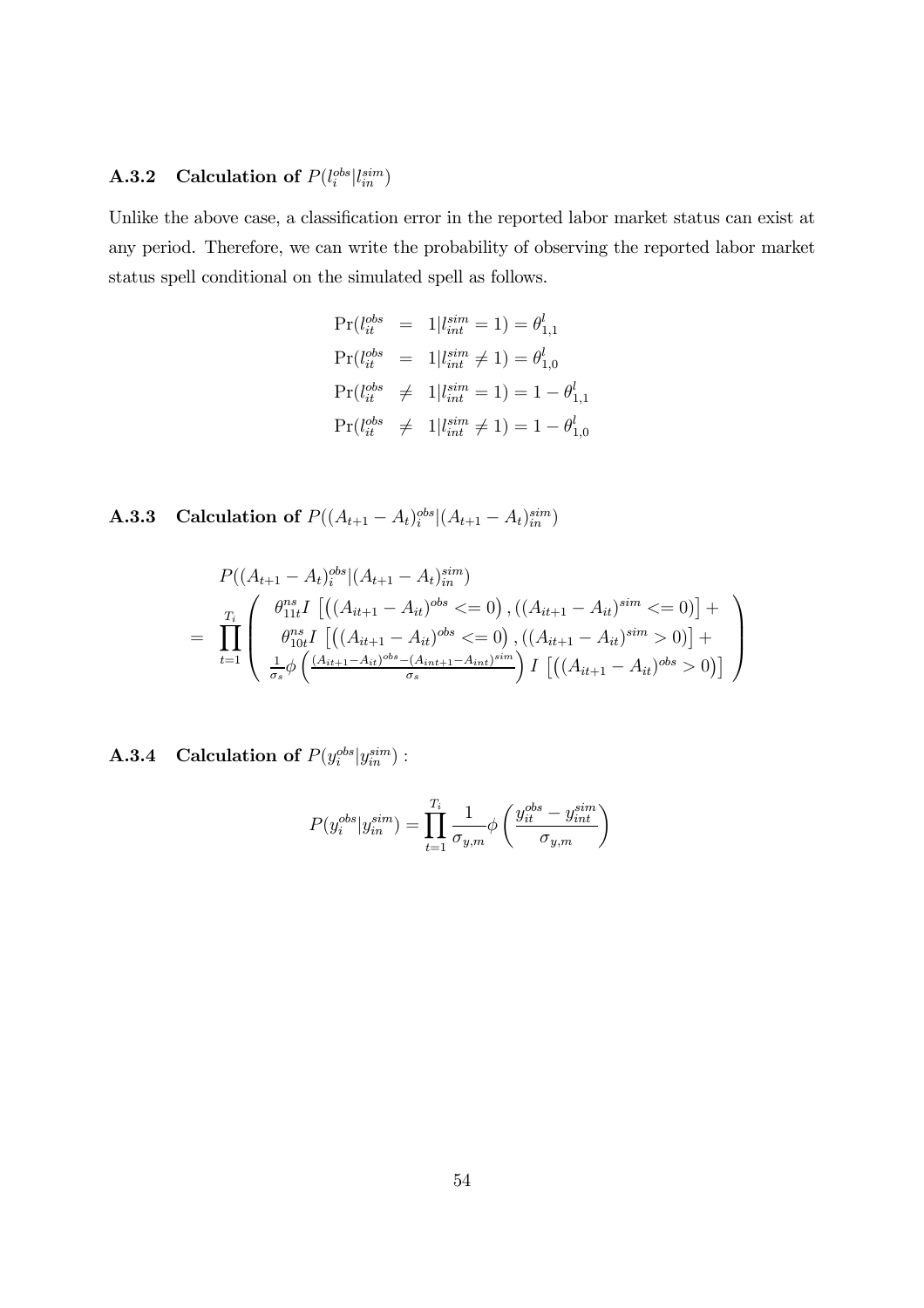## B PARAMETER ESTIMATES

Standard errors are multiplied by 10.

| <b>Risk Aversion Parameters</b>    |                                  |                                                                                 |                       |             |                       |            |              |
|------------------------------------|----------------------------------|---------------------------------------------------------------------------------|-----------------------|-------------|-----------------------|------------|--------------|
| $\lambda_0$                        | $\lambda_1$                      |                                                                                 |                       |             |                       |            |              |
| 0.5721                             | 0.0292                           |                                                                                 |                       |             |                       |            |              |
| $(0.0125)$ $(0.0073)$              |                                  |                                                                                 |                       |             |                       |            |              |
| Marginal Utility Parameters        |                                  |                                                                                 |                       |             |                       |            |              |
| $\mu_0$                            | $\mu_1$                          | $\mu_2$                                                                         | $\mu_3$               | $\mu_4$     | $\mu_5$               | $\mu_6$    |              |
| 0.5340                             | $0.5236^a$                       | $-0.0135^a$                                                                     | $0.6658^a$            | $-0.0039^a$ | $-0.0094$             | $-0.0326$  |              |
|                                    |                                  | $(0.0747)$ $(1.2242)$ $(0.0240)$ $(0.8281)$ $(0.0099)$ $(0.0204)$ $(0.0676)$    |                       |             |                       |            |              |
| <b>Psychic Cost Parameters</b>     |                                  |                                                                                 |                       |             |                       |            |              |
| $\rho_0$                           | $\rho_1$                         | $\rho_2$                                                                        | $\rho_3$              | $\rho_4$    | $\rho_5$              | $\rho_6$   | $\rho_7$     |
|                                    |                                  | $1.9939^b$ $2.8756^c$ $1.3675^c$ $0.9243^c$ $-1.7881^b$ $-1.1850^c$             |                       |             |                       | 1.1029     | 0.1863       |
|                                    |                                  | $(0.1360)$ $(11.9675)$ $(14.5000)$ $(11.5338)$ $(0.1327)$ $(0.1179)$ $(0.6224)$ |                       |             |                       |            | (0.0684)     |
| <b>Bequest Function Parameters</b> |                                  |                                                                                 |                       |             |                       |            |              |
| $\beta_0$                          | $\beta_1$                        | $\beta_2$                                                                       | $\beta_3$             |             |                       |            |              |
| 0.3709                             |                                  | $9.3895^b$ $-0.0897^d$                                                          | 0.6983                |             |                       |            |              |
|                                    | $(0.1740)$ $(3.2551)$ $(0.0389)$ |                                                                                 | (0.2434)              |             |                       |            |              |
| Value Home Parameters              |                                  |                                                                                 |                       |             |                       |            |              |
| $\pi_{02}$                         | $\pi_{02}$                       | $\pi_{02}$                                                                      | $\pi_{02}$            | $\pi_1$     | $\pi_2$               | $\pi_3$    | $\pi_4$      |
| $-7.6909c$                         | 3.8763c                          | $5.7141^{c}$                                                                    | $6.1790^{c}$          |             | $1.4891b$ $1.6297b$   | $-0.3368e$ | $0.0078^{e}$ |
| (5.2305)                           | (0.6607)                         | (0.5109)                                                                        | $(0.5566)$ $(0.7866)$ |             | $(0.0795)$ $(0.0421)$ |            | (0.0018)     |
| $\pi_5$                            | $\pi_6$                          | $\pi_7$                                                                         | $\pi_8$               | $\pi_9$     |                       |            |              |
| 2.4243c                            | $-0.0703$                        | $5.9128^b$                                                                      | $-0.8519c - 0.2258$   |             |                       |            |              |
| (2.5454)                           | (0.1081)                         | (0.3684)                                                                        | (0.1236)              | (0.1652)    |                       |            |              |